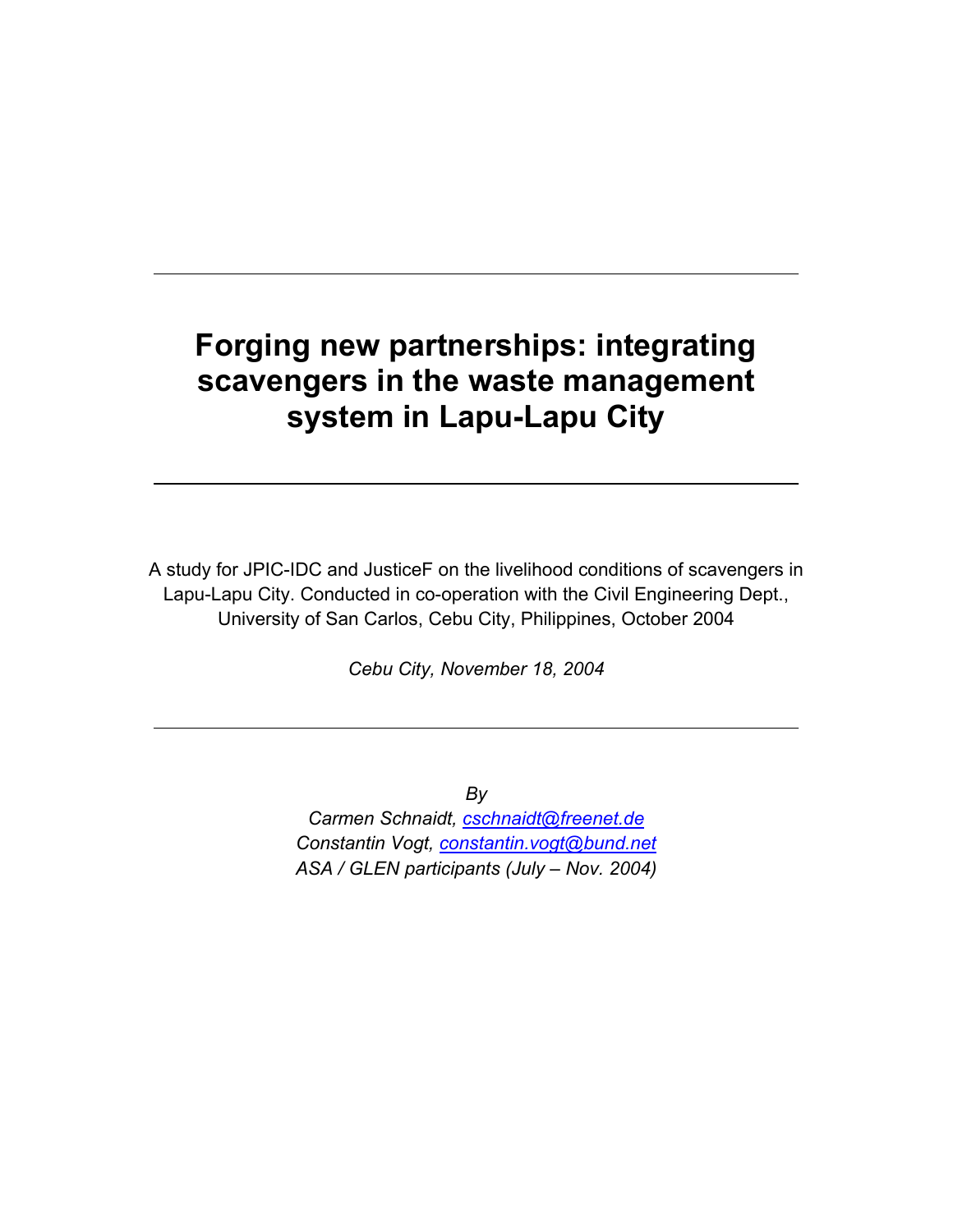# **INDEX**

| <b>PREFACE</b>                                                                  | 3              |
|---------------------------------------------------------------------------------|----------------|
| PART A: EXECUTIVE SUMMARY                                                       | 4              |
| <b>PART B: ANALYZING THE CURRENT SITUATION</b>                                  | 6              |
| <b>B.1 THE POLITICAL FRAMEWORK</b>                                              | 6              |
| <b>INTRODUCTION</b>                                                             | 6              |
| REQUIREMENTS BY THE R.A. 9003                                                   | 6              |
| MAIN POLITICAL ACTORS AND INSTITUTIONS                                          | $\overline{7}$ |
| <b>B.2 THE SUPPLY CHAIN</b>                                                     | 10             |
| <b>INTRODUCTION</b>                                                             | 10             |
| <b>EXPLAINING THE DIFFERENT STAGES</b>                                          | 10             |
| THE END OF THE SUPPLY CHAIN IN METRO CEBU                                       | 16             |
| DEPENDENCY ON WORLD MARKET PRICES                                               | 19             |
| <b>B.3 THE SCAVENGERS</b>                                                       | 20             |
| <b>INTRODUCTION</b>                                                             | 20             |
| <b>WORK AND INCOME</b>                                                          | 23             |
| KIND AND PRICES OF THE COLLECTED WASTE                                          | 26             |
| <b>WORKING GROUP - THE CORPO</b>                                                | 26             |
| <b>DEBTS AND SAVINGS</b>                                                        | 27             |
| <b>ADDITIONAL</b>                                                               | 29             |
| <b>PART C: FUTURE DEVELOPMENTS AND STRATEGIES</b>                               | 30             |
| <b>INTRODUCTION</b>                                                             | 30             |
| <b>SCENARIOS FOR POLITICAL CHANGE</b>                                           | 30             |
| STRATEGIES ACCORDING TO THE FIRST SCENARIO: COMPLIANCE                          | 32             |
| STRATEGIES ACCORDING TO THE SECOND SCENARIO: NON-COMPLIANCE                     | 33             |
| <b>SUMMING BOTH SCENARIOS UP</b>                                                | 34             |
| SETTING UP A COMMUNITY BASED JUNK-SHOP                                          | 34             |
| EXAMPLES "BEST PRACTICE": WASTE MANAGEMENT CENTER IN BAIS CITY, NEGROS ORIENTAL |                |
|                                                                                 | 35             |
|                                                                                 |                |
| <b>PART D: RECOMMENDATIONS AND TO DOS</b>                                       | 38             |
| <b>IMMEDIATE TO DOS ARE:</b>                                                    | 38             |
| <b>ACTUAL PREPARATION OF THE PROJECT</b>                                        | 39             |
| CO-OPERATING WITH THE GTZ?                                                      | 39             |
| <b>FURTHER RESEARCH</b>                                                         | 39             |
| <b>ANNEXES</b>                                                                  |                |
|                                                                                 | 40             |
| <b>ANNEX I - QUESTIONNAIRE SCAVENGERS</b>                                       | 40             |
| <b>ANNEX II - QUESTIONNAIRE JUNK-SHOPS</b>                                      | 40             |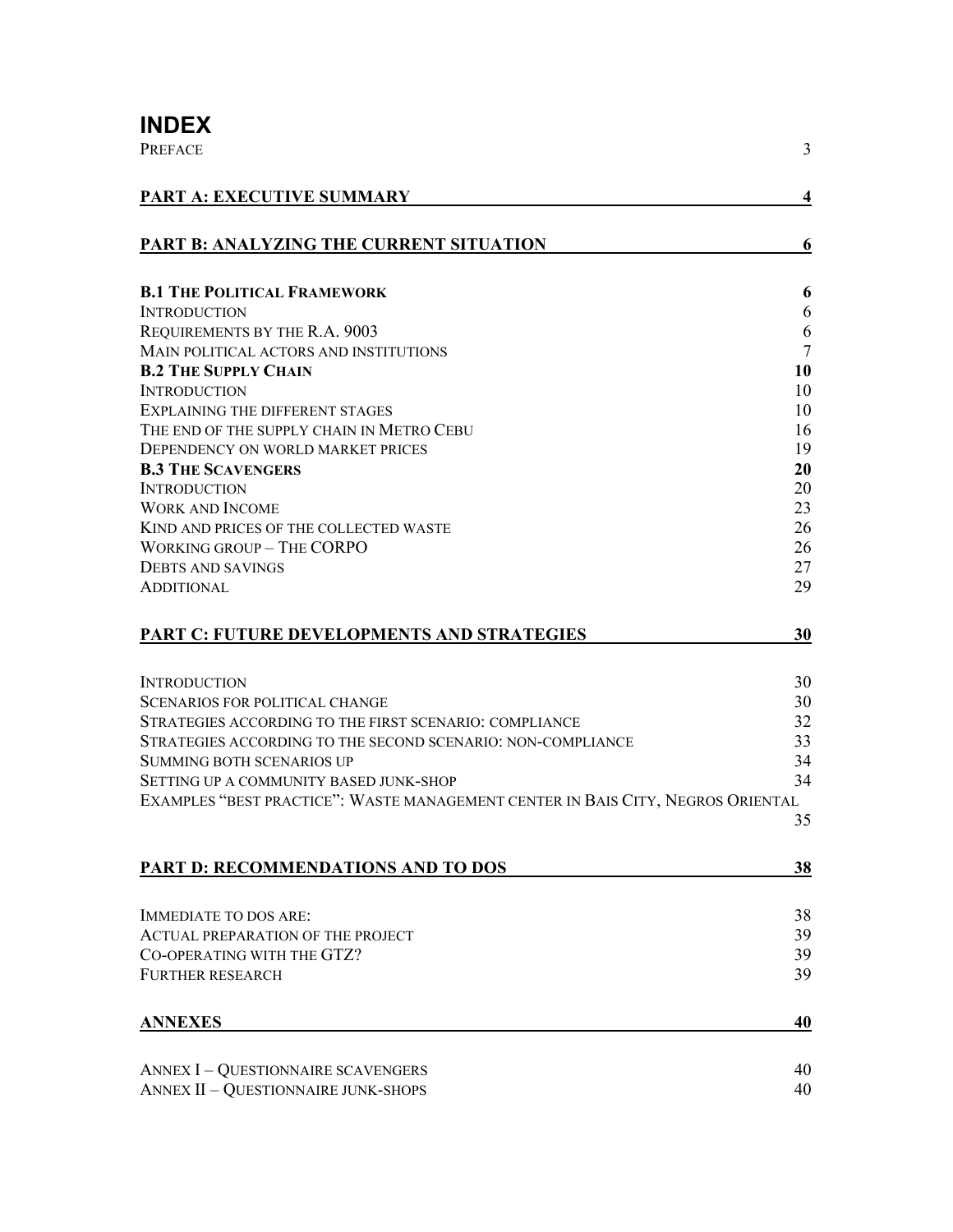### <span id="page-2-0"></span>**Preface**

- Questions this report can and cannot answer
- For whom is it written?
- Shortcomings
- Acknowledgements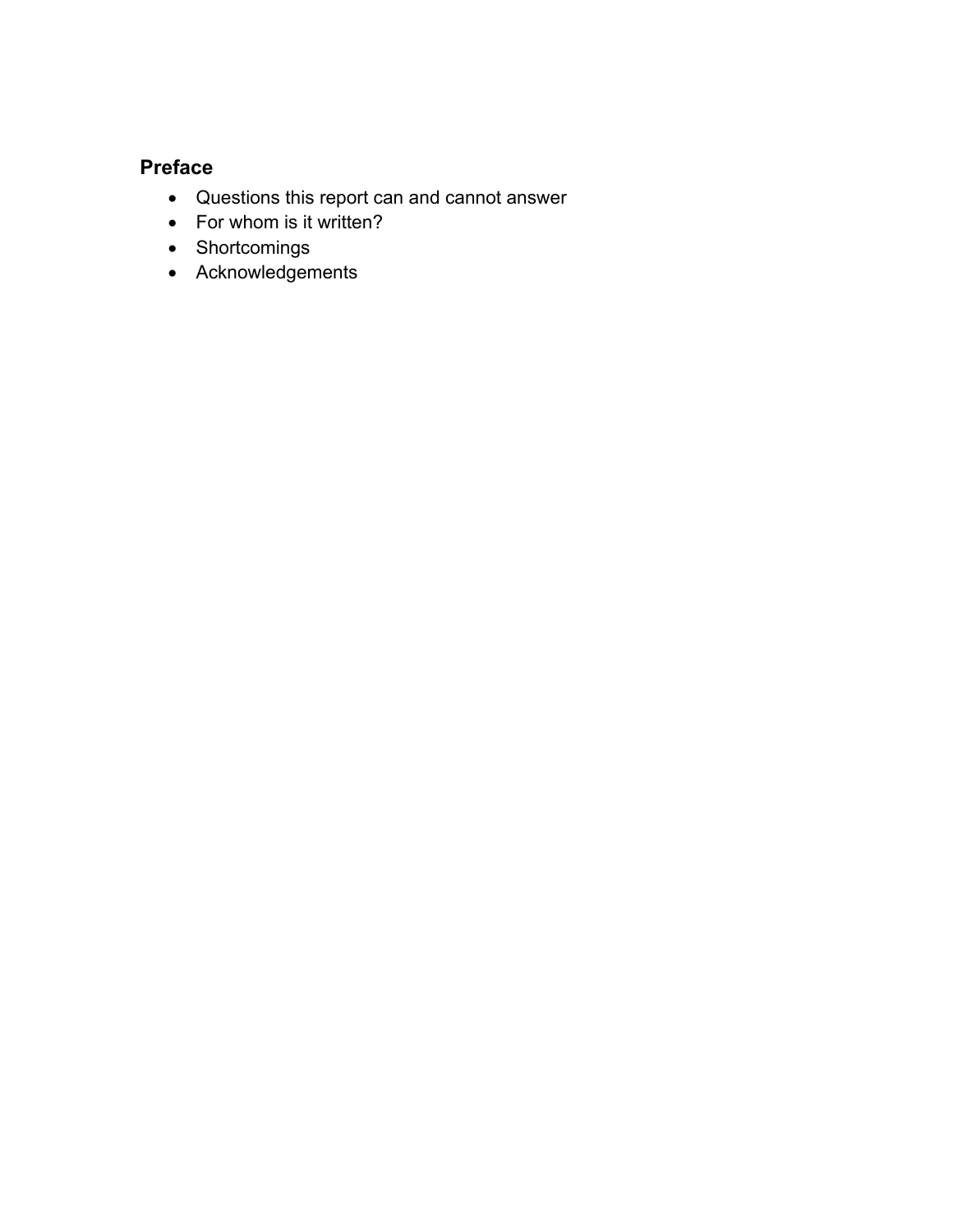# <span id="page-3-0"></span>**Part A: Executive Summary**

*Taking into account the results of the meeting with JPIC and Lapu-Lapu City on October 11.* 

#### **Challenges for Lapu-Lapu City**

Lapu-Lapu City works on the implementation of the Ecological Solid Waste Management Act (R.A. 9003). Doing that, the city faces a number of challenges:

- Environmental considerations, namely the protection of the fresh water supply of the island.
- Social considerations, namely the situation of the people living on the dumpsite (about 110 families or 600 scavengers).
- Technological considerations, namely the setting up of a material recovery facility and a sanitary landfill.

#### **JPIC-IDC: focusing on the social impact**

The Justice Peace and Integrity of Creation, Integrated Development Center is a Cebu-based organization headed by Fr. Max T. Abalos, SVD. The organization has a long working experience with scavengers in Inayawan (Cebu City) and Umapad (Mandaue City). JPIC-IDC pursues an integrated approach, not just tackling a single issue but focusing on the development of a functioning community. In Lapu-Lapu City, JPIC-IDC started to work early in 2004. First measures include the supply of free medical treatment by a doctor and a feeding program for the children. Acknowledging the important role of politics, JPIC-IDC seeks to co-operate with the local government.

#### **Finding partners**

JPIC-IDC has good contacts to a number of organizations in Germany. Through its partner-organization JusticeF, JPIC-IDC has had an initial contact with the German city of Oberhausen. During that initial meeting, the mayor of Oberhausen proposed to assist JPIC-IDC's partners in the field of solid waste management. Thus, JPIC-IDC and its partner JusticeF would be able to facilitate a partnership between the cities of Lapu-Lapu and Oberhausen.

Such a partnership could cover different aspects:

- Capacity building: internships in the administration of Oberhausen or in recycling/waste companies based in Oberhausen.
- Consultancy: either by the city administration or companies based in Oberhausen.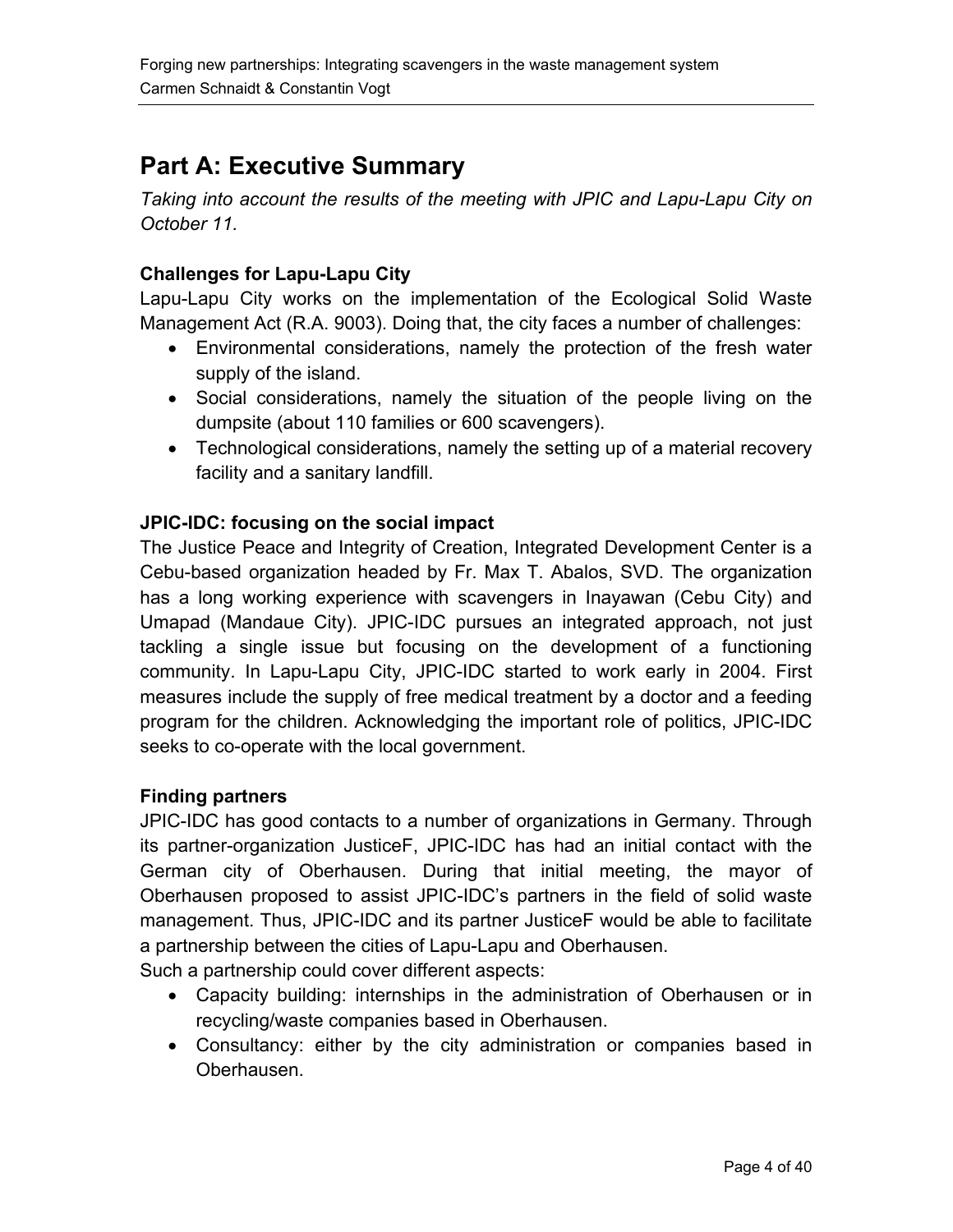• Technical equipment: facilities needed for the setting up of a material recovery facility or a sanitary landfill.

Furthermore, the partners could explore possibilities to co-operate with the University of San Carlos and the GTZ, a German development agency, which just started a pilot project on integrating scavengers in the formal solid waste management process.

#### **Taking social issues into account**

Oberhausen City, JPIC-IDC and JusticeF are concerned about both environmental and social issues raised by solid waste management. In particular, they are concerned about the situation of the people living on the dumpsites, the scavengers. Therefore, they would be very interested to incorporate their situation into the overall considerations. Initial ideas include the following:

- For a transitional phase, scavenging shall be allowed in a certain portion of the new dumpsite (as proposed by the DENR / EMB).
- Once the MRF is operational, only scavengers shall be employed to run it.
- At least parts of the revenues created by the MRF shall be used for livelihood projects for the remaining scavengers.

#### **Next steps**

An initial meeting between JPIC-IDC and JusticeF took place on Monday, October 11. Lapu-Lapu City was represented by Engr. Perla T. Amar, Asst. City Planning and Development Coordinator. To enter into detailed negotiations with the mayor of Oberhausen, Lapu-Lapu City should signal its interest in the partnership and formulate its needs concerning solid waste management. Then, facilitated by JPIC-IDC and JusticeF, proper negotiations could be started.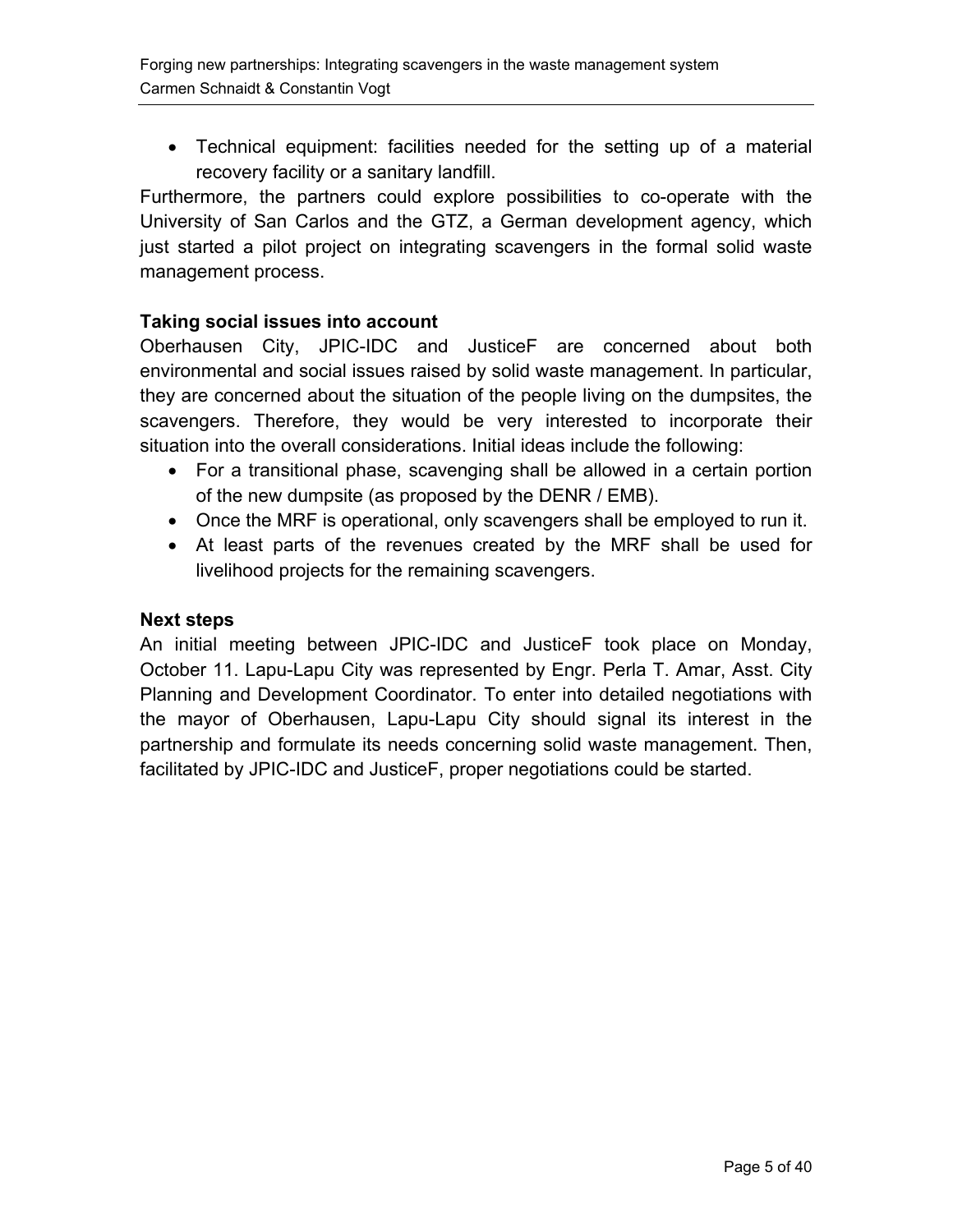# <span id="page-5-0"></span>**Part B: Analyzing the current situation**

### *B.1 The Political Framework*

#### **Introduction**

The field of solid waste management is heavily affected by political institutions. In fact, politicians and governmental agencies are supposed to set rules for solid waste management, to monitor them and to enforce them when necessary. Therefore, we cannot look at the scavengers the supply chain alone. This chapter intends to give a brief overview of the most important political actors and the R.A. 9003. Since politics are in flux continuously, this is a somewhat difficult task, and the picture might change over the time.

#### **Requirements by the R.A. 9003**

The juridical framework is dominated by a single piece of legislation: the Republican Act (R.A.) 9003 – the "Ecological Solid Waste Management Act of 2000". The importance of the R.A. 9003 is often underlined by the fact that it was the very first act signed by President Gloria Arroyo.

In short, the law prohibits the operation of open dumpsites and requires municipalities to transform them into sanitary landfills. A transitional phase, in which municipalities are allowed to operate so-called controlled dumpsites, is also governed by the law.

| <b>Theoretical input:</b>                        |                                       |
|--------------------------------------------------|---------------------------------------|
| <b>Dumpsite</b>                                  | <b>Sanitary Landfill</b>              |
| • Lack of barriers to surface and<br>groundwater | • Controlled drainage                 |
| • unfenced site                                  | • management and operation plan       |
| • windblown waste distribution                   | • trained employees                   |
| • uncontrolled drainage                          | • waste compaction and soil coverage  |
| • uncontrolled gas-generation and<br>migration   | • SLF-construction                    |
| • "waste picking"                                | • monitoring of surface-, groundwater |
|                                                  | and gas-generation                    |
| • lack of management and monitoring              | • leachate and water treatment        |

*Source: Paul, Johannes Ph.D., German Development Service*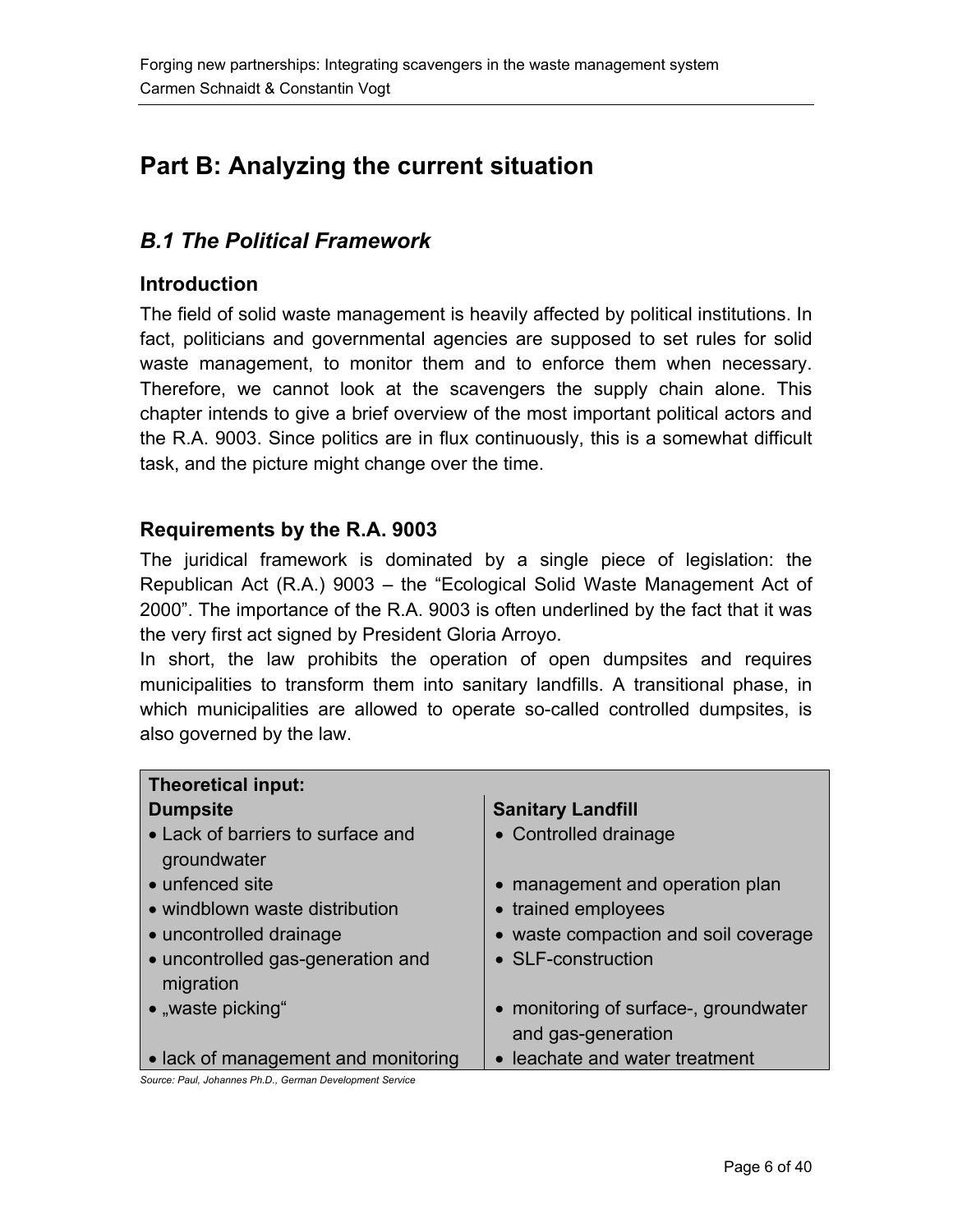<span id="page-6-0"></span>Local governmental units were due to comply with the law by the beginning of 2001. The deadline has been delayed several times. The latest deadline expired in January 2004.

The law is very detailed and sophisticated. We are not going to introduce it further at this point – but we will mention and explain its provisions whenever necessary in other chapters.

#### **Main political actors and institutions**

This is a list of the important actors we came across during our research. They are not ordered in any particular way.

*The municipality of Lapu-Lapu City* It is up to the municipalities (or local governmental units, LGUs) to implement the R.A. 9003. Likewise, Lapu-Lapu City has to transform the old open dumpsite into a controlled one. By this, the city is facing several serious challenges. The first challenge is a geographical one: Lapu-Lapu City is located on Mactan Island, which means that just very few space is available. This is highlighted by the requirement by the R.A. 9003 that the new dumpsite must not be located next to the seashore. Furthermore, the freshwater bubble beneath the island is rather close to the surface, which bears the inherent danger of water contamination through the dumpsite. The second challenge is concerning the high density of population and industries. Once again, this is posing constraints on finding a space for the new dumpsite. Most probably any relocation of the dumpsite would require expropriation of landowners elsewhere $^1$  $^1$ .

However, City Councillor Mario Y. Amores has come up with an ambitious ten year zero waste management plan. In brief, the plan features the following details:

- handing over of the old dumpsite to PEZA, who should operate the dumpsite thereafter;
- set up a new controlled dumpsite with a perimeter fence (to discourage scavenging) and a material recovery facility;
- sort out all recyclables (through the MRF<sup>2</sup>) and sell them;
- Buy a so-called "Pyrolysis machine" to burn the residual waste and use the remains as asphalting material for streets. $3$

<span id="page-6-1"></span> $\overline{a}$  $1$  Several interviewees mentioned ongoing expropriations in this matter. However, they also stated that such a process would probably take years.

<span id="page-6-2"></span> $2$  "MRF" (Materials Recovery Facility) – is a facility material, can be collected either via curbside collection or delivery by homeowners to local drop-off and buy back centers. These are processed segregation and recycle of solid waste.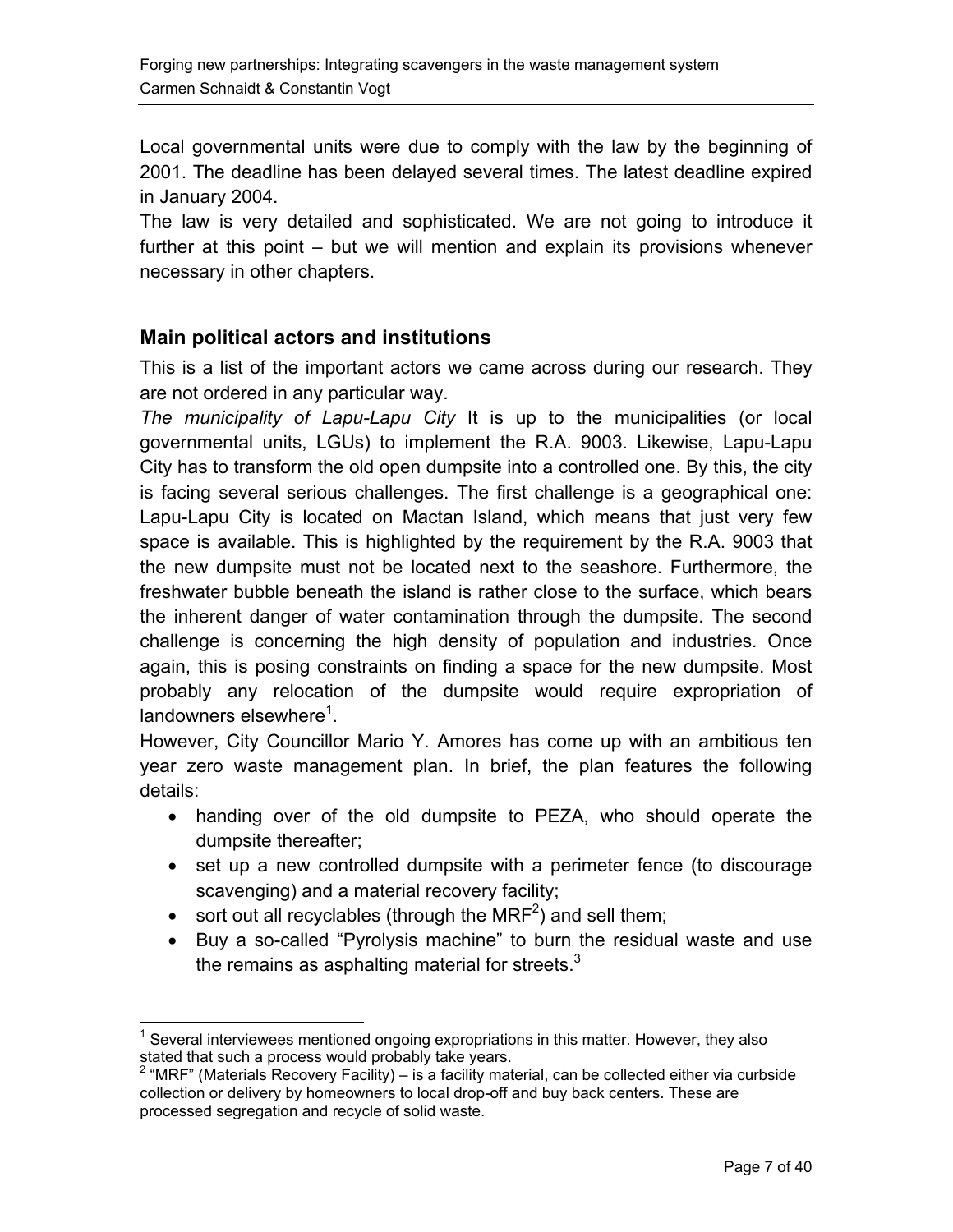The plan has already been approved by the solid waste management board of the city and has also been signed by Mayor Arpuro O. ("Boy") Radaza. It is unclear how much money is earmarked in the city budget – an important question, since the plan definitely requires the purchase of land and expensive technical equipment. Nevertheless, Councillor Amores is highly optimistic in this regard. He has also started talks with different stakeholders like PEZA, single big companies, the airport authority, etc. $4$ 

Scavengers are not mentioned in the plan. There is a certain frustration about them in the city hall, because former attempts to deal with them have failed. The conclusion seems to be that they are to be ignored.

*Barangay[5](#page-7-1) Mactan* is the Barangay in which the dumpsite is located. This means that it is under the full jurisdiction of this Barangay. In particular, the Barangay monitors the number of trucks going there, guards the site and charges the dumping trucks.

Interestingly, Barangay Captain Paz Radaza is the wife of the mayor of Lapu-Lapu City. Mrs. Radaza claims a leading role in implementing solid waste management on Barangay level – she is about to start a pilot project on waste segregation in 500 households. By this, the volume of waste shall be reduced. If successful, this scheme shall be expanded to other Barangays in Lapu-Lapu City.

For us, it remains unclear how this is corresponding with Mr. Amores centralized zero waste management plan. We did not get a clear answer about this by Mrs. Radaza. It is neither clear if she supports or opposes the plan.

The *Department for Environment and Nature Resources (DENR)* and within it the Environmental Management Bureau (EMB) is the enforcing agency of the R.A. 9003. It is not run by the local or regional governments but by the federal government in Manila.

Their task is to monitor and enforce the R.A. 9003. In addition to that, the DENR is engaged in capacity building for LGUs to enable them to gain the necessary knowledge and skills to comply with the law.

The DENR also issues permits for recycling companies. Scrap buyers and junkshops have to be registered with the DENR. But due to notorious under manning and shortage of money, the DENR is not able to effectively control the whole sector. If at all, there are random checks of single companies.

3 "Pyrolysis" is chemical decomposition brought about by using very high heat in the absence of air

<span id="page-7-0"></span> $4$  Quite a number of interviewees stated that they had or would have an appointment with Mr. Amores in the next time.<br><sup>5</sup> Perspaay = emellest ad

<span id="page-7-1"></span>Barangay = smallest administrational entity, like a village or city district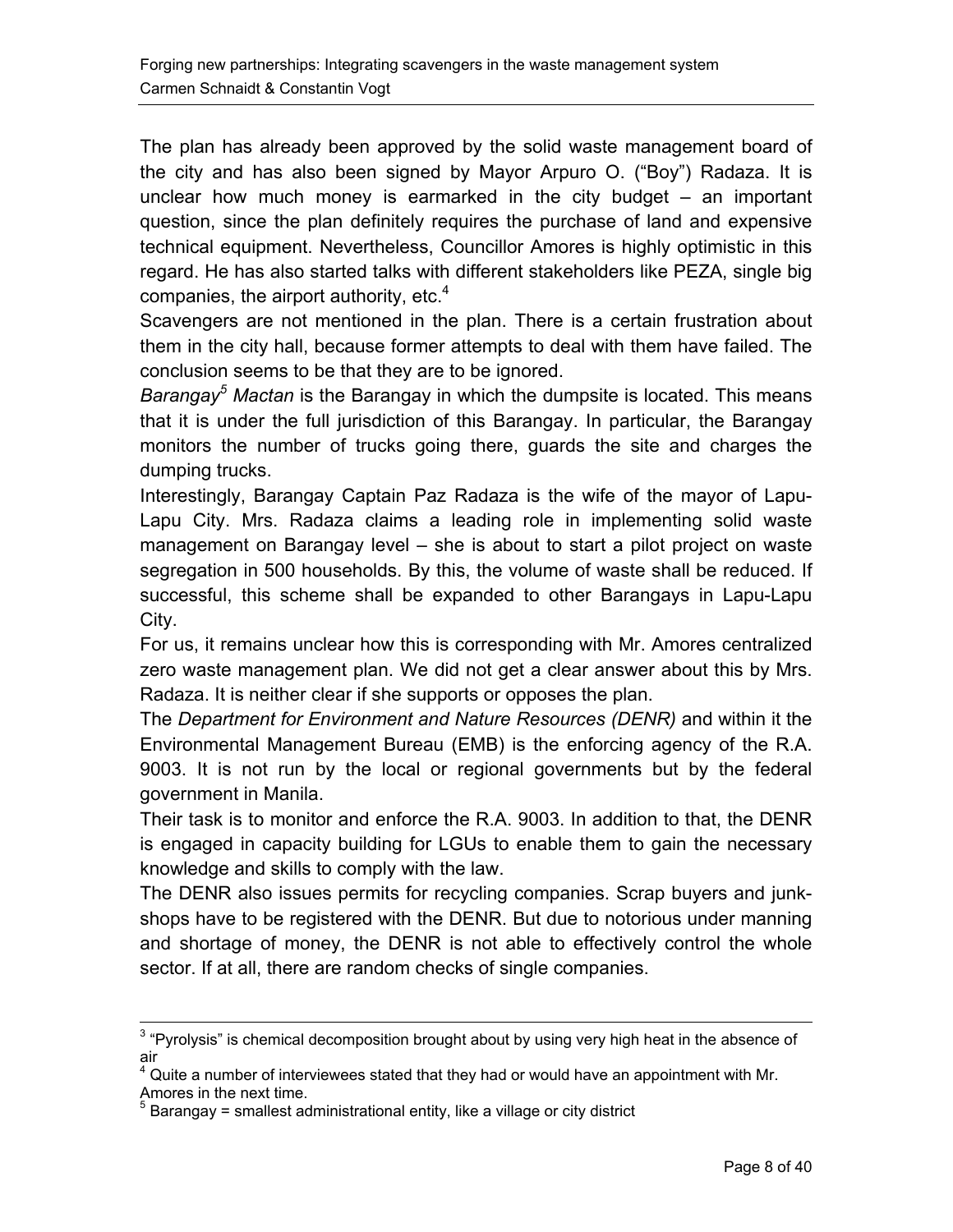Nevertheless, the DENR is well aware that most LGUs are not complying with the R.A. 9003. But the DENR is also aware, that most officials simply do not know what to do. Therefore it still conducts workshops and conferences for civil servants.

Within the DENR, we have been in contact with Maria Victoria F. Recana. She seemed to be very committed and engaged. We were also in touch with Andreas Koenig, who is a CIM $^6$  consultant within the EMB.

Concerning scavengers, the DENR encourages municipalities to transform the dumpsites smoothly. They suggest to designate a portion where scavenging is still allowed – and another portion which is solely used for dumping.

The *Integrated Bar of the Philippines (IBP)* is a semi-governmental organisation: set up by presidential decree but run by independent, private persons. The IBP is the umbrella organisation of all attorneys in the Philippines but also taking some public responsibilities.

The DENR has asked the IBP for back up with regards to the enforcement of the R.A. 9003. The DENR itself does not have the means to enforce the act – but the IBP supposedly has. Indeed, the IBP has stepped in and sent already a notice to sue to the cities of Lapu-Lapu, Mandaue und Cebu. The notice to sue entails a deadline of 30 days to comply with the act, which has expired on October 01. The notice to sue is a warning and precondition for the actual sue. The IBP seems o have chosen a rather aggressive approach towards the above mentioned cities. However, when the IBP is going to continue remains unknown.

The *Philippine Economic Zones Authority (PEZA)* is a governmental agency based in Manila, running the special economic zones. In Lapu-Lapu it is administrating MEZ I (MEZ II has been privately developed and is therefore run by its own administration) where about 100 companies are located.

According to Lapu-Lapu City's zero waste management plan, PEZA shall take over the old dumpsite. This makes PEZA one of the important political actors for us: they might be the ones running the dumpsite where the scavengers are located. Furthermore, the R.A. 9003 also applies to private entities such as PEZA. This means that PEZA would also be required to transform the dumpsite into at least a controlled one.

We know that there are ongoing negotiations between Lapu-Lapu City and PEZA. Unfortunately, we do not know any details. But Sheila M. Cascalla, the Environmental Management Officer of PEZA, at least considered that option.

<span id="page-8-0"></span> $\overline{a}$  $^6$  CIM is a human resource provider with a development-policy mission. Government agencies and corporations in partner countries, as well as private sector employers can inform CIM of their requirements for experts (GTZ).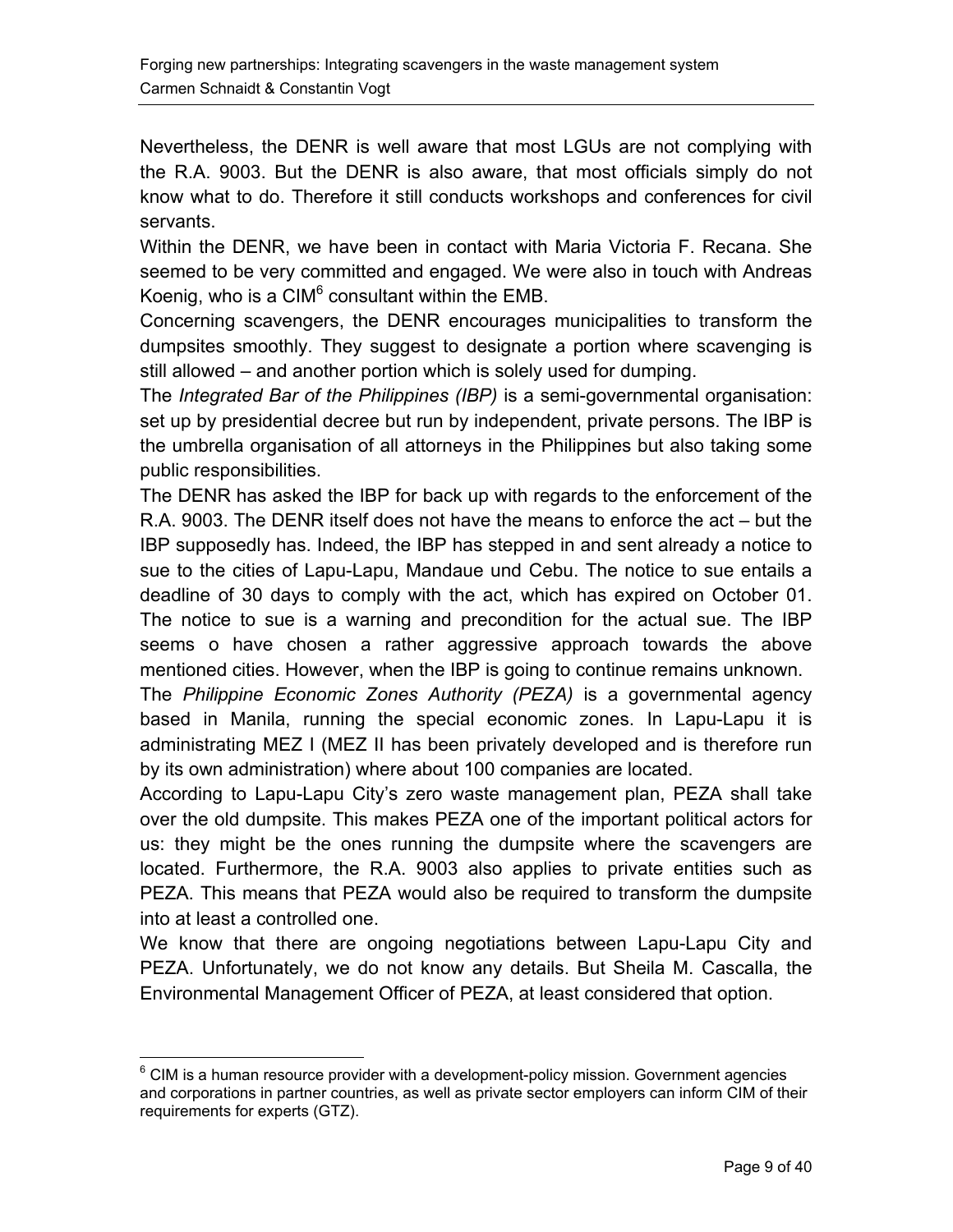# <span id="page-9-0"></span>*B.2 The Supply Chain*

#### **Introduction**

Once the waste has been collected by the scavengers – where is it going? As an integral part of our research, we have tried to track its way down. Hence, we have interviewed producers of waste, junk-shops and scrap brokers as well as end-users and recyclers. Unfortunately, we were just able to interview a limited number of them. It has proven difficult to approach companies, in particular, if they are at the end of line and running a rather big business. However, we consider the number of interviews sufficient since we have managed to interview some of the key stakeholders.<sup>[7](#page-9-1)</sup>

In this chapter we will first introduce our conceptualisation of the supply chain in Metro Cebu (see graph below). During the course of explanation, we will introduce examples we found remarkable (see boxes). Then, we will focus on prices and highlight the end of the line in Metro Cebu.

### **Explaining the different stages**

In Metro Cebu a wide variety of companies deals with waste. According to the DENR, there are more than 150 of them. When interviewing them, we always asked for their suppliers and costumers. Putting all this data together creates a chaotic picture: this is due to the high number of business relationships and interactions within the sector. Such a picture would have been too complicated to provide us with an overview or a conceptualization of the waste sector. Thus, we decided to simplify it. For its illustration please have a look at the graph B2.1 below ("Supply Chain for Metro Cebu").

Naturally, such a simplification forced us to skip some data. There might be single junk-shops or other companies who do not fit into this theoretical scheme. To compensate this, we will try to introduce small case studies and additional theoretical information, which you will find in grey boxes.

We have identified five main stages of the supply chain: *production*, *collection*, *segregation / sorting*, *consolidating / processing*, and re*using* / recycling.

*Production and collection*. Three groups are responsible for the vast majority of the produced waste in Lapu-Lapu City: households, beach resorts and industries. For the households, it is common in the Philippines to estimate that one person produces 0.5 kilos of solid waste per day. The waste mainly consists of biodegradables, although there are significant portions of plastics and papers as

<span id="page-9-1"></span> 7 As key stakeholder we have identified either those with a special knowledge or those who have been mentioned or endorsed by other stakeholders.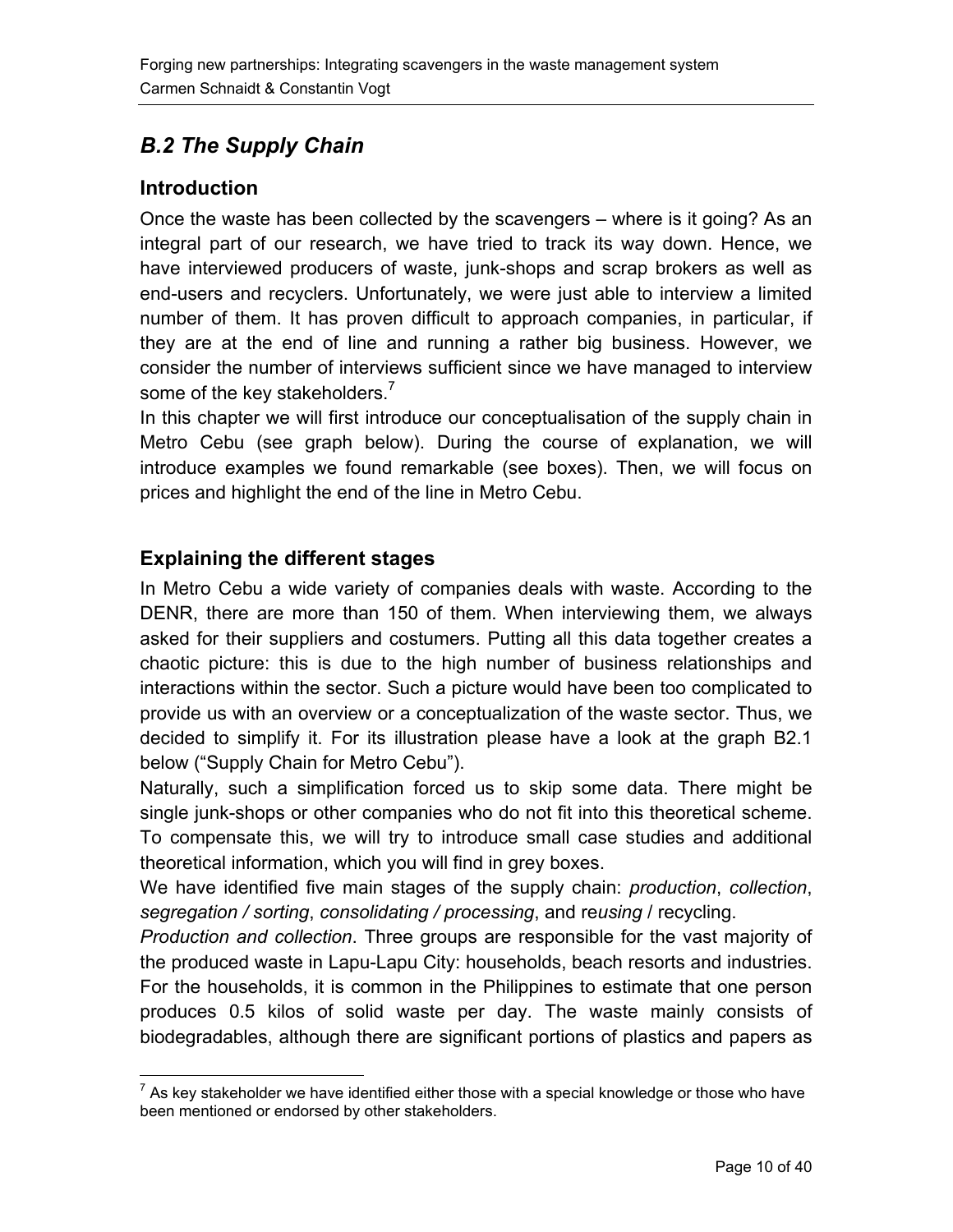well.<sup>[8](#page-10-0)</sup> In most Barangays in Lapu-Lapu City the waste is collected by Barangayor City-trucks on a weekly basis As part of on informal deal (one could also call it a gentlemen's agreement) the dump trucks will stop by a junk-shop before going to the dumpsite. There, the truck boys will sell valuable materials (metal scrap, certain plastics and carton) they have segregated while loading the truck.

<span id="page-10-0"></span> 8 This data is based on our observations and estimations. We have neither conducted a characterization of the household waste, nor have we checked its volume.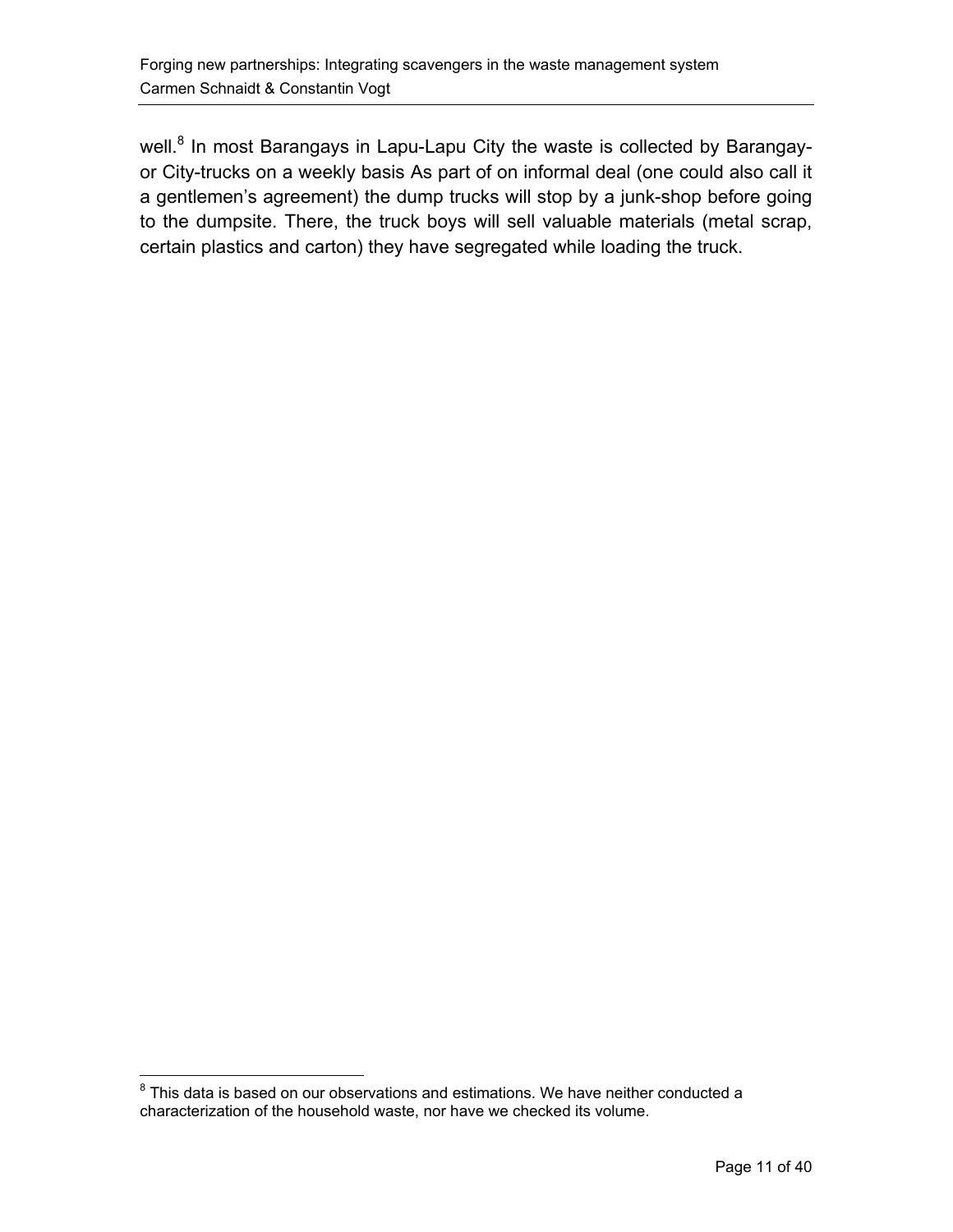#### **Graph B2.1: Supply Chain for Metro Cebu**

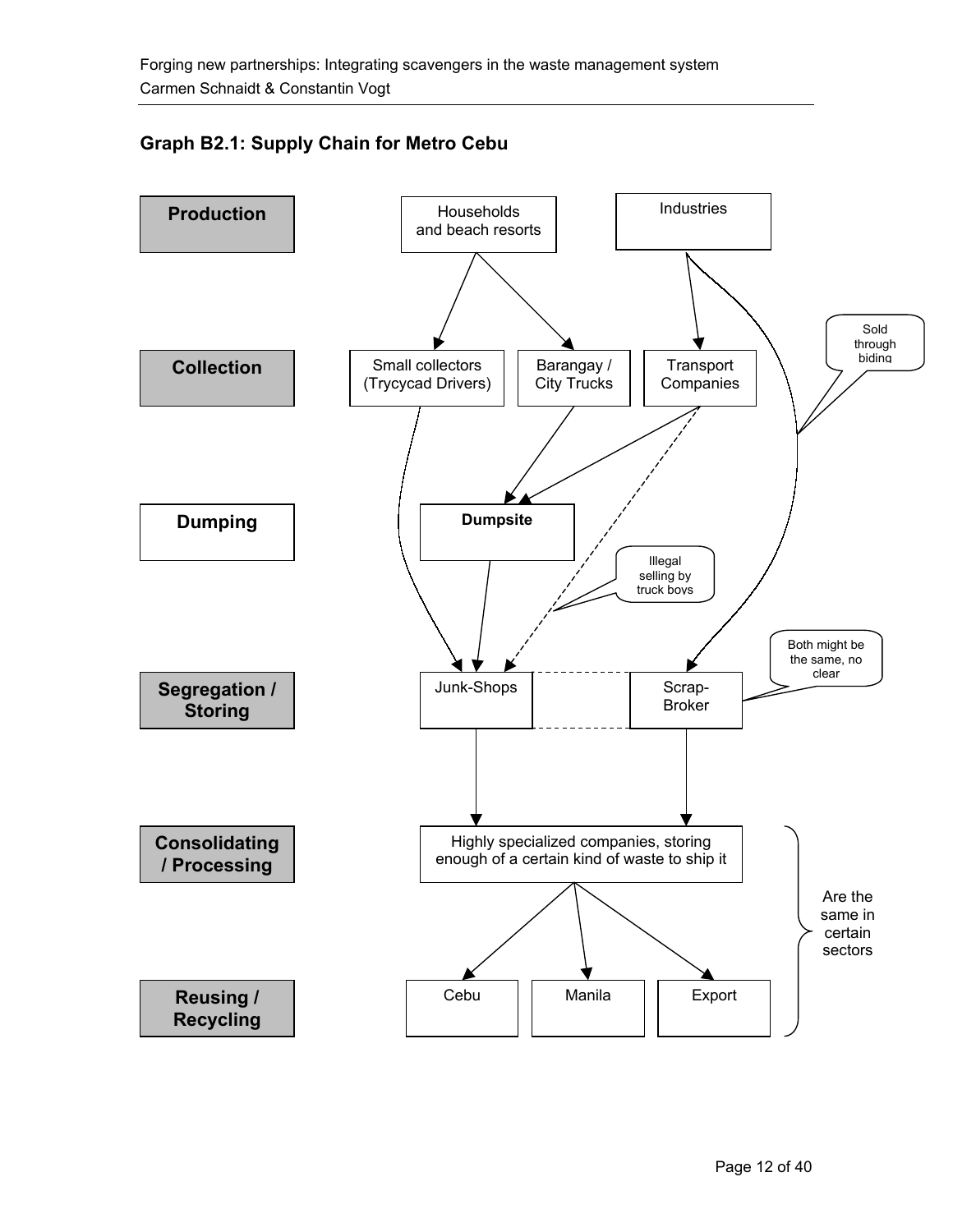The result, of course, is that there will be fewer materials left for the scavengers. In addition to the city dump trucks, there are also private collectors. Those are going from house to house, asking for paper, metal scrap, plastics (PET bottles), aluminium (soft drinks) cans or bottles. They will buy those materials for a few pesos. Usually, they either posses a pushcart or a trycycad<sup>[9](#page-12-0)</sup>. There are many children and old people in this business. The collected waste will be sold to a junk-shop.

Beside being collected, household waste is often burned in the backyard.

For industrial waste, we have focused on the companies within the special economic zones (MEZ I and MEZ  $II^{10}$ ). The majority of industrial waste dumped in Lapu-Lapu City comes from those areas. Furthermore, we have interviewed single big producers, such as the Mactan Cebu International Airport Authority and Shangri-la's Mactan Island Resort. The latter serves as an example for the many resorts on Mactan Island.

Usually, companies auction off their waste. In order to be allowed to go into bidding within MEZ I and II, junk-shops have to be accredited with PEZA. The accreditation by PEZA will just be granted to those junk-shops which hold a proper DENR permit.

In most cases, companies tend to deal with a limited number of junk-shops.<sup>11</sup> In this respect personal relationships and affinity seem to be much more important than business prospects.

On the other hand there are also companies which are committed to dispose their waste properly and in a transparent manner. Tayo Yuden for example, which is producing semi-conductors and is certified according to ISO 14.001, an environmental management system. The company tracks down where its waste is finally being disposed and therefore requires their buyers to provide them with receipts of where it has been dumped or processed.

The waste collected / auctioned in this way is mainly consisting of ferrous and non-ferrous metal scrap, which is a by-product of many locators in MEZ.

The non-recyclable waste is collected by a single private contractor. Companies in MEZ are charged according to the volume of waste which has been picked up. The truck boys once again sort and sell the waste before it is finally dumped (correspondingly to the city-trucks).

 $\overline{a}$  $^9$  A trycycad is a bicycle with a sidecar and a loading space instead of passenger seats.<br><sup>10</sup> MEZ = Mactan Economic Zone

<span id="page-12-2"></span><span id="page-12-1"></span>

<span id="page-12-0"></span> $10^{10}$  MEZ = Mactan Economic Zone<br> $11^{10}$  According to Maritrans and Tayo Yuden, XXX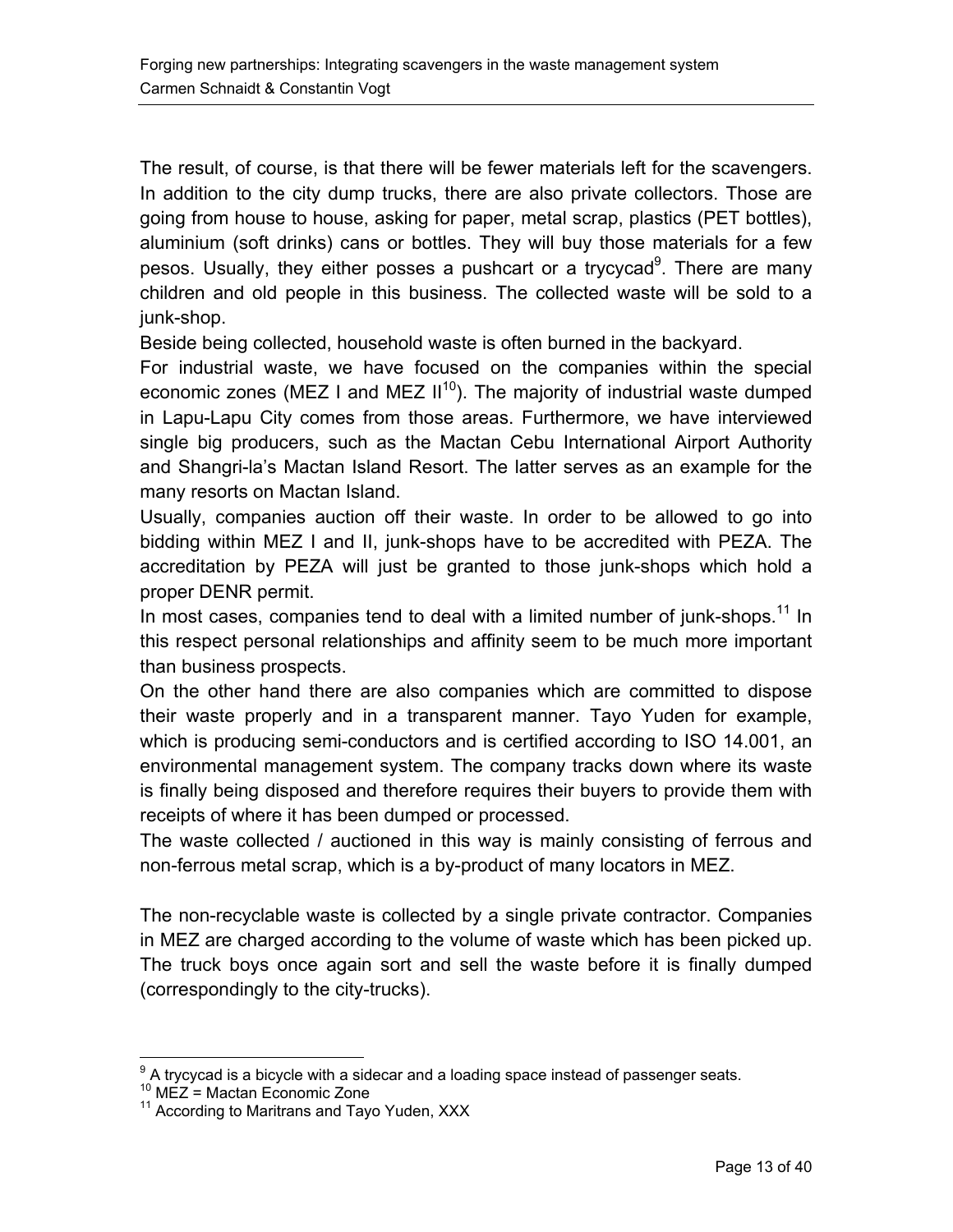*Segregation and storing.* At this stage you find what is usually referred to when you talk about junk-shops. Junk-shops buy all kinds of "junk", which is any stuff that can be sold again. Some junk-shops are specializing in a certain kind of recyclables (such as electronic scrap, metal scrap or bottles), but most of them simply buy everything. Although junk-shops just buy segregated waste, they will segregate it again. Sometimes it is also washed or packaged in an orderly manner. In most cases, junk-shops will store the materials till they have collected a full truckload. Then they will either transport it themselves (if they posses their own truck) or ask their costumer to pick it up.

For the segregating and cleaning junk-shops will employ up to 15 workers in their "bodega". Those workers will earn around 1.000 Pesos per month and will be granted free accommodation and rice.

There are different business models. Some junk-shops concentrate primarily on big business. So they go into bidding and try to buy the materials directly from companies. In this case they will have to operate a truck in order to be able to pick up the waste. Furthermore, they tend to have few but big suppliers.

Other junk-shops prefer to buy from smaller suppliers like the above mentioned trycycad-drivers. These junk-shops deal with a wider variety of recyclables. Whereas those concentrating on big industries can choose what kind of waste they receive, those concentrating on smaller suppliers have to accept different kinds of waste.

Yet another model is given by the junk-shops directly located at the dumpsite. They are similar to those focusing on smaller suppliers, since they have to deal with a wide variety of waste.

#### **Interviews with Junk-shops**

We visited a junk-shop, located next to the dumpsite in Lapu-Lapu City. There even are two branches of this junk-shop directly on the site. There are some other junk-shops on the site, but they are tiny compared to this. Hence, this junkshop is the place where most of the scavengers sell their waste.

These are some examples for buying and selling prices of the Junk-shop:

|                     | Buying (per kilo) | Selling (per kilo) |
|---------------------|-------------------|--------------------|
| Aluminium cans      | 40 Pesos          | 54 Pesos           |
| Stainless steal     | 40 Pesos          | 56 Pesos           |
| Thick plastic / PET | 4 Pesos           | 25 Pesos           |
| Gallons             | 8 Pesos           | 12 Pesos           |
| <b>Bronze wire</b>  | 100 Pesos         | 145 Pesos          |
| Bronze yellow       | 60 Pesos          | 133 Pesos          |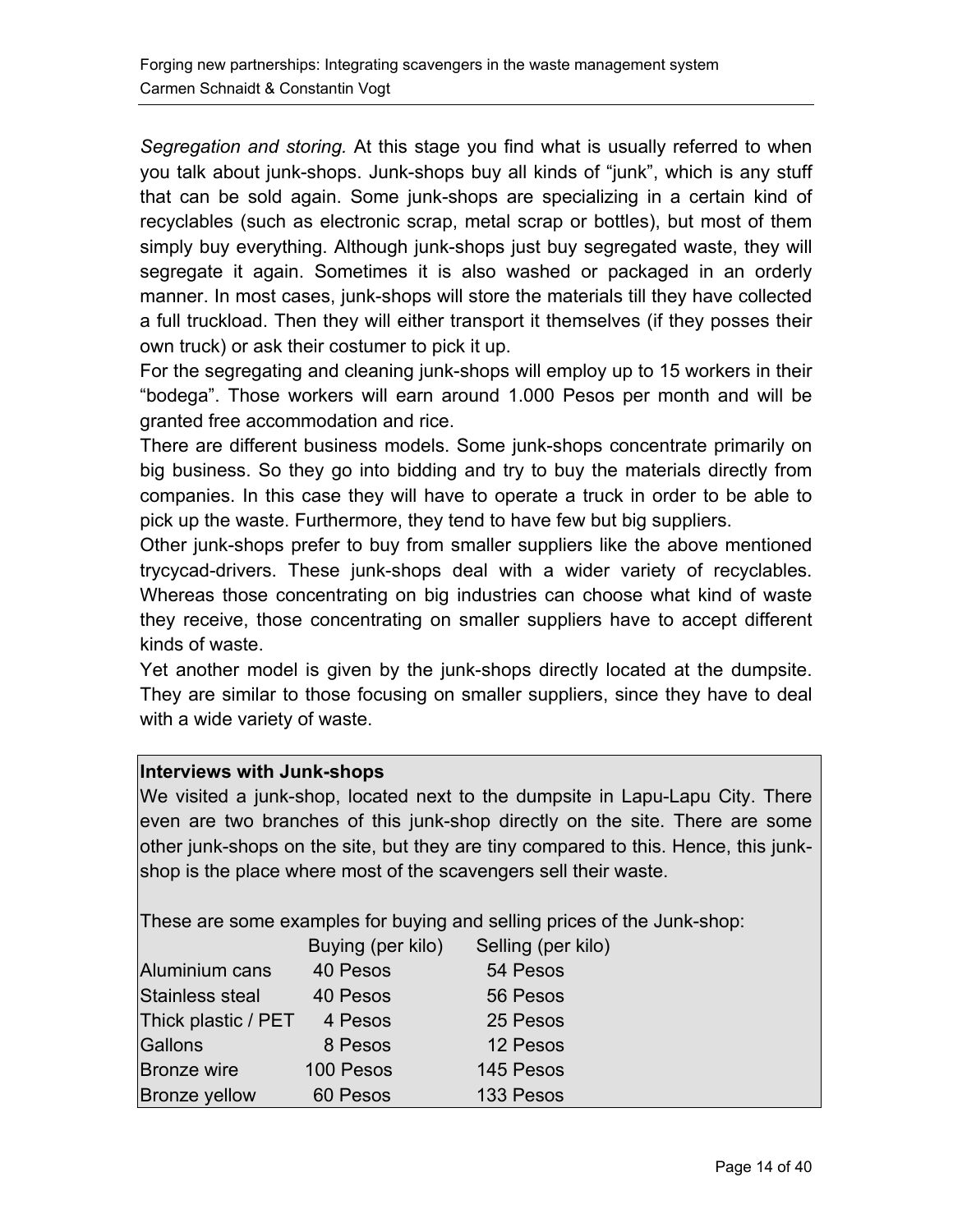*Consolidating, processing, reusing, and recycling*: The companies on this level still buy and sell recyclables. In some instances they process the materials in a particular way, but they do not produce end-products. Processing can for example entail compactors or shredders. But the most important feature of the companies at this stage is that they are highly specialised and that they store huge amounts of a single material. Their suppliers are the junk-shops, who have already sorted the waste sufficiently. Their costumers are the end-users. In many cases, this level is the end of the supply-chain in Metro Cebu, although there are some exceptions.

Being the end of the line in Cebu, these companies consolidate the waste. This means that they collect enough for a shipment either to Manila or abroad. Shipment usually means a 20-foot container, or in the case of metal scrap, whole shiploads.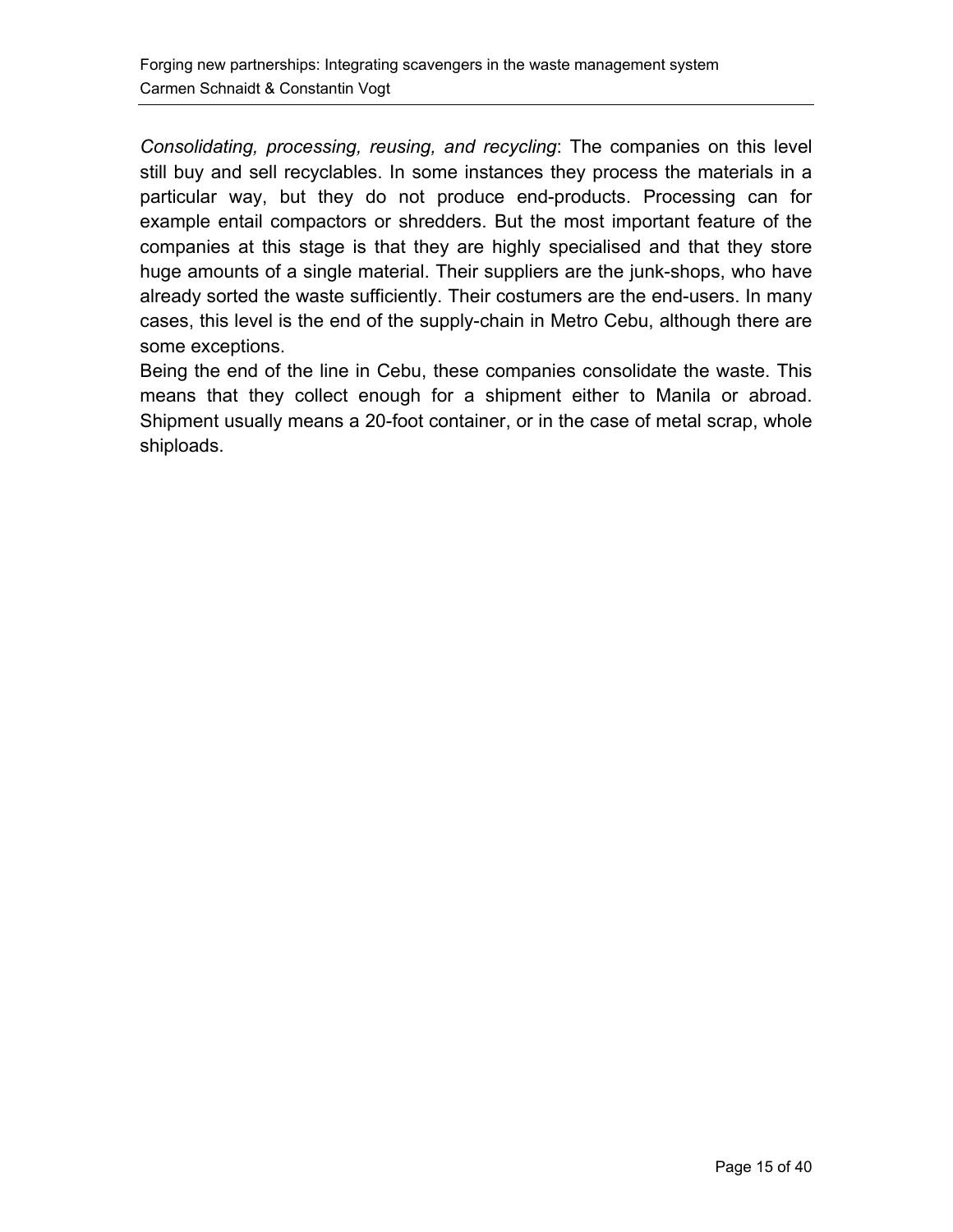### <span id="page-15-0"></span>**The end of the supply chain in Metro Cebu Graph B2.2**



*Ferrous metals*: There are just four companies dealing with ferrous metals in Metro Cebu. The two biggest are the Cebu Metal Corporation and Cebu Iron. Cebu Iron is quite huge: they own the big stockpile of metal scrap besides the old bridge to Lapu-Lapu City. They also have their own dockyard and ship.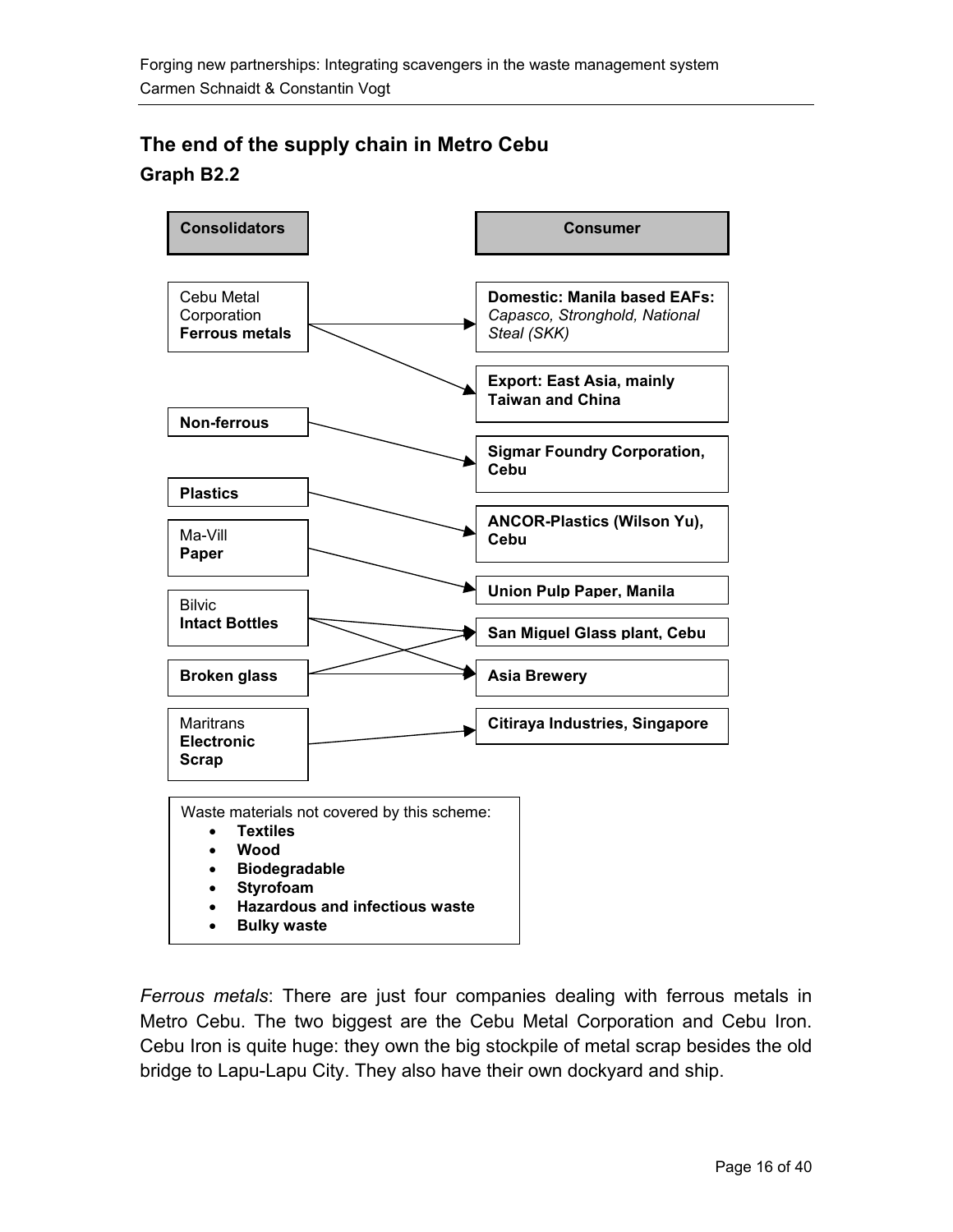Cebu Metals on the other hand has several facilities in Cebu. Although we managed to get an interview with Mr. Ben Chia Jr., the Vice-President, we didn't get any data about their annual turnover or their capacity.

Interesting for us: Cebu Metals operates a compactor, which they use for aluminium cans and other light metal scrap. There are no consumers of ferrous metal scrap in Cebu, therefore it is either shipped to Manila or abroad. In Manila, there are several EAFs (Electric Arch Furness). If it goes abroad, it is most likely to go to China or Taiwan.

*Non-ferrous metals*: According to the Sigmar Foundry Corporation, there is short supply of non-ferrous metals in Cebu. Therefore, most of their supplies are coming either from Manila or abroad. We did not come across a trader primary dealing with non-ferrous metals. This would back this assumption.

#### **Theoretical input: Aluminium**

Sources: Aluminium is made from bauxite, an ore that must be mined from the earth.

Recovery and recycling: Aluminium is melted down and reshaped into new cans and other items. Making new aluminium cans from old ones requires only five percent as much electricity as it does to make new cans from bauxite.

*Plastics*: In contrast to other sectors, there are several recyclers of scrap plastics in Metro Cebu. One of the bigger ones is Wilson Yu, who owns Ancor Plastics. He has been cited by almost all junk-shops we have interviewed as their main costumer regarding plastics. This leads to the conclusion that there are no consolidators for plastic as in the other sectors. The recyclers fulfil that function themselves and buy the plastics directly.

Ancor Plastics recycles a number of different plastics. In particular: PP, PE-HD, PE-LD, LLD, PS-GP, PS-HI, and ABS. In the process, the plastics firstly are sorted one more time (according to material and colour). Secondly, some of the materials are washed. Then they are entering the processing. Ancor-Plastic produces a variety of products, mainly household stuff like hangers, buckets, basins or garden chairs. The company is chiefly using recyclables – no virgin materials at all!

Ancor Plastic does not recycle PET. According to Mr. Yu, he sometimes enters into contracts for collecting a certain volume of PET. The PET is then shipped to China, where it is processed in textile manufacturing. Those contracts are also given to other companies dealing with plastics. Then, everyone else will sell to that company to enable them to fulfil their contract.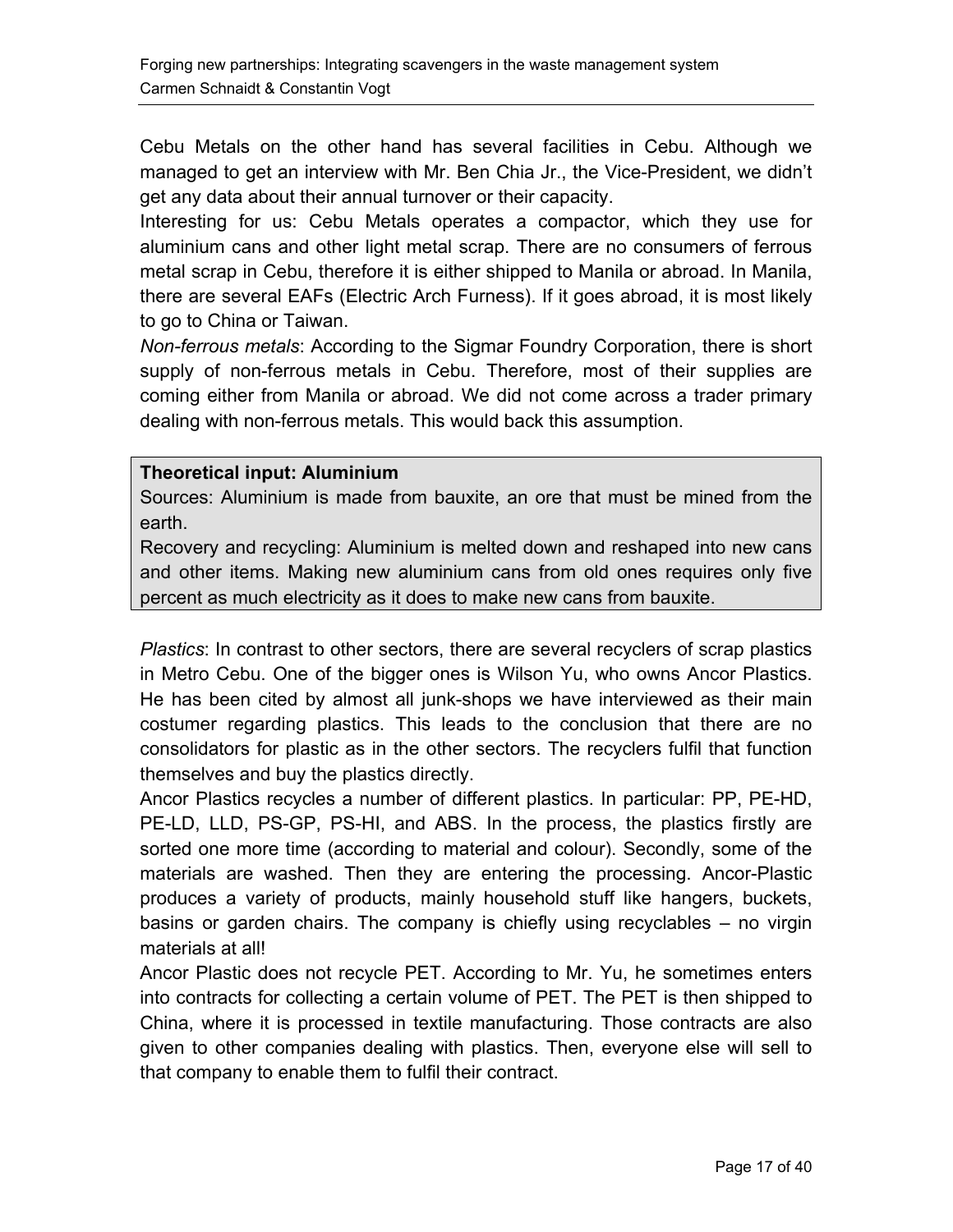*Paper*: There is no paper mill in Metro Cebu. This means that there have to be consolidators which take care of the shipments either to Manila or abroad. Unfortunately, we were not able to conduct an interview with one of the consolidators. However, we were able to gain some information by the DENR and supplying junk-shops.

According to them, Ma-Vill is one of the biggest paper dealers in Metro Cebu. Almost all the junk-shops we have talked to listed them as a costumer. Furthermore, most of the scavengers are directly selling collected carton to Ma-Vill. Their truck goes their everyday to pick up the carton.

If it is shipped to Manila, it will most probably go to Union Pulp Paper. There it is recycled. There is also a new development in this sector: Union Pulp Paper plans to restart their paper-production in Cebu. There is an old but still intact facility in direction to Toledo, which is currently checked and repaired. Union already began to pile up vast amounts of scrap paper in its yard. The plant shall be operational again till the end of this year.

#### **Theoretical input: Cardboard, newspaper and paper**

Sources: Paper and paperboard makes up nearly 40 % of the waste stream Cardboard, newspaper, and high-quality papers (like paper for notebooks, copiers, computers, letterheads, and envelopes) can all be recycled.

Recovery and recycling: Different kinds of paper-like newsprint and high-quality white paper are sorted into separate piles because they are processed differently.

Paper is recycled by shredding it into small pieces and mixing it with water. The mixture is beaten into mush, called pulp, which flows onto a moving screen where most of the water is taken out. Wood or paper fibres remain and the fibre is pressed through rollers that squeeze out more water. It is then dried in a steam-heated dryer. The result is recycled paper.

*Bottles*. For bottles, there is at least one big end-user, the San Miguel Brewery. The brewery buys broken and intact San Miguel bottles. If the bottles are intact, they are simply reused (up to seven or eight times). If they are broken, they will be processed and used as a raw material for the production.

Unfortunately, we do not know what happens to the broken glass in particular. But San Miguel is very choosey on the quality of the glass: therefore they just deal with a limited number of bigger suppliers. That makes it easier for them to ensure the quality.

Another big buyer of glass is Asia-Brewery ("Tanduay").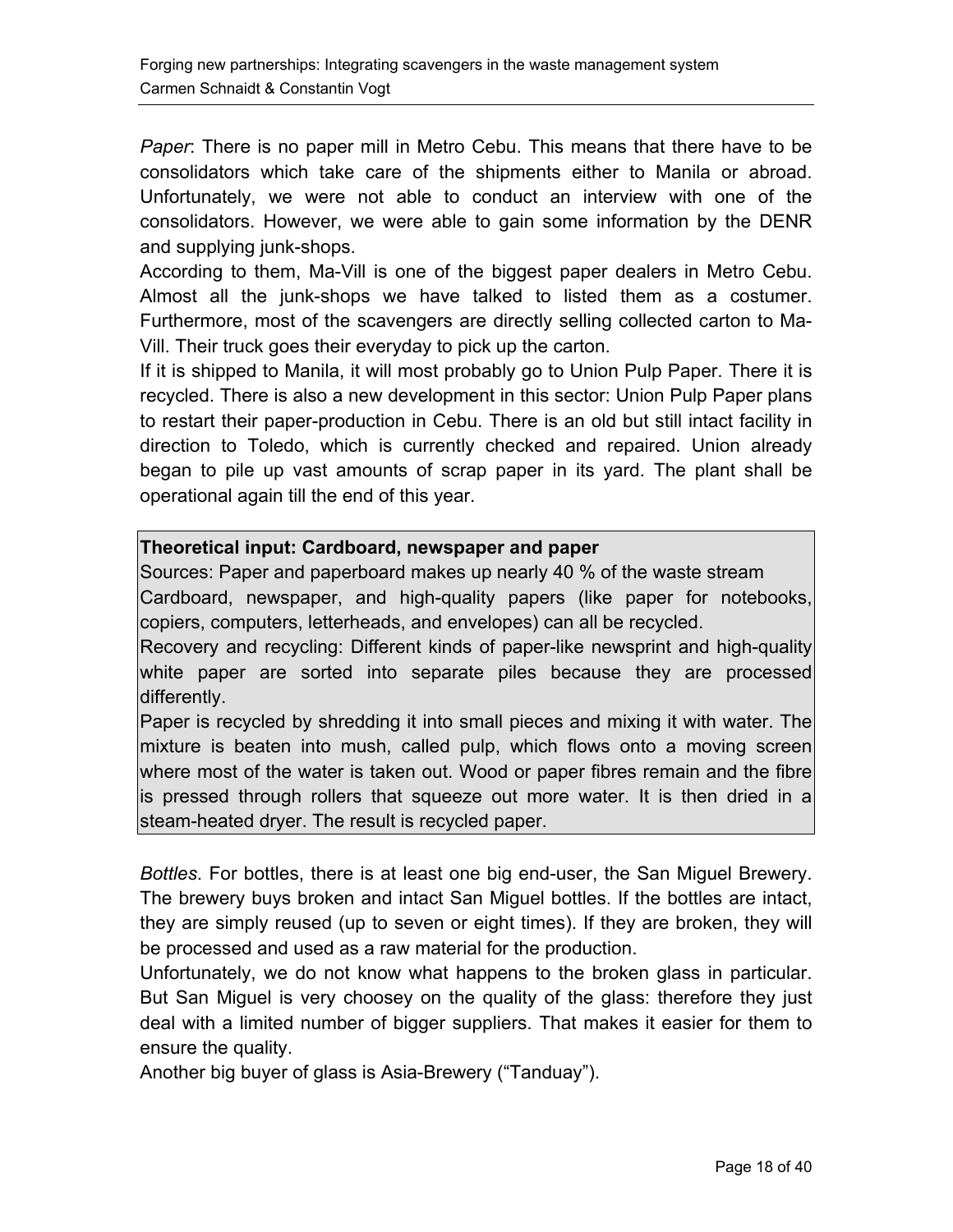#### <span id="page-18-0"></span>**Broken glass**

Sources: Light bulbs, ceramic glass, dishes, and window glass can't be recycled Recovery and recycling: Glass is sorted by colour, crushed into small pieces, and melted down into a liquid. Then, it is melded into new glass containers. Sometimes recycled glass is used to make insulation and road-construction materials.

#### **Biodegradable**

Sources: Majority of the biodegradable is kitchen waste.

Recovery: The composted wastes are transferred to the processing plant and fed to sifter to separate large from small particles. Plastics and stones are picked manually. The small particles are aged from two to three days and put in sacks. These are now the organic fertilizers labelled. One ton of decompostable waste can produce 20 sacks of fertilizer.

#### **Dependency on world market prices**

Prices in the waste sector are dependent on world market prices. They are changing accordingly but with a short delay.

For scrap (ferrous) metals, prices are currently varying between 10 and 15 pesos per kilo. The price has almost doubled since last spring: then, the price was at 7 pesos per kilo. Just five years ago, the price was 3 Pesos per kilo. Although there are fluctuations, the price is still increasing. Mainly, this is due to China's huge demand for raw-materials. According to the Cebu Metal Corporation, it is still possible to predict the price for the coming week. Therefore, they constantly check prices with a trading partner in Manila.

For non-ferrous metals, the situation looks somewhat similar. Prices have been rising continuously, due to growing demand in China. Since March the price has been stable, due to changes in interest rates in China. To monitor prices, the Sigmar Foundry Corporation constantly checks prices with another dealer in Manila. Since last year, the price for stainless steal went up by 150%, the price for copper by 60-70%.

For plastics, the scrap price is usually about 40% of the price for virgin materials, says Ancor Plastics. The price changes constantly according to world market prices – and according to the oil price. Therefore, the price for plastics has been rising since the last couple of months.

We did not get information on price dependency in other sectors, but we assume that the picture is a similar one. Dependency on the world market price is evident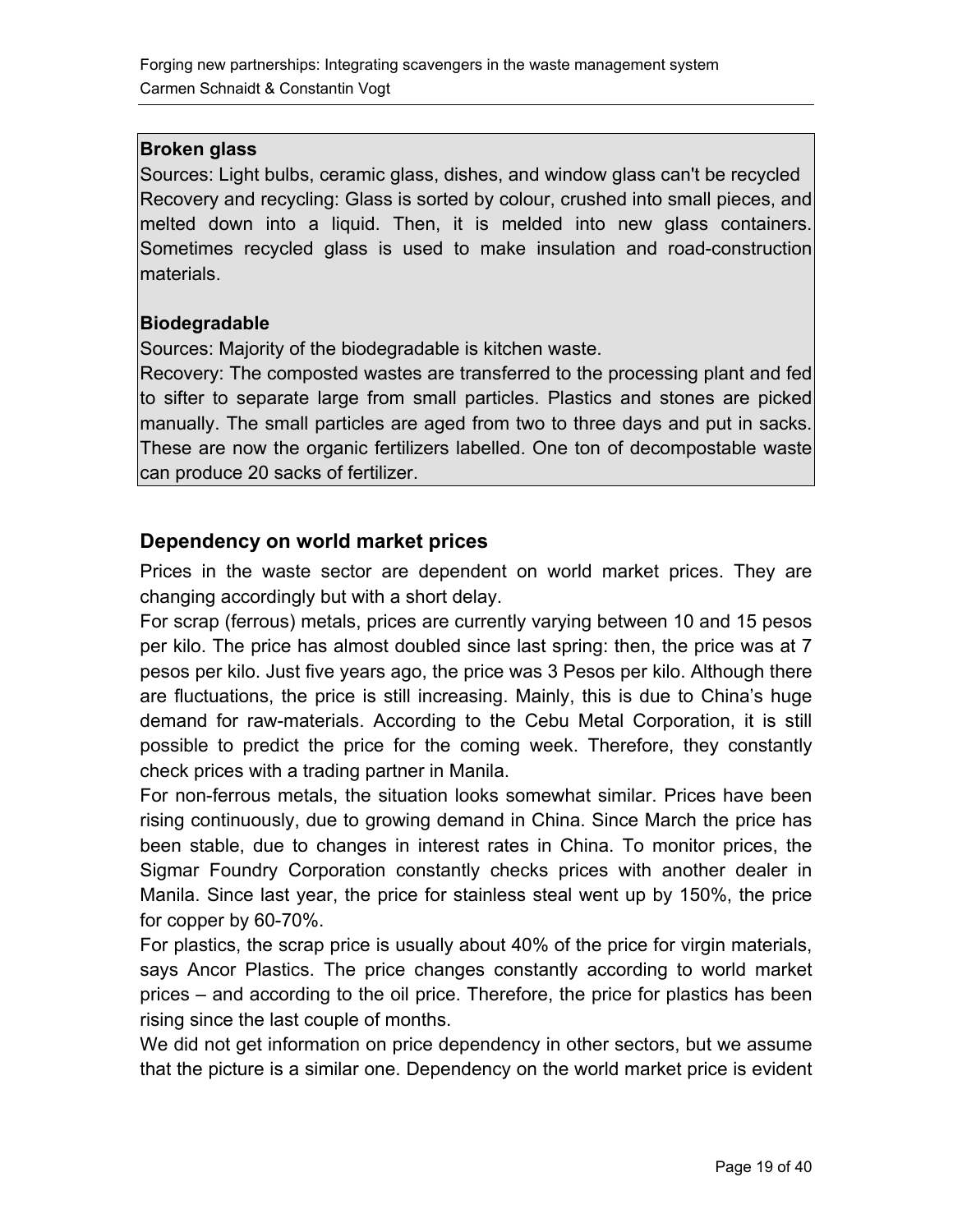<span id="page-19-0"></span>because a good deal of trade with scrap materials is handled with companies in other countries.

### *B.3 The Scavengers*

#### **Introduction**

The dumpsite area of Lapu Lapu was a limestone quarry before, and its size is about 2-5 ha. Altogether there live about 110 families at the Lapu Lapu dumpsite. According to our survey and some local people in the area, they transferred to the site because they had no job and no living area before. Surveying the Scavengers in Lapu Lapu City we conducted 58 interviews, w/e is about half of the families there.

#### **Personal Data of the interviewed people**

| <b>Gender</b>     |    |      |
|-------------------|----|------|
| Male              | 17 | 29%  |
| Female            | 41 | 71%  |
| Respondents total | 58 | 100% |
| Table 1           |    |      |

| Age               |    |       |
|-------------------|----|-------|
| 15 - 20 years     |    | 7%    |
| 21 - 30 years     | 19 | 33 %  |
| 31 - 40 years     | 15 | 26 %  |
| 41 - 50 years     | 14 | 24 %  |
| >50 years         | 6  | 10 %  |
| Respondents total | 58 | 100 % |
| Table 2           |    |       |



Chart 1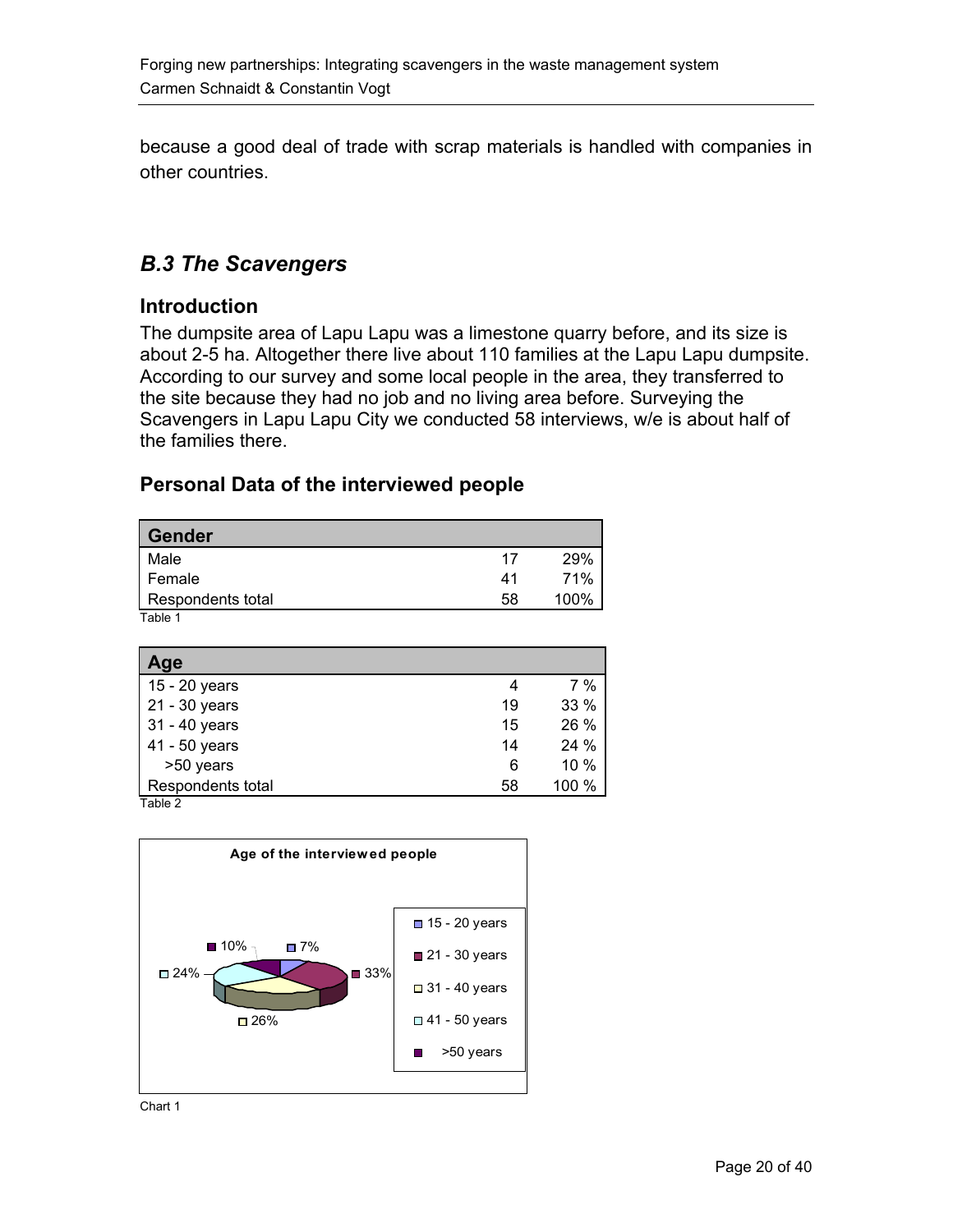The majority of the people are between 21 and 40 years old and married. As an average the number of persons in a household is between six and seven, which means that most of the families tend to have 4 or more children.

| Number of persons in the household |    |      |
|------------------------------------|----|------|
| 1                                  | 4  | 7%   |
| $\overline{2}$                     |    | 12%  |
| 3                                  |    | 12%  |
| 4                                  |    | 12%  |
| 5                                  | 8  | 14%  |
| 6                                  | 9  | 16%  |
| 7                                  | 5  | 9%   |
| 8                                  | 6  | 10%  |
| 9                                  | 5  | 9%   |
| Respondents                        |    |      |
| total                              | 58 | 100% |

Table 3

| <b>Education</b>      |    |      |
|-----------------------|----|------|
| No school             |    | 7%   |
| ES Grade 1-4          | 38 | 66 % |
| <b>ES Graduate</b>    |    | 12%  |
| High school Grade 1-2 | 7  | 12%  |
| High school Graduate  | 2  | 3%   |
| Respondents total     | 58 | 100% |

Table 4

More than 70% of the respondents do not have any school education or dropped out of school at an early stage (ES Grade 1-4). As a result most of the people cannot speak or understand English. The lack of educational skills is one of the reasons why it is difficult to find an alternative job outside of the dumpsite.

Regrettably, not all children have the opportunity to go to school. Problems are on the one hand the transport fare, school uniform but also other forms of expenses. On the other hand, they have to work as scavengers in some cases in order to help their parents improving the income. There were also examples, where the father died and the oldest son had to replace him and had to care for the livelihood of the family.

| <b>Place of origin</b> |     |         |
|------------------------|-----|---------|
| Cebu / Mactan          | .31 | 53%     |
| somewhere else         | -27 | 47%     |
| Respondents total      | 58  | 100 $%$ |
| Table 5                |     |         |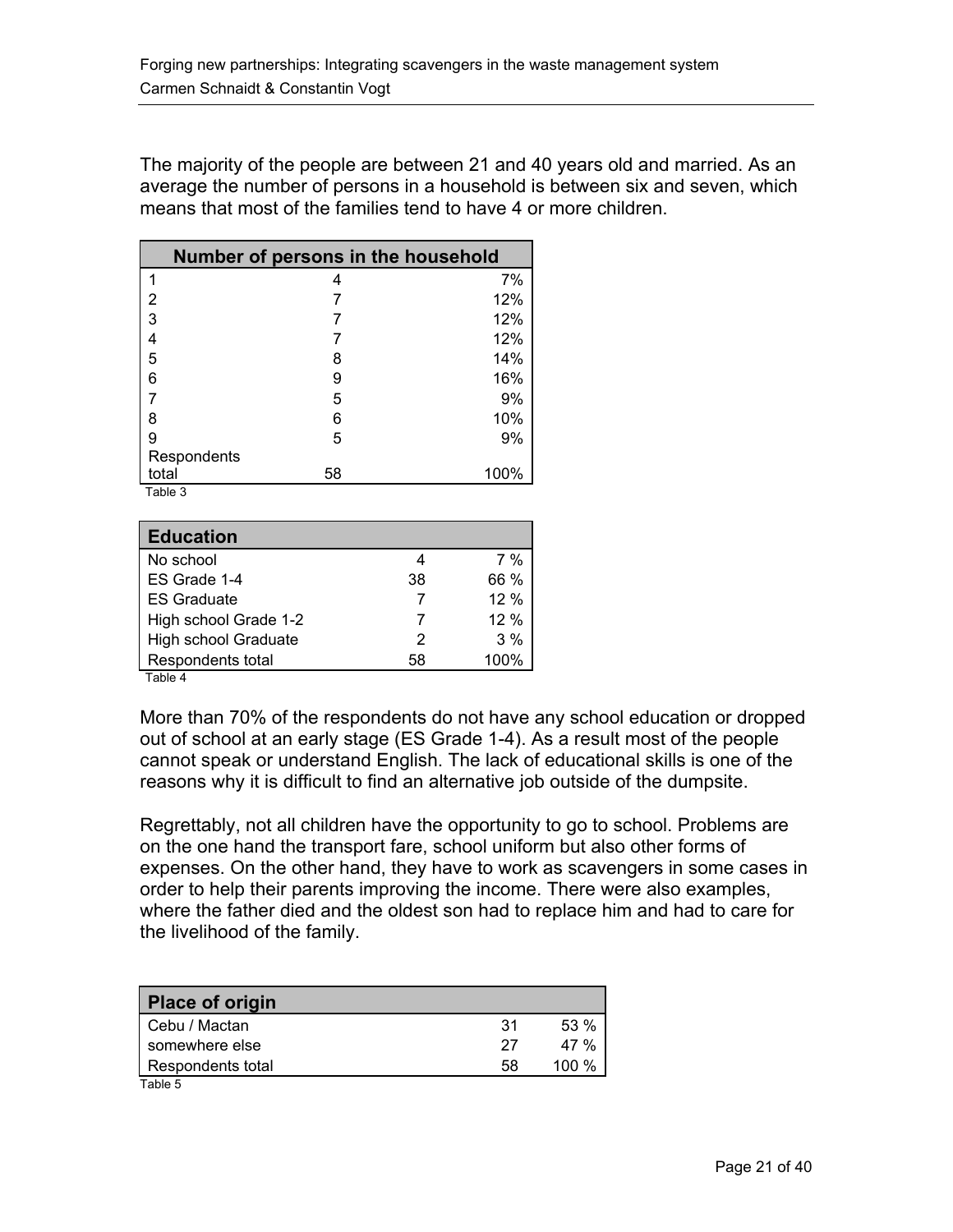More than the half of the people came originally from Cebu or Mactan. The others have different origins (Bohol, Negros, Mindanao, Leyte etc.). It seems that there is a general tendency to move to the dumpsite, because 14% of the respondents are staying less then one year on the dumpsite. It is not possible to make any conclusions about if the place of origin is associated with the years they live on the dumpsite. Only few of the respondents lived on other dumpsites like Umapad (Mandaue) or Inayawan before.

The scavengers formerly have been fishermen, farmers, carpenters, laundry women, vendors etc. The common responded reason to move to the dumpsite was because of increasing the income and looking for a better livelihood.



Chart 2

| How many years on the<br>dumpsite       |    |        |
|-----------------------------------------|----|--------|
| Less then 1 year                        | 8  | $14\%$ |
| 1 - $5$ years                           | 16 | 28 %   |
| $6 - 10$ years                          | 13 | 22 %   |
| >10 years                               | 21 | 36 %   |
| Respondents total<br>$T - L L - \Delta$ | 58 | 100 %  |

Table 6



Chart 3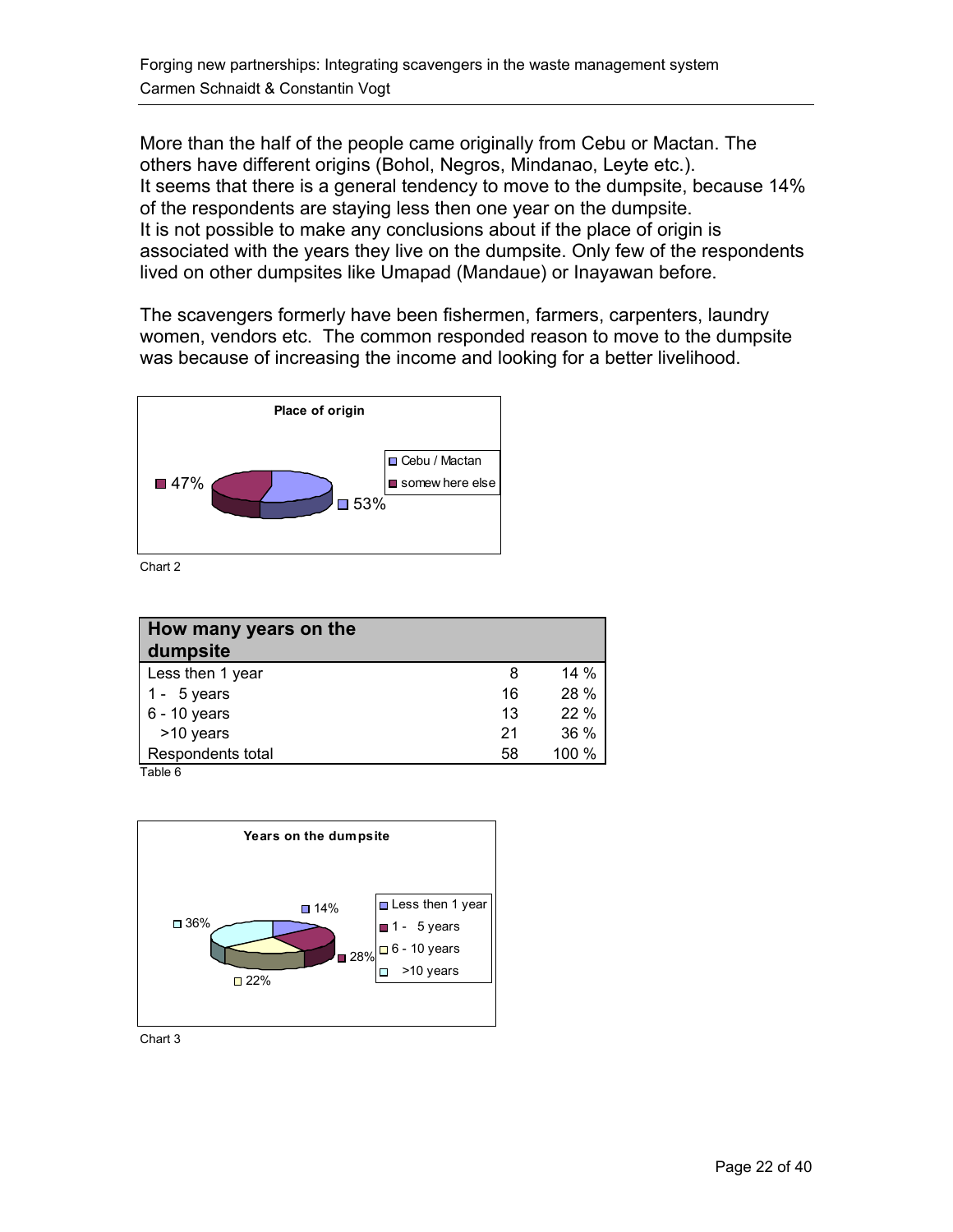#### <span id="page-22-0"></span>**Work and Income**

| <b>Main occupation</b> |    |      |
|------------------------|----|------|
| Picking waste          | 41 | 71 % |
| <b>Others</b>          | 17 | 30%  |
| Respondents total      | 58 | 100% |

Table 7

Not only scavengers but also other squatters who have another job such as a tricycle driver or balot vendor are living in the Lapu Lapu dumpsite. Overall the main occupation of the people living there is scavenging. Most of them work full time, 7 to 10 hours, six days per week.



Chart 4

| Income from other jobs                 |    |         |
|----------------------------------------|----|---------|
| no income from other jobs than picking |    |         |
| waste                                  | 34 | 59%     |
| Less than 200 Pesos                    | 3  | 5%      |
| 201 - 500 Pesos                        | 2  | 3%      |
| 501 - 800 Pesos                        | 8  | $14\%$  |
| 801 - 1000 Pesos                       | 6  | $10\%$  |
| $>1000$ Pesos                          | 5  | 9%      |
| Respondents total                      | 58 | 100 $%$ |
| Table 8                                |    |         |

| Maximum family income per week through |       |  |
|----------------------------------------|-------|--|
|                                        |       |  |
| 0                                      | $0\%$ |  |
| 20                                     | 34%   |  |
| 21                                     | 36 %  |  |
| 7                                      | 12%   |  |
| 4                                      | 7%    |  |
| 2                                      | 3%    |  |
| 1                                      | 2%    |  |
| 3                                      | 5 %   |  |
| 58                                     | 100%  |  |
|                                        |       |  |

Table 9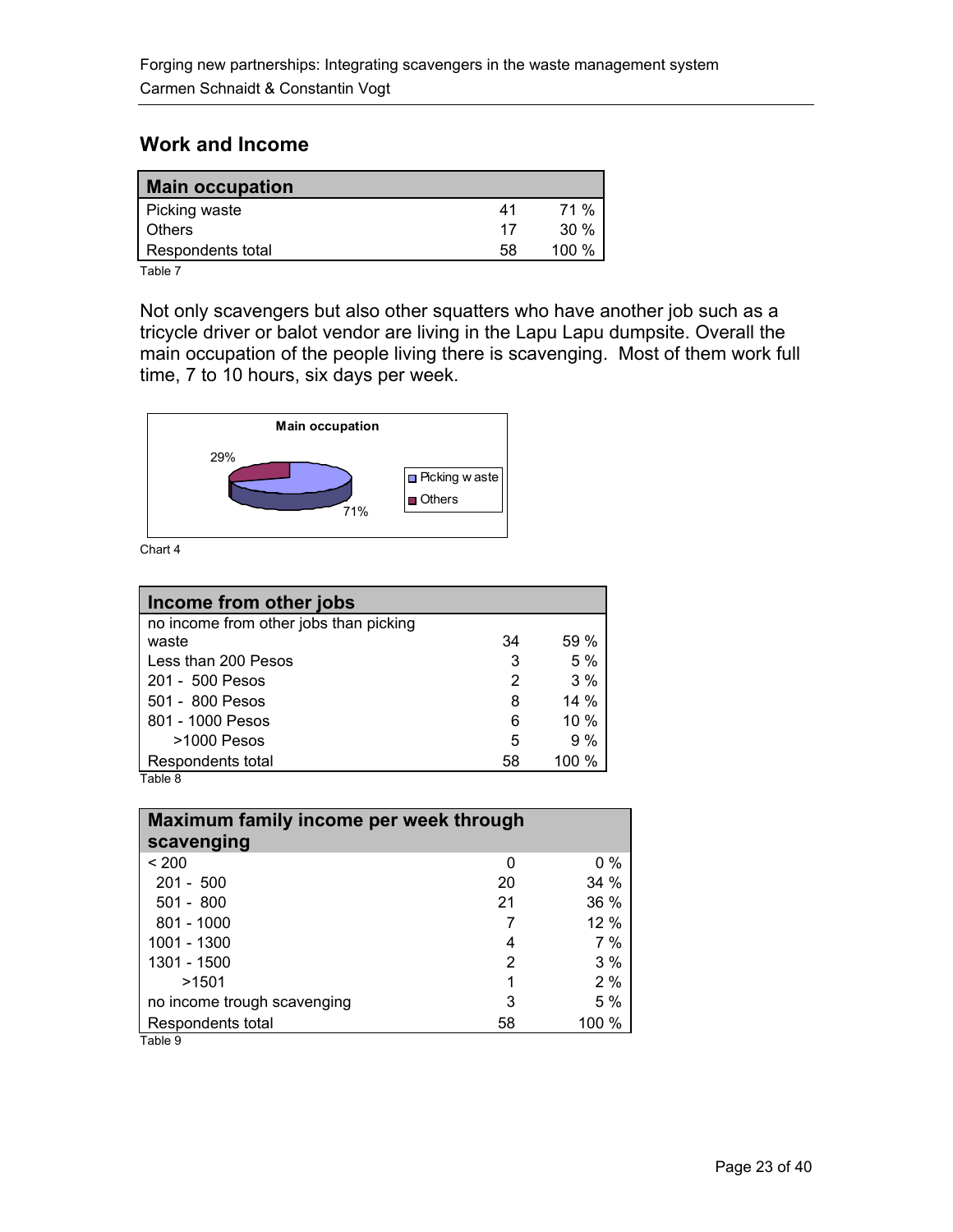

Chart 5

Usually the scavengers sell their goods once a week. The average income per family is only between 200 to 500 pesos per week. Even if it's a good week, the income could be approximately 500 pesos. In addition, this money seems to be spent for daily food, water for drinking and transport fare.

The family per-capita income per week is calculated from the family income per week divided by the member of the household. It is between 50 and 400 Pesos. It is keenly dependent by the number of the children living in the household.

| <b>Family per-capita income weekly</b> |    |       |
|----------------------------------------|----|-------|
| < 100                                  | 11 | 19%   |
| 101 - 150                              | 11 | 19 %  |
| $151 - 200$                            | 11 | 19 %  |
| $201 - 300$                            | 9  | 16 %  |
| $300 - 400$                            | 11 | 19 %  |
| $400 - 500$                            | 3  | 5%    |
| >500                                   | 2  | 3%    |
| Respondents total                      | 58 | 100 % |
| Table 10                               |    |       |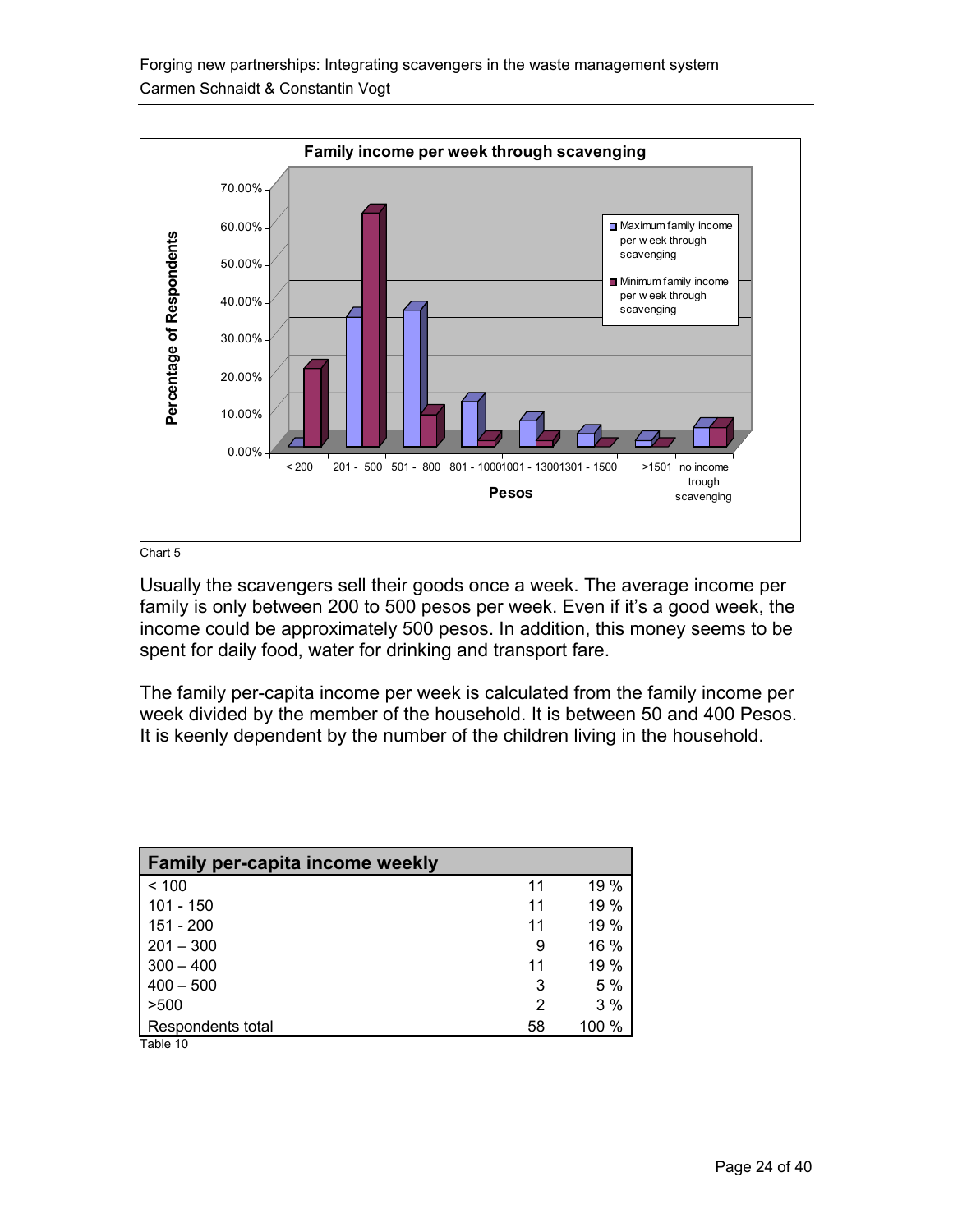

Chart 6

| To whom do they sell?             |    |        |
|-----------------------------------|----|--------|
| 1= Victor Lim                     | 26 | 46 %   |
| 3= Rhoda                          | 5  | 9%     |
| 4= Different Junk-shops           |    | 12%    |
| 5 = Others                        | 19 | $33\%$ |
| respondents total<br>$T - L = 44$ | 57 | 100 %  |

Table 11

The majority of the scavengers sell their waste to Victor Lim (Maviche Enterprises), who has a Junk shop across from the dumpsite. Aside from that he owns two small branches each with one employee located direct on the dumpsite. The scavengers sell to him on the one hand, because of the short route of transport. Understandably it is too far to carry heavy rubbish. On the other hand to go there, they need to take transport and it is sometimes higher than the income out of it. As a result, most of them never changed their junkshop. Furthermore he is giving money in advance, so the scavengers have to sell to him to pay the money back.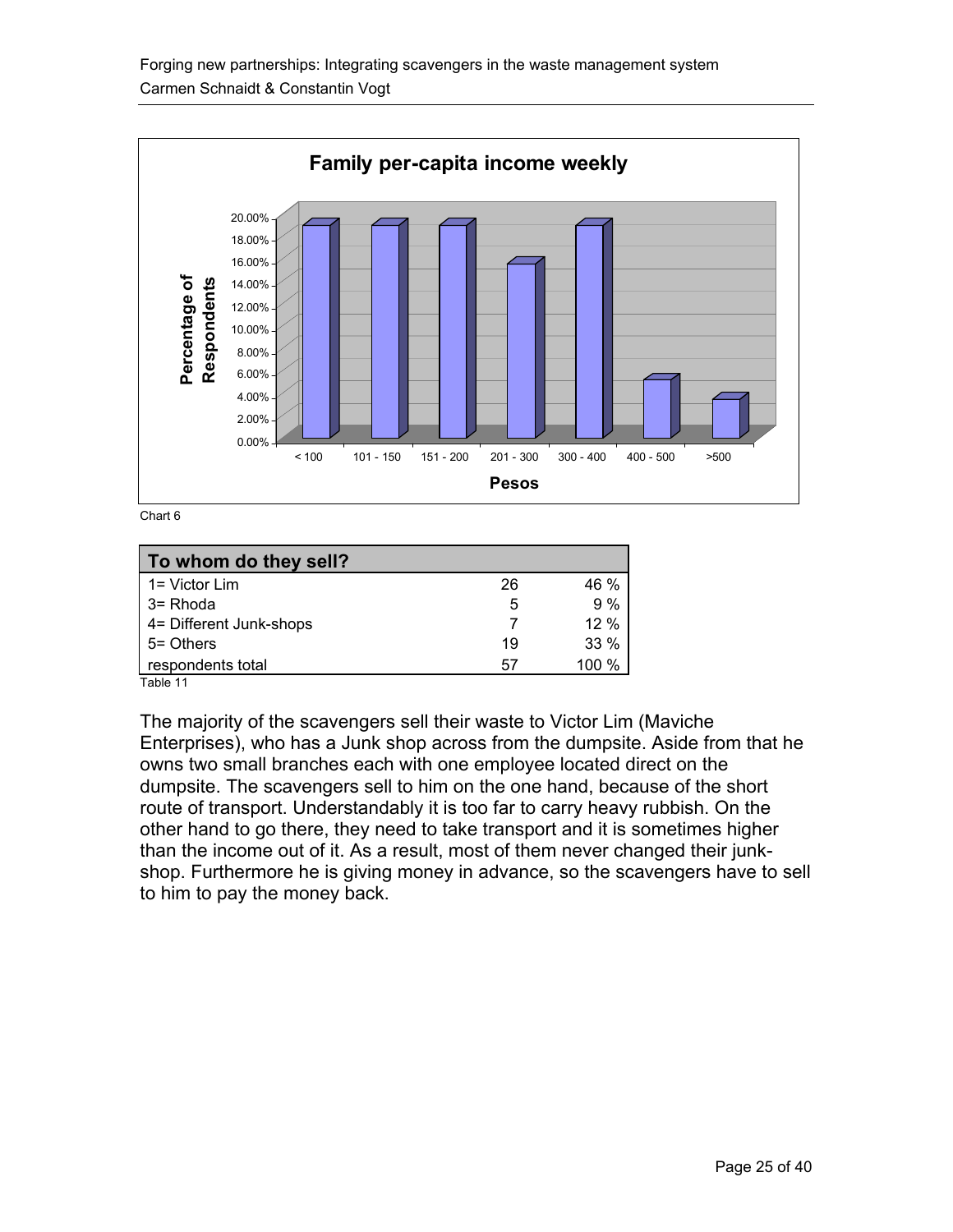|               | Averaged prices of the collected recyclables <sup>12</sup>                                                                         |                                                                                       |
|---------------|------------------------------------------------------------------------------------------------------------------------------------|---------------------------------------------------------------------------------------|
| Plastics      | Nature springs<br>(=mineral water bottles, PET)<br>Cellophane<br>Galun (=Hard plastic)<br>Jolly bee cups<br>Alu-cans (soft drinks) | 14 P/kg<br>4 P/kg<br>7 P/kg<br>6 P/kg<br>41 P/kg                                      |
| <b>Metals</b> | Yellow bronze wire<br>Red bronze wire<br>Copper wire<br>Metal scrap                                                                | 65 P/kg<br>104 P/kg<br>107 P/kg<br>7 P/kg                                             |
| Paper         | Carton<br>Office paper<br>Newspaper                                                                                                | 1 $P/kg$<br>1 P/kg<br>1 P/kg                                                          |
| Glass         | San Miguel bottles<br>Soft drink-bottles<br>Other bottles<br>Broken glass                                                          | 1 P/kg<br>1 P/kg<br>0.50 P/kg<br>0.50 P/kg                                            |
| <b>Others</b> | Clothes/Textiles<br>Wood<br>Cement sacks<br>Rice sacks<br>Medicine bottles<br><b>Shells</b>                                        | 11 P/kg<br>50 P/sack(ca.15kg)<br>0.5 P/piece<br>0.75 P/piece<br>0.5 P/piece<br>3 P/kg |

### <span id="page-25-0"></span>**Kind and prices of the collected waste**

Table 12

 $\overline{a}$ 

.

# **Working group – The CORPO**[13](#page-25-2)

Most of the respondent people answered, that they prefer to work individually. Nevertheless there is an existing working-cooperation called CORPO. It has been founded four years ago. Rose is the head since 2 years. The former head of the CORPO, is actually in jail.

The heads are Rose Blanco and Albit (we don't know the family name), both are scavengers. According to Rose, the CORPO has actually about 90 members, 3 groups with 30 members each. But according to Evelia Revera, she was the auditor of the CORPO before the CORPO has only 30 members all in all.

<span id="page-25-1"></span> $12$  Averaged prices out of the evaluation from 30 respondents.

<span id="page-25-2"></span><sup>&</sup>lt;sup>13</sup> Interviews with Rose Blanco and other scavengers during our research on the dumpsite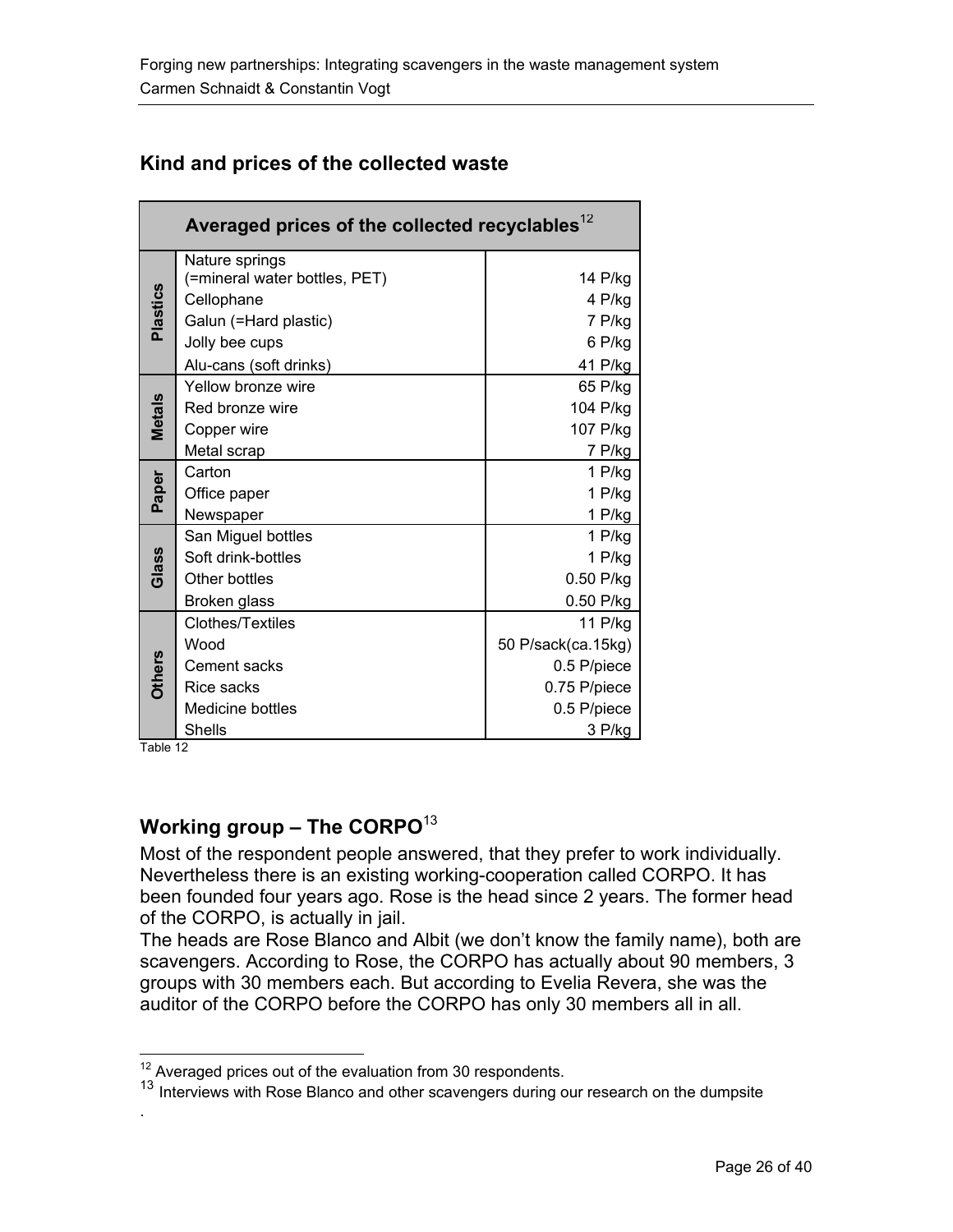<span id="page-26-0"></span>Several people told us about trouble among themselves. Maybe that's why most of the respondents don't want to become a member. Aside from that the majority of them don't think that there are advantages when working in groups.

The fundamental ideas of the CORPO sound good. It was to support the older and the women, who cannot carry so heavy. There is one truck per day coming from MEZ reserved exclusive for CORPO-members. Young and old people segregate together, the younger carry the segregated material for the older one, who cannot carry so heavy. They weight the gathered material as complete first, than they divide them among themselves. All the recyclables usually have been sold to Victor Lim (Maviche Enterprises). But they don't get a better price even though it's a bigger volume.

There are no requirements in joining the group; all you have to do is to be listed. According to Rose the problems of the CORPO are caused by the truck company. She argued that since one year the income of the scavengers is worse, because the garbage left and dumped on the dumpsite has a bad quality. The good ones are already been taken before reaching the dumpsite.

Basically there are a lot of inconsistencies about the statements of CORPO members, formal members and scavengers who never become a member about the CORPO. It is also obvious, that the group dynamic and the sense of connectedness of the CORPO are not distinctive.

#### **Debts and savings**

It is difficult for the people living on the dumpsite to save money. The main reason is most of the people earn not enough money that they can save it. On the other hand, a few people are likely to save little by little. According to them, the main purpose of saving is for emergency such as disease and health care**.** 

| <b>Savings</b>    |    |       |
|-------------------|----|-------|
| Yes               | 8  | 14 %  |
| No                | 50 | 86 %  |
| respondents total | 58 | 100 % |
| Table 13          |    |       |

| 20 | 34%    |
|----|--------|
| 10 | $17\%$ |
| 12 | 21%    |
|    | 12%    |
| 9  | $16\%$ |
| 58 | 100 %  |
|    |        |

Table 14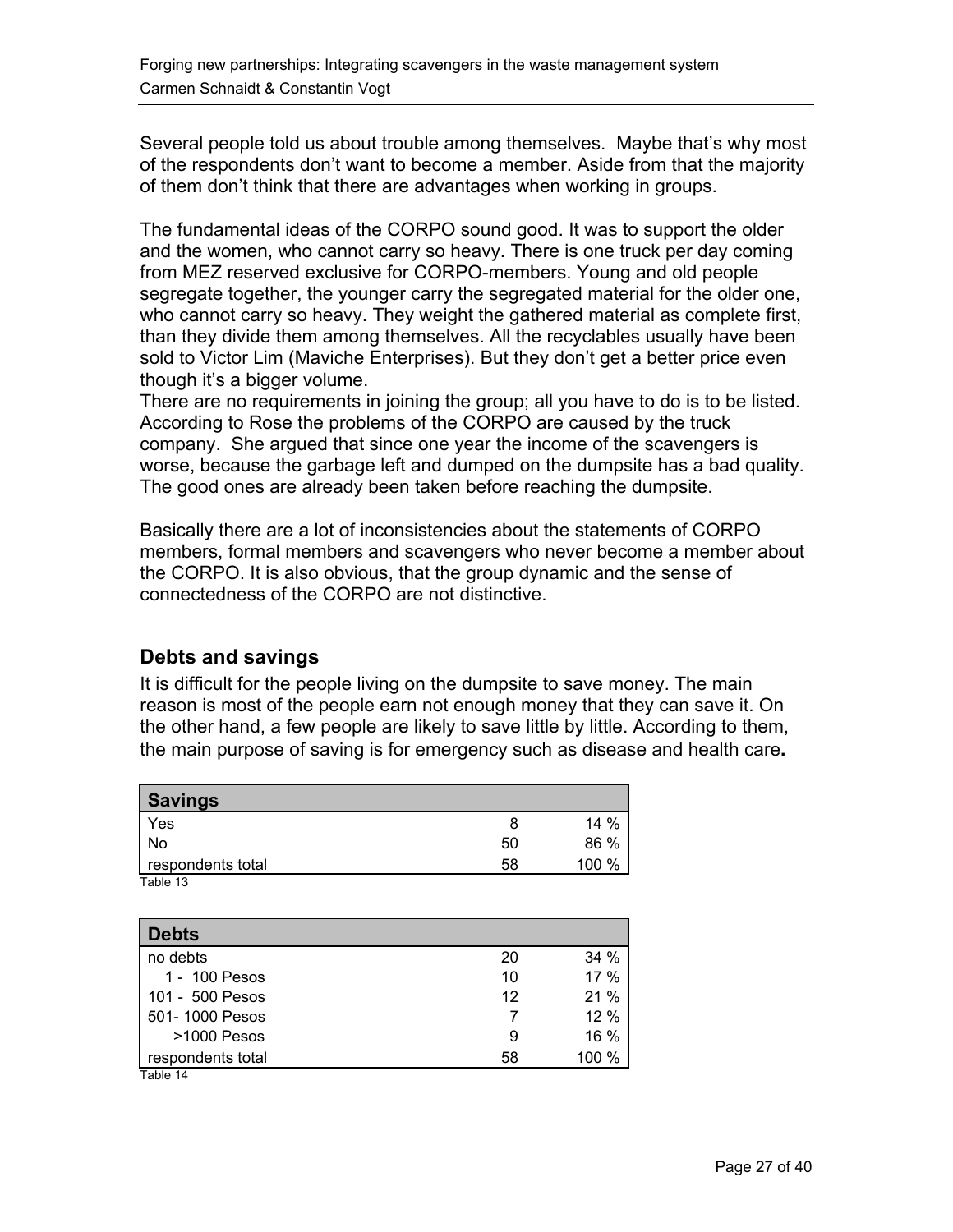| Interest for the debts |    |
|------------------------|----|
| 5/6 System             |    |
| other interest         |    |
| no interest            | 34 |
| respondents total      | 38 |

Table 15

One third of the respondents don't have debts at the moment. The majority of the others have debts amounting to 100 till 500 Pesos.

The borrowed money is mainly spent for food, hygienic products and health care. The sari sari stores give the money in advance, because usually the scavengers only sell once a week, so they get money only once a week. Also junk-shops give money in advance. As a result from that, the scavengers become dependent on the Junk-Shops. Usually they don't have to pay interest to sari sari stores and junk-shops.

There are few scavengers who borrowed money from professional money lenders. The interest they have to pay is the 5/6 System. That means if u borrow 500 Pesos, you have to pay back 600 Pesos one month later. The amount of the interest is definitely daylight robbery and illegal but it's a common method of loan extension.

| <b>Application of the debts</b> |              |      |
|---------------------------------|--------------|------|
| no debts                        | 20           | 35%  |
| hospital/medicine               | 2            | 4%   |
| housing                         |              | 2%   |
| education children              | $\mathbf{0}$ | 0%   |
| food                            | 25           | 44%  |
| others                          | 9            | 16%  |
| respondents total               | 57           | 100% |
| $T_0$ <sub>No</sub> $16$        |              |      |

Table 16



Chart 7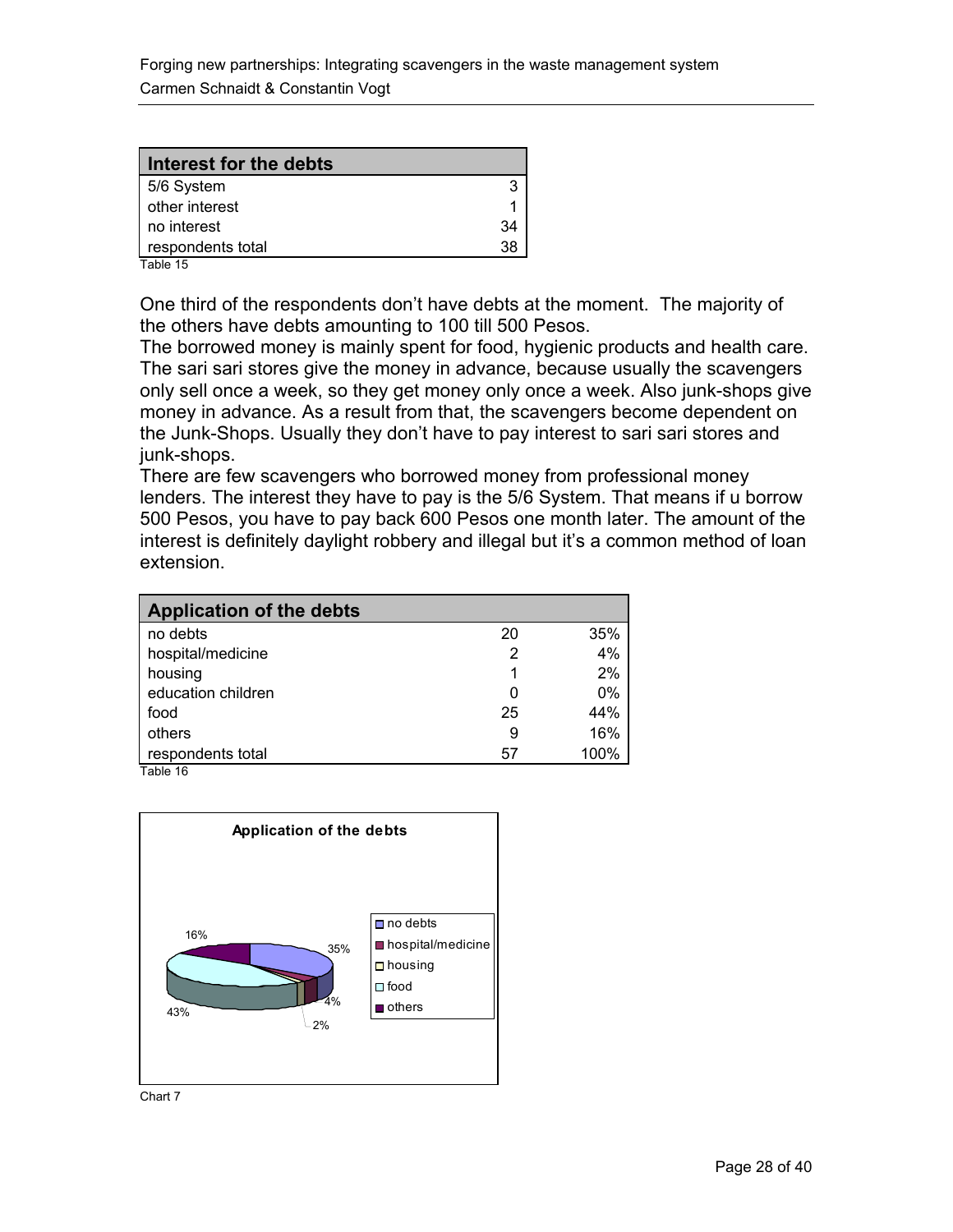<span id="page-28-0"></span>

| Lender          |    |
|-----------------|----|
| $1 = junk-shop$ |    |
| 2= sari sari    | 20 |
| l 3= others     |    |
| Table 17        |    |

#### **Additional**

| <b>Expected support from the</b><br>government |    |       |
|------------------------------------------------|----|-------|
| Healthcare                                     |    | 2%    |
| Land                                           | 2  | 4%    |
| electricity and water supply                   |    | $0\%$ |
| alternative job                                | 8  | 15%   |
| education/training                             |    | 2%    |
| Food                                           | 10 | 19%   |
| <b>Others</b>                                  | 15 | 28%   |
| Housing                                        | 16 | 30%   |
| respondents total                              | 53 | 100%  |
| Table 18                                       |    |       |



Chart 8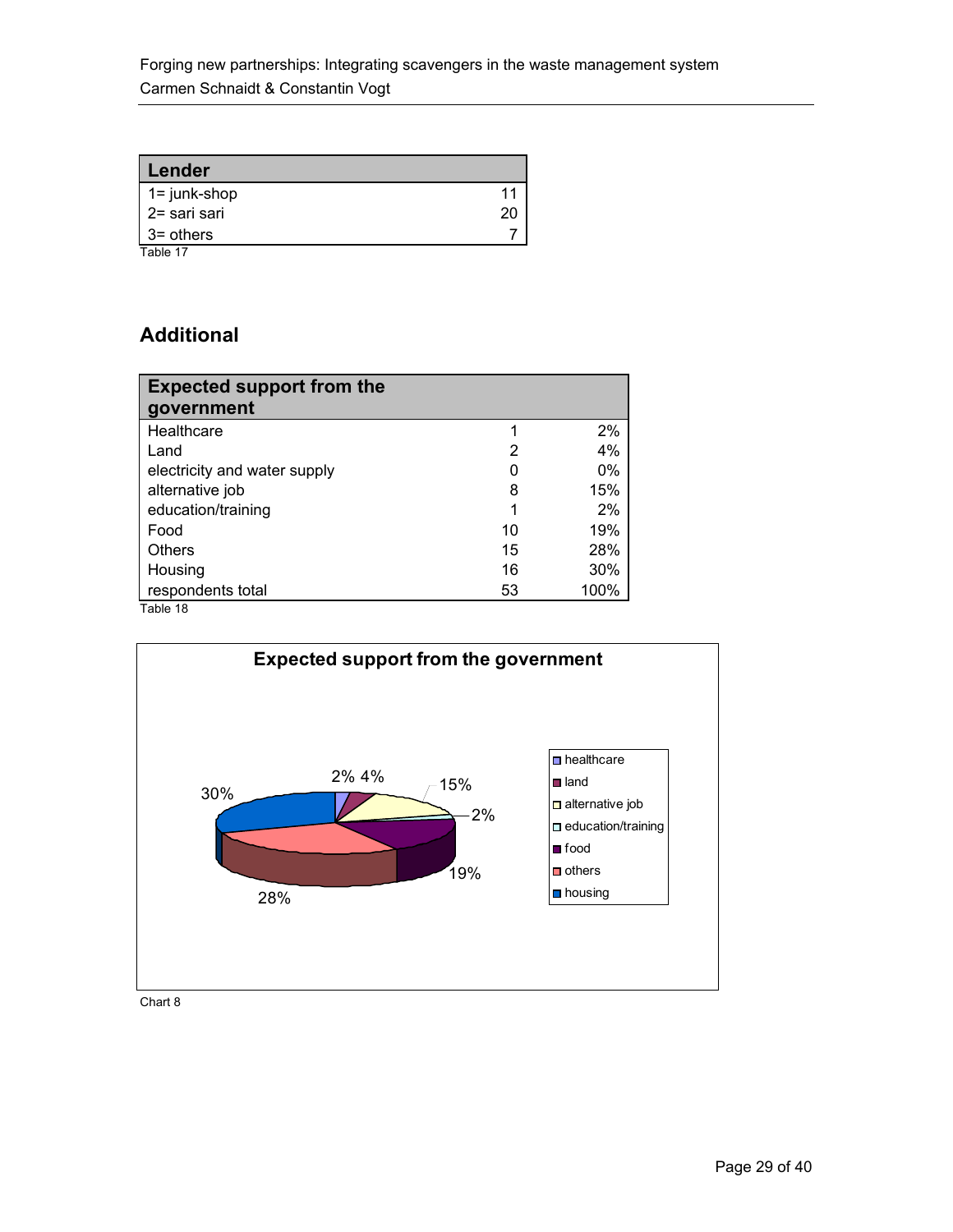# <span id="page-29-0"></span>**Part C: Future Developments and Strategies**

#### **Introduction**

In this chapter, we would like to have a closer look at possible future developments. Thus, we will first introduce two possible political developments. We will have a closer look at possible strategies and finally, we will also tackle our initial idea about setting up our own junk-shop.

#### **Scenarios for political change**

Naturally, the strategy how to tackle the situation of the scavengers is dependent on the political framework. As we have shown, this framework is about to change significantly. If we want to make a decision how to proceed, it is vital to consider future changes. On the other hand it is very difficult if not impossible to predict politics. Therefore we do not want to concentrate on a single scenario. Instead we would like to introduce two basic options: compliance and non-compliance of Lapu-Lapu City with the R.A. 9003. However the future development is going to look like; it is most likely to be within these two extremes, even if it is not matching one of them. The consideration of both developments will hopefully enable us to react accordingly to future developments and changes.

Firstly, we will list the arguments and steps leading to the scenario. Secondly, we will summarise its consequences for the scavengers.

*Compliance*: Lapu-Lapu City finally complies with the R.A. 9003. The old dumpsite is handed over to PEZA and by them transformed to a controlled one. A new controlled dumpsite is set up by Lapu-Lapu City. This site is completely fenced and a material recovery facility has been set up. The paralysis machine has not been bought yet, therefore the residual waste is dumped.

Main arguments leading to this conclusion are the following:

- The City of Lapu-Lapu is really willing to comply with the R.A. 9003. There is a high acceptance for changing the current system.
- The city is also under high pressure. First, by the DENR / IBP. The notice of sue was an effective warning, making clear that the city will face a lawsuit if it does not comply. Second, by the growing importance of the problem itself. The open dumping causes a number of serious problems: air pollution, freshwater contamination, and complaints by resorts and neighbours.
- The city government has already started to implement the zero waste management plan. Negotiations with PEZA about the old dumpsite are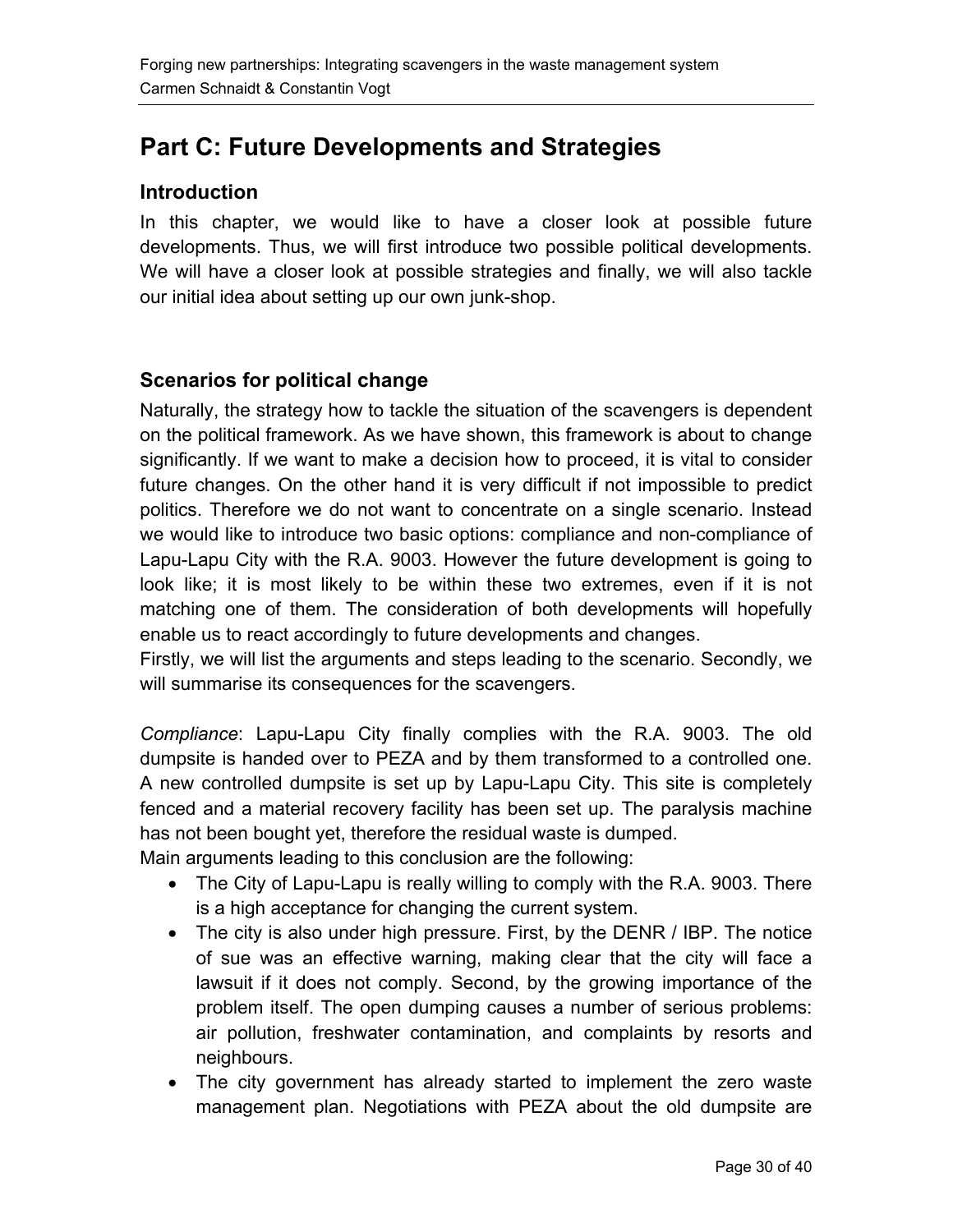under way, the expropriation of an appropriate lot has been started, and a budget has been earmarked.

• There is money in the waste: if a MRF is employed, there will be new revenues for the city government.

What does this mean for the scavengers? If implemented as such, the consequences for the scavengers will be severe: there will be no place for them to go. If the MRF is in place, the waste will be completely segregated. This is exactly the work the scavengers are doing right now. Only the residues will be dumped. Even if there are some valuable materials left it will not be enough for the vast majority of families currently living on the dumpsite. But this also depends on the fencing of the area: if there is a fence (as required), there will be no opportunity at all for the scavengers to get on the dumpsite.

In short: if the implementation of the R.A. 9003 and the zero waste management plan is successful, the scavengers are going to lose their livelihood.

*Non-compliance*: Lapu-Lapu City fails to implement the R.A. 9003 and the zero waste management plan. The old dumpsite is still in use. Although there have been some immediate measures (it has been levelled and the fire has been extinguished) the overall situation has not been changed. The waste is still dumped and not compacted.

Main arguments leading to this conclusion are the following:

- Lapu-Lapu City is lacking the means to implement the zero waste management plan. The plan has been too ambitious: it requires a huge effort by the administration, which is understaffed and has not obtained the proper training.
- The money for implementation is lacking. The zero waste management plan requires quite a lot of money – and there is just a small budget earmarked.
- The political setting might change. Although Mr. Amores is very committed, he might be replaced during the next elections (every three years).
- There is no real pressure by the DENR / IBP.
- The dumpsite in Lapu-Lapu City is not yet completely filled. So there is no need to close it from that point of view.<sup>[14](#page-30-0)</sup>
- Finally, public opinion opposes the idea to spend too much money for a proper landfill.

<span id="page-30-0"></span> $\overline{a}$  $14$  Compare the dumpsite in Mandaue City. It is completely filled and therefore due to be closed soon.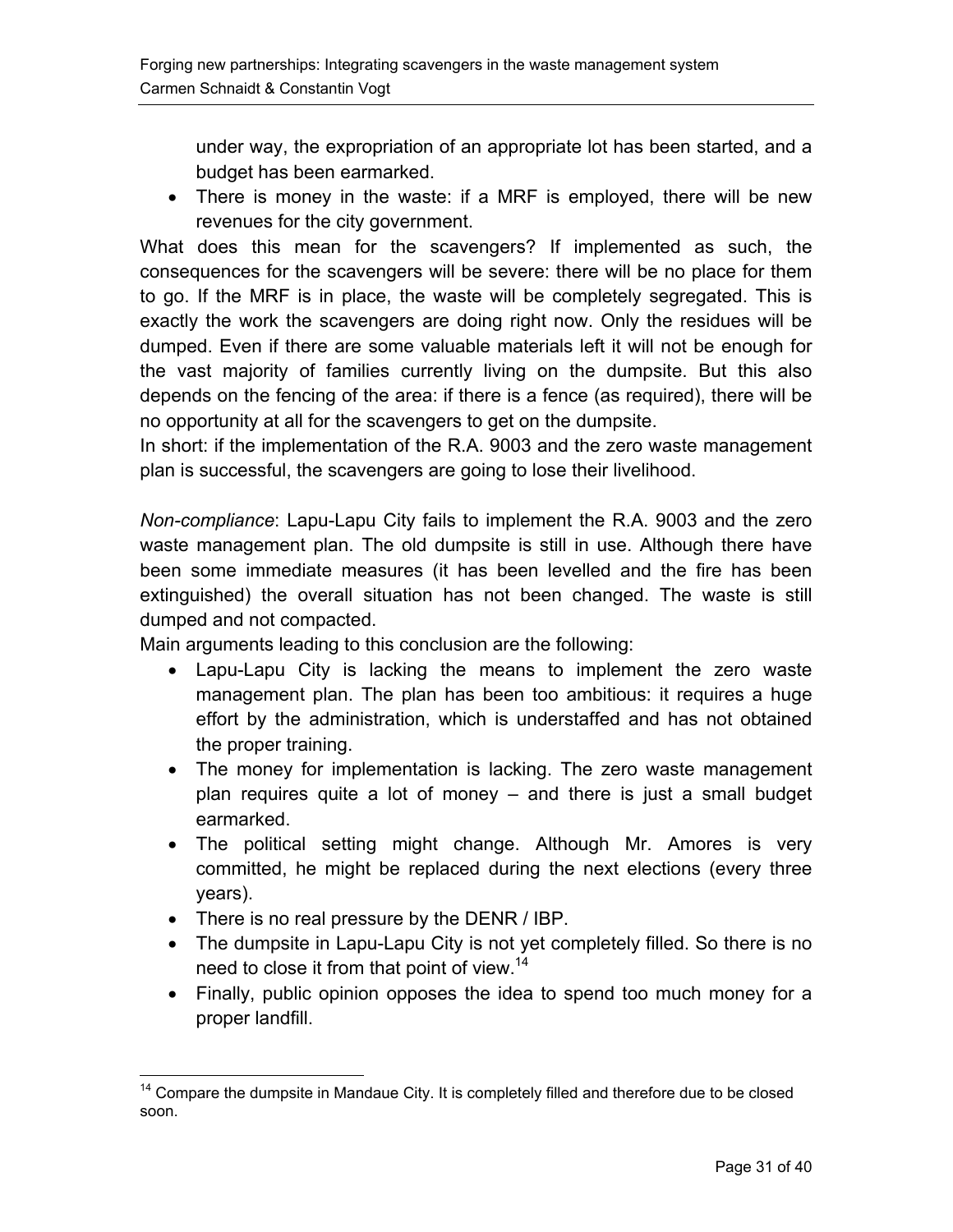<span id="page-31-0"></span>What does this mean for the scavengers? If nothing changes, the scavengers will be able to stay on the dumpsite. This does not mean a worsening of their situation – but it does certainly neither mean an improvement. Most probably the number of scavengers will continue to grow, as we have observed a population growth during the last three months.

#### **Strategies according to the first scenario: compliance**

According to the first scenario, we would face two major problems: the scavengers would need to find a new place to live – and a new livelihood. Fortunately, this scenario is unlikely to occur from one day to another. It will take months if not years to implement the R.A. 9003 and the zero waste management plan completely. This gives us the chance to tackle the situation during the process – and not at the end. So, the question is: how can we get involved during the process of change and smoothen the process? While answering this question it is important to bear in mind that in the end scavenging will not be allowed anymore. Accordingly we will have to find new livelihoods for the scavengers.

First, it would be important to create chances for the scavengers during the process. With regards to the zero waste management plan, those could include the following:

- If a new dumpsite is opened and scavenging effectively prohibited, scavenging could still be allowed in a certain portion of the dumpsite (as encouraged by the DENR). Even if a new dumpsite is opened, there will still be the need to segregate the waste to reduce the volume. This could be applicable until the new MRF is operational.
- Once the MRF is operational, only scavengers shall be employed to run it.
- The old dumpsite will be operated (and transformed to a controlled one) by PEZA. During the process of transformation, one portion could be designated for scavengers, instead of prohibiting scavengers on the whole site.
- If there is a MRF, only scavengers should be employed to run it.

Even if these measures are put into practise successfully, they will just affect a very limited number of scavengers. The majority will still have to find new livelihoods.

In order to be able to enter into negotiations with the city, we need to have something to offer. That could be:

- A partnership with Oberhausen City, including:
	- o Internships for officials in recycling companies in Oberhausen.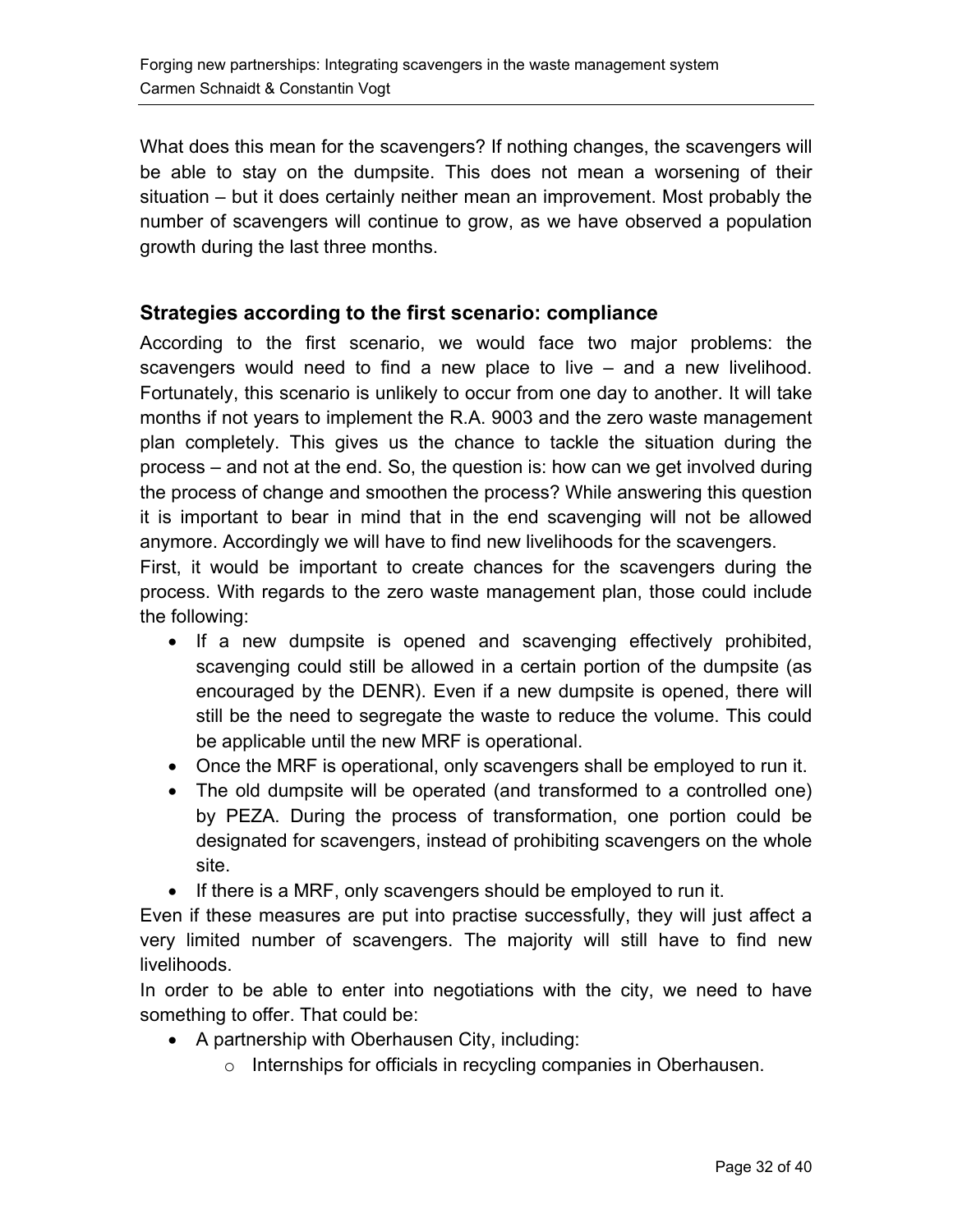- <span id="page-32-0"></span> $\circ$  Consultancy by the city administration or companies based in Oberhausen.
- o Technical equipment such as compactors or shredders (through JusticeF).
- The design of a MRF by the University of San Carlos.
- Consultancy by the University of San Carlos.
- Lots of experiences in dealing with scavengers and the perspective of solving this social problem.

In our opinion, this means that we could also ask for some conditions, if we enter into negotiations with Lapu-Lapu City. The most important condition should be that at least parts of the revenues of the MRF are reinvested in livelihoodprojects for the remaining scavengers. This would of course leave us with a transitional phase – in which the scavengers have to find another livelihood.

From our point of view, there is no perfect solution. At least not as long as we chiefly look at segregating waste as their only livelihood. At this point, we might have to think about changing their livelihood altogether, as has been done with the fisher folks relocated by JPIC and KKS.

However, one of the major conclusions is not to wait for Lapu-Lapu City to take action but to take the initiative.

#### **Strategies according to the second scenario: non-compliance**

According to the second scenario, we would essentially face the same situation as we do now. The problems of the scavengers are evident, and they touch issues such as health, housing, income, children's education and food security. Nevertheless we will continue to focus on their income.

The inaction of the city government would force us one more time to take the initiative. The inaction would also be compatible with the idea sketched above: starting negotiations with Lapu-Lapu City on integrating the scavengers in the formal system of waste management.

In that case, we might be able to set up our own MRF on the old dumpsite – run by the community of the scavengers and in co-operation with the city. The details would be similar to those mentioned above. But there are a number of critical questions which would have to be answered first.

- How would the MRF look like? Who could design the MRF? In particular: what kind of technical equipment is required?
- Who would manage the MRF? Who would do the accounting and the general management?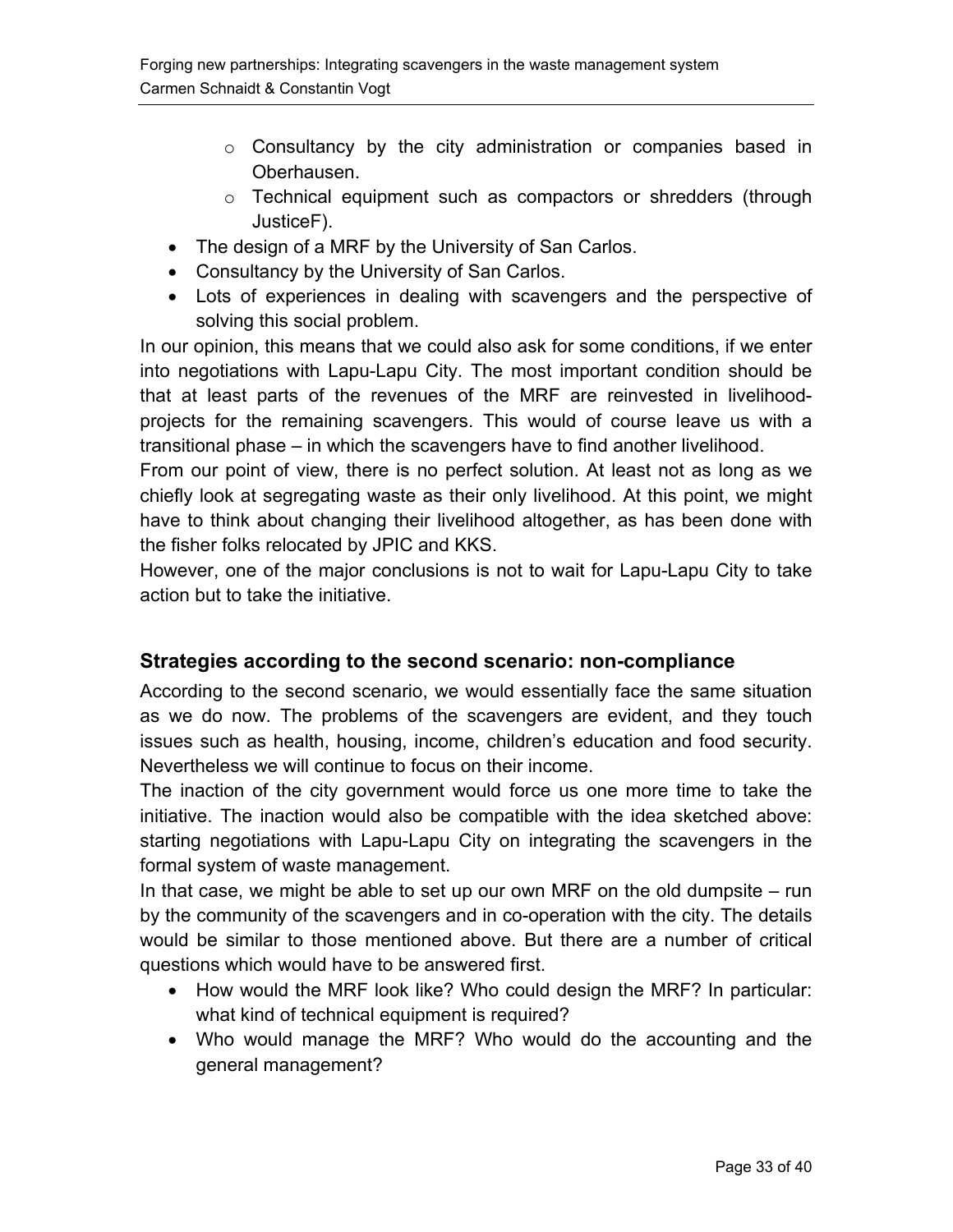- <span id="page-33-0"></span>• How would the junk-shops close to the dumpsite react? They would loose their main source of income.
- Currently, the scavengers do not form a community. How long does it take to form one? This seems to be a crucial precondition to start any project.

Those questions arise due to two reasons: on the one hand, we cannot rely on the input of the city government; on the other we have to rely on the community of scavengers.

Those objections are not that strong in the first scenario, since we assume that the government is willing to tackle some of them. Secondly, in the first scenario we do not rely on the community of the scavengers at all.

### **Summing both scenarios up**

The first and most important thing to note is: in both scenarios it is us who have to take the initiative. If it is not us, no one is going to take the needs of the scavengers into account. This does not only concern the implementation of the project – it does also concern its preparation. Our need to act is highlighted by the assumption that any changes are most likely to mean a worsening of the scavengers' situation.

In general, the conclusions drawn from both projects are compatible. In our opinion, the partnership outlined in the first scenario is close to an optimal project – or at least the best we can get. We would integrate the scavengers into the formal system of waste management; we could use the knowledge and equipment provided by JusticeF and Oberhausen as well as the knowledge and experience of JPIC.

We think that it is most likely that the political situation will change in direction to the first scenario. There is a lot of pressure by the DENR and IBP. Out of that the problem is becoming evident, so there will have to be at least slight changes. It is our conclusion that there will be changes and that at least a part of the zero waste management will be implemented.

This is already an ample basis to step in with a project – and therefore also an ample basis to start a partnership with Oberhausen as sketched above.

### **Setting up a community based junk-shop**

It has been our initial idea to set up a community based junk-shop. So we would also like to refer to that as well. To make it short: we do not think that this idea is feasible, due to a number of reasons. By this we are referring to both models we have discussed (the centralised and decentralised one).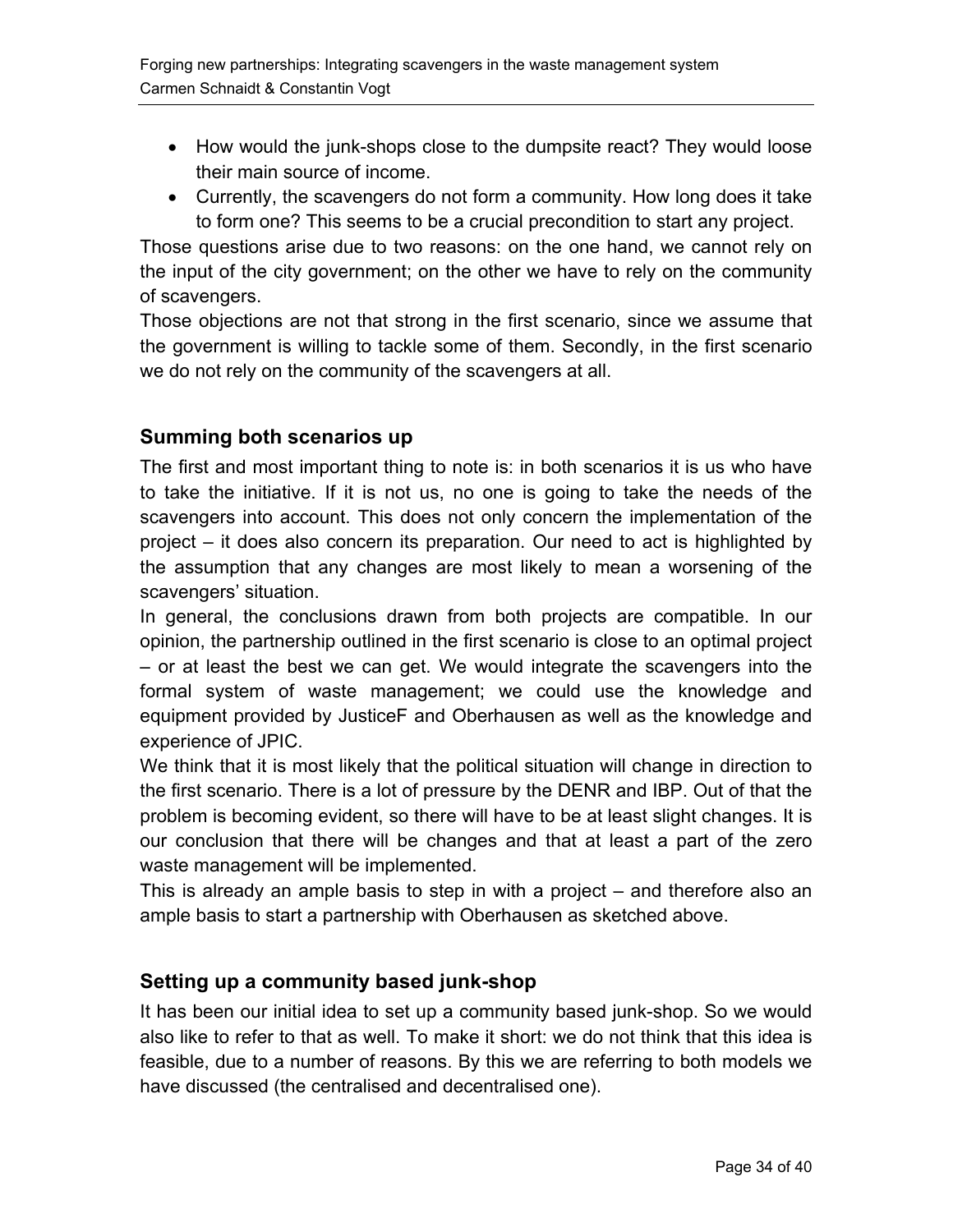- <span id="page-34-0"></span>• Tracking down the supply-chain has shown that the waste sector in Metro Cebu is very sophisticated. It will be very difficult for a newcomer to find a niche.
- The sector is based on strong relationships between waste generators and buyers. During our interviews, we have regularly come across cases of corruption and criminal practices. Therefore, it seems to be very hard to enter the market as a newcomer. (This goes for the decentralized model in particular.)
- Setting up a Junk-Shop at the dumpsite (centralized model) would require a large provision of capital and a well trained manager with excellent expertise.
- The future of the dumpsite is quite uncertain. The city government plans to shut the dumpsite and it is unclear what is going to happen to the scavengers then. The city government might enforce the prohibition of scavenging on the new landfill.
- Finally, there seem to be better opportunities at hand.

#### **Examples "best practice": Waste management center in Bais City, Negros Oriental**

The Bais City's Solid Waste Management Program (SWMP), which involves 35 barangays, took off in 2000. It responds to the increasing pollution in the coastal areas and to the mandate of the Ecological Solid Waste Management Act of 2000 which prohibits the still predominant open dumpsites for solid waste disposal. Pollution was traced to have caused fish kills along the Bais Bay a few years ago, threatening the main source of income of the fishing communities. Only three years after start of the planning activities, Bais opened a modern Waste Management Center as one of the first LGUs in the Visayas. It consists of a Sanitary Landfill, a Water Treatment Plant and a Recycling Center.

A survey conducted by a Dutch researcher established that the main cause of pollution in the bay areas are not the two sugar mills but household and agricultural wastes that are dumped indiscriminately. So, the local government allotted about six million pesos for the construction of a sanitary landfill for proper waste disposal. But it faced another major concern — there was no local expert on solid waste management.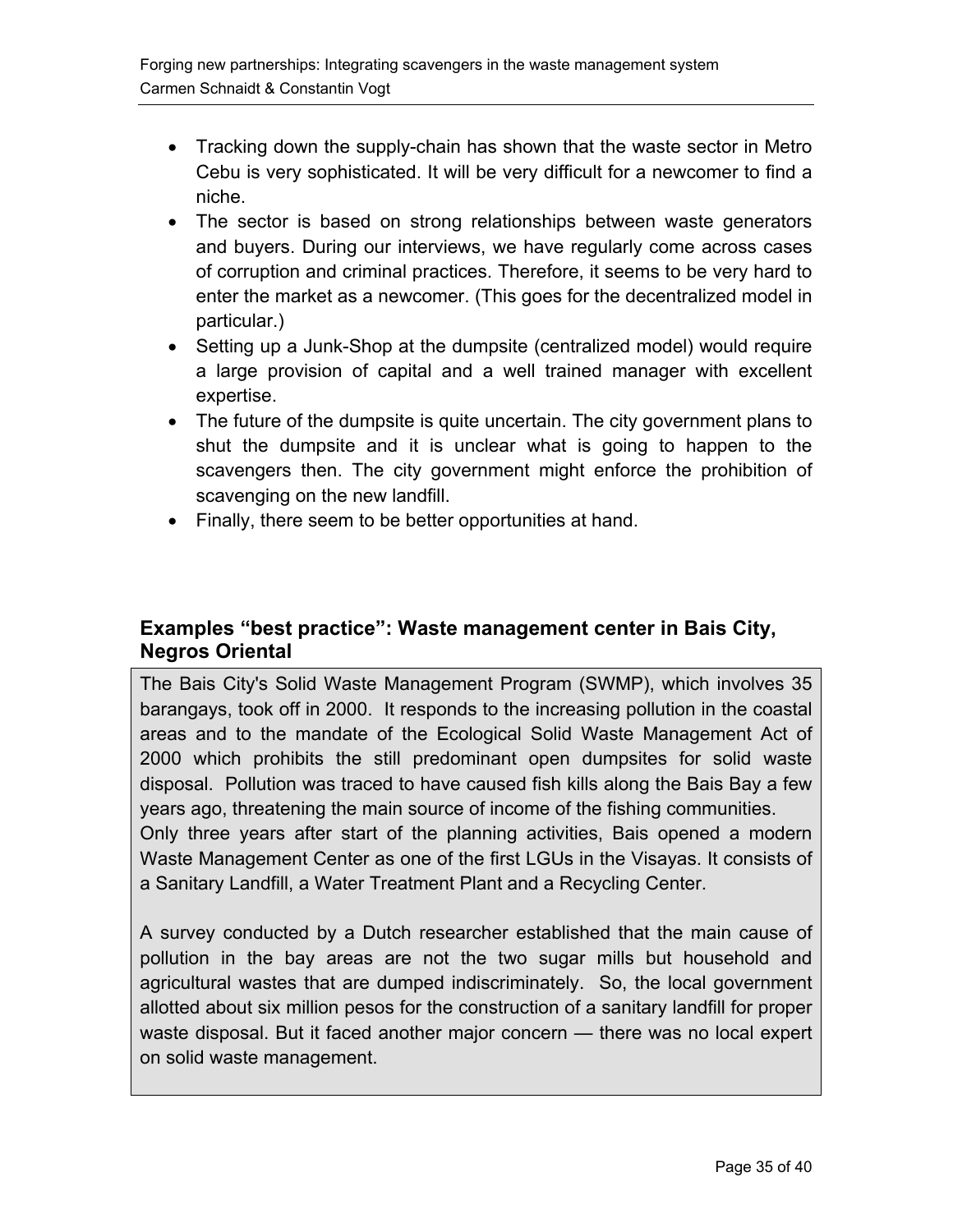The City had to look outside for this technical expertise. Fortunately, the German Development Service (DED), a partner of the Philippine National Volunteer Service Coordinating Agency (PNVSCA), responded to the need through the deployment of Dr. Johannes Paul in April 2000.

Local government units (LGUs), by the highly technical nature of building a sanitary landfill, usually contract the services of a consulting firm in preparing the requirements for securing the Environmental Compliance Certificate and a license to operate a landfill. The Department of Environment and Natural Resources (DENR) accepted Johannes as a volunteer consultant for the local government of Bais which saved Bais about a million pesos from hiring the services of a consulting firm.

With Johannes assistance, the Project Team was able to craft a solid waste management program, conduct an environmental impact assessment, comply with all the requirements of DENR and obtain the necessary clearance and permit for the construction of the landfill.

The construction of the landfill called for more hard work. After that, came the building of the Recycling Center with facilities for composting biodegradable wastes, building fences and drainage system, water tanks and water pumping system. Of equal importance was the training of the barangay LGUs, the Program staff and the community folks. Finally, on April 2, 2003, President Gloria Macapagal Arroyo graced the inauguration of the first unit of sanitary landfill of Bais City's 12-hectare site in barangay Cambanjao.

Rainwater collection is just one aspect of the material recovery facility. Wasted cartons, plastics, aluminium and more will find their true value here.

The problem of pollution, however, does not end with the construction of a landfill. How to prevent overfilling the landfill in a short span of time? Which type of trash goes to the landfill and which could be recycled? No doubt, there is a need for more community education on the importance of proper waste disposal and how to do segregation, waste minimization and recycling. There is also a need for training the Project Team further on running the landfill and the Recycling Center. Much still needs to be done to ensure sustainability of the Project.

Mayor Villanueva, however, credited Johannes with much more than the construction of the landfill and the Bais Recycling Center. Johannes discovered the rich deposit of "white clay" in Tambo, Ayungon, Bais City which provided a good alternate to plastic liner in sealing off seepage of leachate from the landfill, which could contaminate ground water.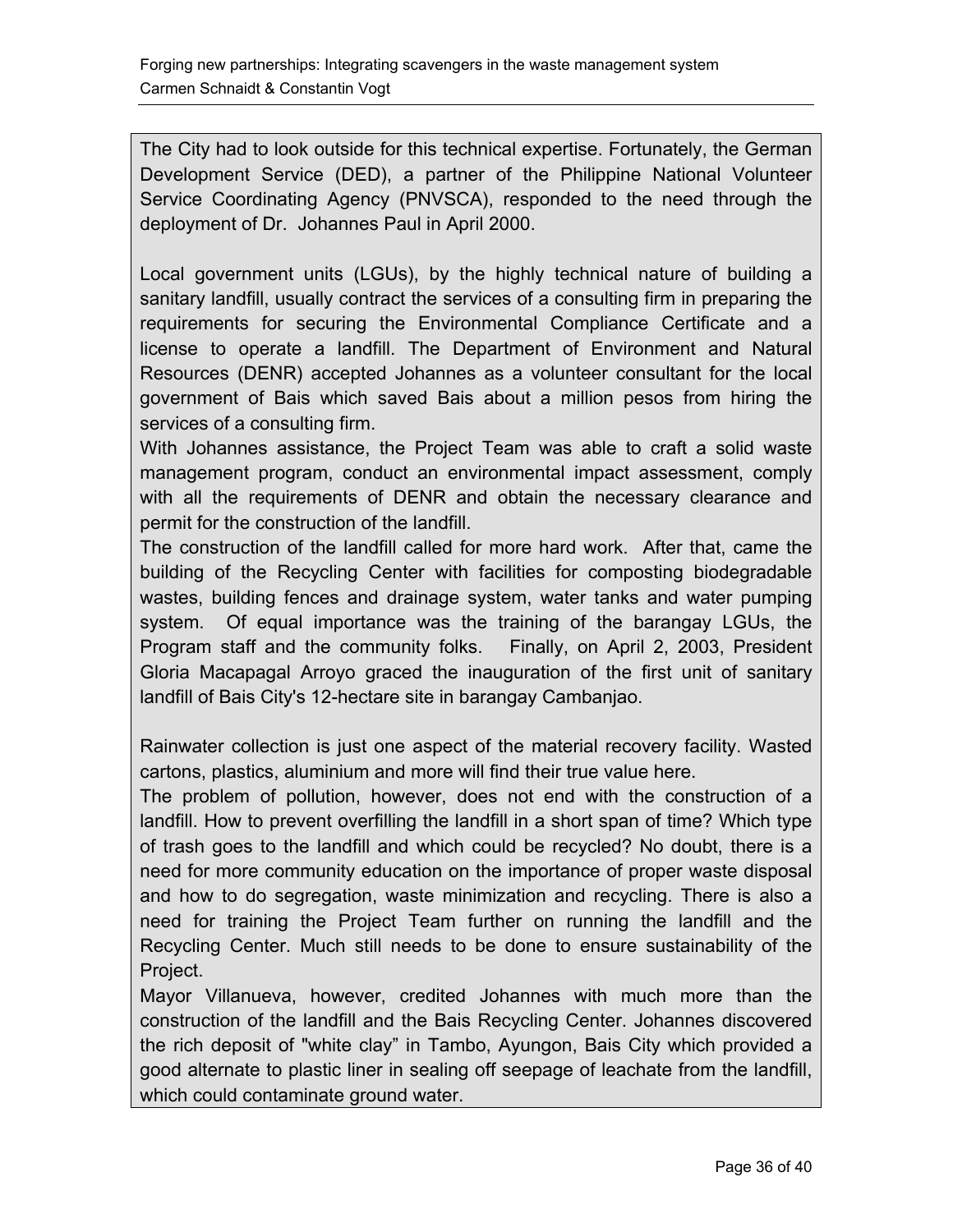The discovery of white clay saved the City Government thousands of dollars in buying plastic liner, and made it the first in the country to build a sanitary landfill with a clay liner.

The DED volunteer also introduced recycling. The newly constructed Recycling Center has produced and is now selling its own organic fertilizer called Bais Friendly Soil at low prices to help farmers improve their harvest. Also, the Center's need for water to process the biodegradable wastes, led to the idea of rain water utilization and the construction of a solar pumping station to pump up ground water. Moreover, Johannes has also initiated the creation of RIBA, the Recycling Initiative in Bais City, which now provides income to six households.

*(Source: DED Philippines, http://philippinen.ded.de)* 

#### **Additional**[15](#page-36-0)

- 15 part time scavengers working on the landfill. They earn between 500 and 1000 Pesos per month.
- The sanitary landfill is watched and it's only for the 15 scavengers allowed to pick up waste there.
- No squatting and putting up of houses on the sanitary landfill.
- The volume of the dumped waste is about 40  $m<sup>3</sup>$  per day, coming from 7 different barangays in Bais. Approximately 70% of the incoming waste is recyclable. It is only domestic waste, no industrial waste.
- Plastic bottles (PP,PET,HI,HD), carton, paper, glass bottles (only intact), scrap iron, aluminium cans and wood will be collected
- Biodegradable: out of  $1m^3$  biodegradable there can be produced about 250 kg of compost. Selling price is 100 Pesos per 50 kg of compost
- Biodegradable in Bais contains saw dust, cow dung, shredded leaves and waste from the public market; there are dust bins on the market to collect the materials.
- LGU has 3 employees for sorting and shredding which have been provided with trainings to run the composting area

The primary object of the sanitary landfill was not to employ as many people as possible, also not, to improve the livelihood of all the scavengers living at the old dumpsite before. After the construction of the new landfill and the Recycling Center it was not possible, to employ all the scavengers who lived at the old dumpsite before. In place of that a limited amount of 15 scavengers working part-

<span id="page-36-0"></span> $\overline{a}$ <sup>15</sup> Visit in Bais, conversation with Paul, Johannes Ph.D., on October 21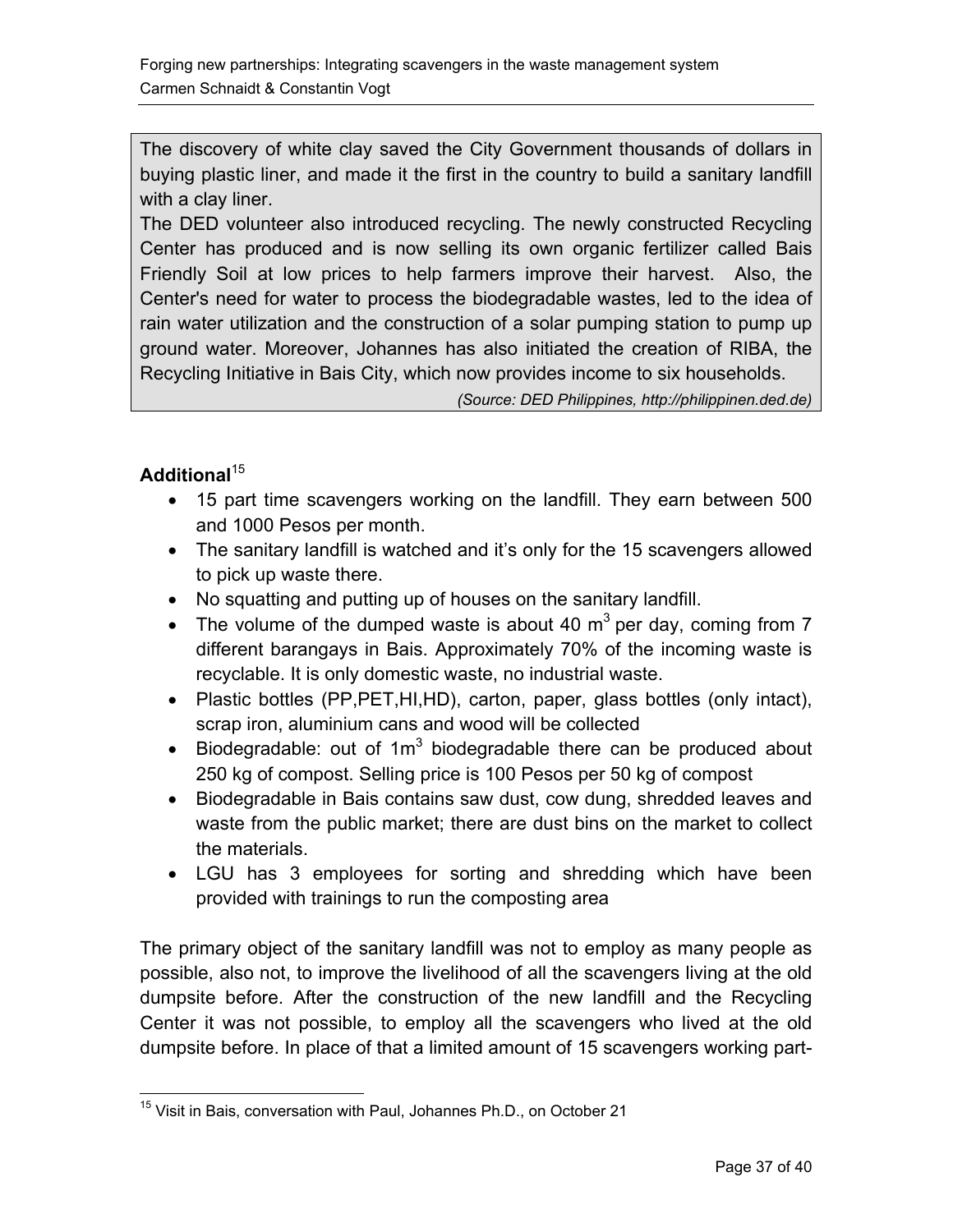<span id="page-37-0"></span>time on the dumpsite now. There is not enough capacity to employ more people there.

Estimated costs sanitary landfill in Bais:

- 1000 Pesos per  $m^3$  development costs (including all costs for infrastructure, land price in Bais 100 Pesos/ $m^2$ ) to build up the sanitary landfill.
- 150 Pesos per m<sup>3</sup> delivered waste for running project costs
- 1 truckload (6-7 $m^3$  = 1  $m^3$ ) landfill.

One more advantage for the LGU is the economized volume of the landfill trough out of recycling. Seeing that the land prices in Mactan are very expensive, it's even important for the LGU in Lapu-lapu to keep the area of the landfill as small as possible.

#### **Further examples for "best practice" on the Philippines:** [www.swapp.org](http://www.swapp.org/)

SWAPP (= Solid Waste Management Association of the Philippines<sup>16</sup>) is offering trainings for MRF especially for government representatives. 3 day training for government representatives including an excursion to the sanitary landfill in Bais costs about 7.500 Pesos all inclusive.

Topics among other things are:

- Design manuals in solid waste in urban settings and establishing an MRF.
- Health safety and safety measures, incl. operational safety

*Advice from Johannes Paul, DED: to arrange training with SWAPP, JPIC in cooperation with the DED or the GTZ.* 

# **Part D: Recommendations and to dos**

Concerning the further proceedings, we recommend the following to implement the project and the partnership with Oberhausen.

#### **Immediate to dos are:**

• Arrange a meeting with Lapu-Lapu City, in particular with Councillor Mario Y. Amores, who is the driving force behind the zero waste management plan. Objectives:

<span id="page-37-1"></span> $\overline{a}$ <sup>16</sup> Conversation with Lizette C. Cardenas, Executive Director SWAPP Visit in Bais, on October 21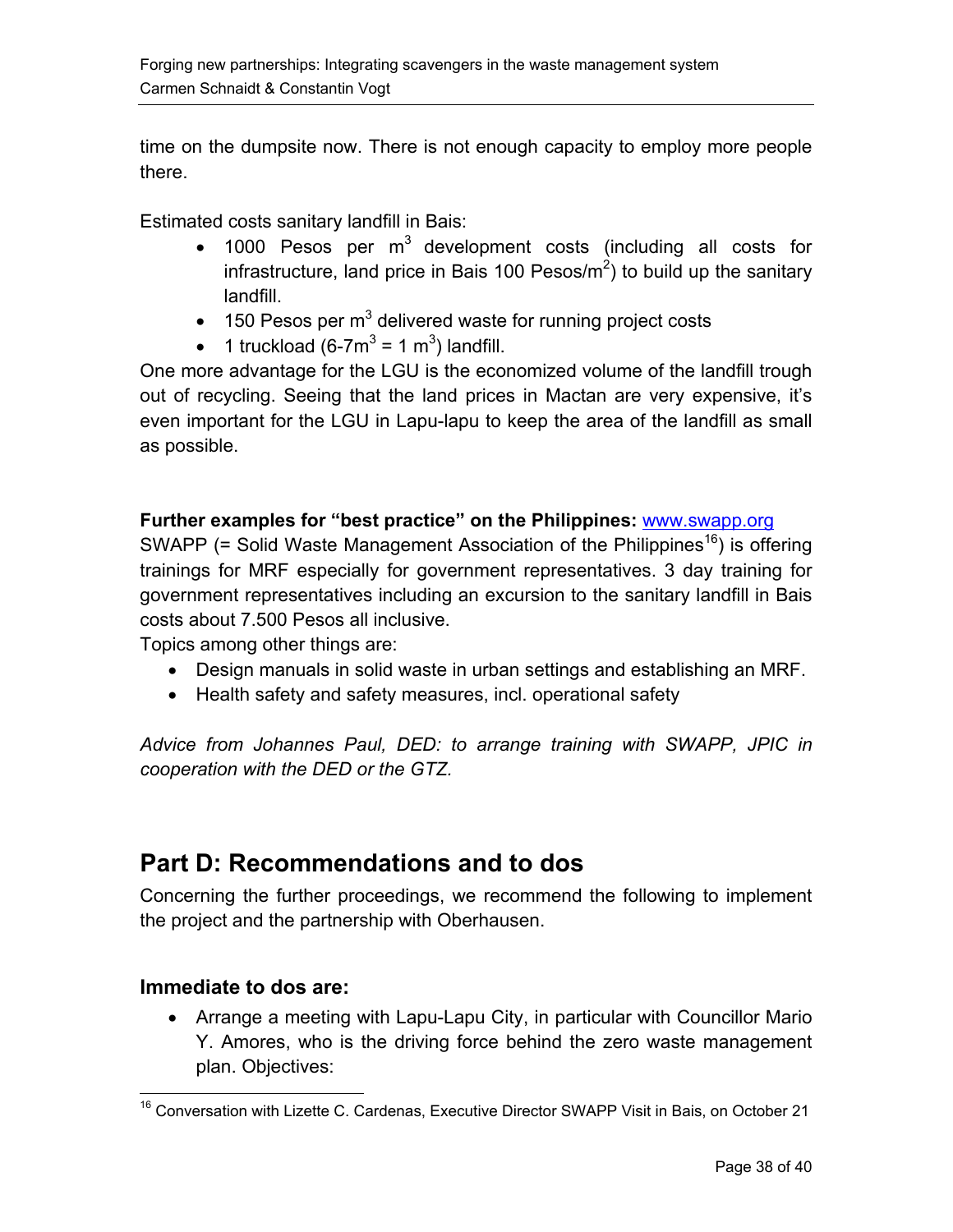- <span id="page-38-0"></span> $\circ$  Get updated on the implementation of the plan
- o Check his willingness to co-operate with JPIC
- o Check his openness for a partnership with Oberhausen
- Arrange a meeting with Mayor Boy Radaza to get his political support and commitment as well
- Arrange a meeting with Mrs. Paz Radaza. Find out how her plans are corresponding with Mr. Amores plans.

#### **Actual preparation of the project**

If we come to an agreement with Lapu-Lapu City, the actual preparation of the project has to start.

- JPIC would need to hire a person whose only responsibility is the preparation and implementation of this project.
- We have to clarify details about the co-operation. Such as:
	- o The schedule and course of events
	- o The technical requirements of the MRF
	- $\circ$  The required training for the scavengers and city employees
- In Germany, we have to check with Oberhausen and JusticeF what they can offer regarding the technical equipment, capacity building (internships) and financial means.
- Concerning the University of San Carlos we would have to find out what they can offer regarding capacity building, the design of a MRF and consultancy.

#### **Co-operating with the GTZ?**

A new pilot-programme of the GTZ ("Partnership for recycling management") might pose an opportunity to raise funds for a project. Next steps should include:

- Write a brief project proposal (taking the above into account)
- Discuss the proposal with the GTZ in Manila and Eschborn

#### **Further research**

In addition to that, further research has to be conducted on the following issues:

- Is it possible to leapfrog stages in the supply chain by employing a certain kind of technique (compactors)?
- Who is going to buy our waste?
- What other livelihoods for the scavengers are at hand? For example, can the waste be processed to any kind of product (e.g. juicy bags or fertilizer)?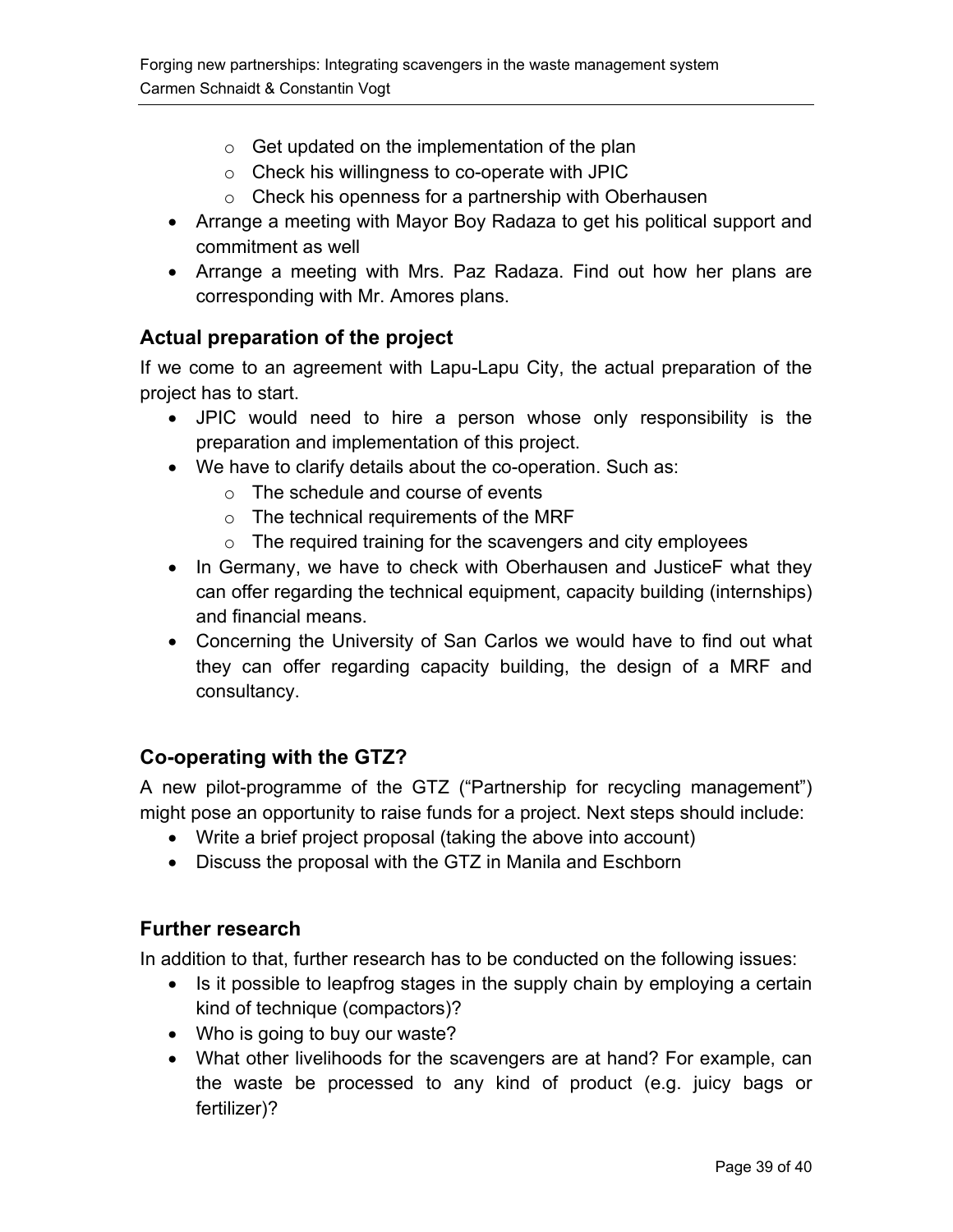# <span id="page-39-0"></span>**Annexes**

- **Annex I Questionnaire scavengers**
- **Annex II Questionnaire junk-shops**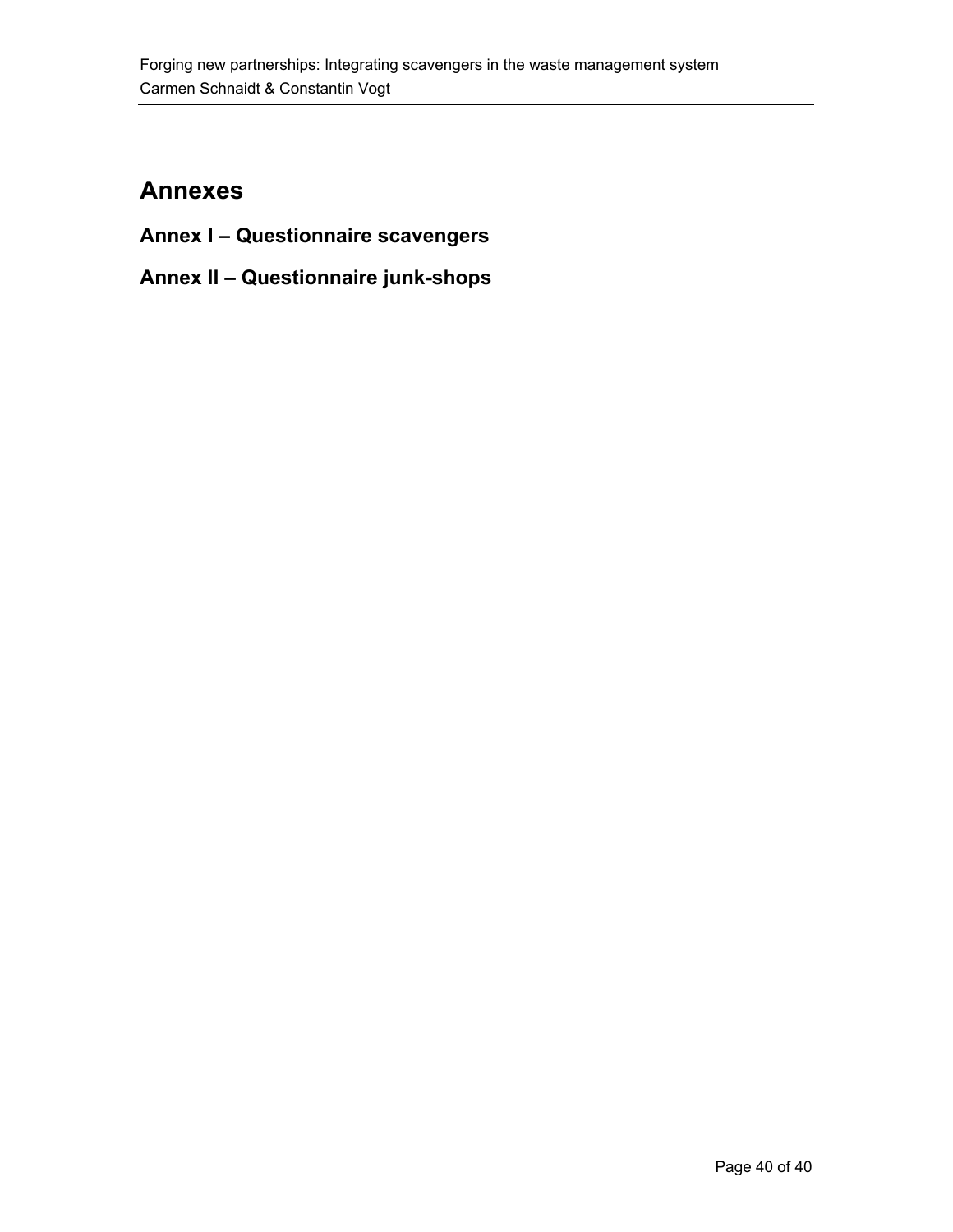### **Survey Form**

Scavengers on the dump site in Lapu-Lapu City

| Interviewer:                                                   |     | <u>and the state of the state of the state of the state of the state of the state of the state of the state of the state of the state of the state of the state of the state of the state of the state of the state of the state</u> | Date:      |                                                           |              |
|----------------------------------------------------------------|-----|--------------------------------------------------------------------------------------------------------------------------------------------------------------------------------------------------------------------------------------|------------|-----------------------------------------------------------|--------------|
| Translator:                                                    |     |                                                                                                                                                                                                                                      | Number:    | <u> 1990 - Jan Barbara Barbara, prima popula</u>          |              |
| 1. Personal Data                                               |     |                                                                                                                                                                                                                                      |            |                                                           |              |
| <b>Name:</b> 1.1                                               |     |                                                                                                                                                                                                                                      |            | Gender: 1.2 male Fremale                                  |              |
| Age: $1.3$                                                     |     | <u> 1980 - Jan Samuel Barbara, politik eta politik eta politik eta politik eta politik eta politik eta politik e</u>                                                                                                                 |            | Are you married? $1.4$ $\Box$ Yes                         | $\square$ No |
| Number of persons in the<br>household: 1.5                     |     |                                                                                                                                                                                                                                      | If yes, to |                                                           |              |
| Education / Training : $1.7$                                   |     |                                                                                                                                                                                                                                      |            | <u> 1989 - Johann John Stone, Amerikaansk politiker (</u> |              |
|                                                                |     |                                                                                                                                                                                                                                      |            |                                                           |              |
| Since when do you live on the dump site? $1.9$                 |     |                                                                                                                                                                                                                                      |            | <u> 1980 - Jan Samuel Barbara, politik e</u> ta p         |              |
| Why did you come the dump site? What did you do before? $1.10$ |     |                                                                                                                                                                                                                                      |            |                                                           |              |
|                                                                |     |                                                                                                                                                                                                                                      |            |                                                           |              |
| Why do you work on this dumpsite and not on others? 1.11       |     |                                                                                                                                                                                                                                      |            |                                                           |              |
| Do you speak English? $1.12$ $\Box$ Yes $\Box$ No              |     |                                                                                                                                                                                                                                      |            |                                                           |              |
| 2. Work / Income                                               |     |                                                                                                                                                                                                                                      |            |                                                           |              |
| What is your main occupation? $_{2.1}$ $\Box$ Picking Waste    |     |                                                                                                                                                                                                                                      |            | $\Box$ other:                                             |              |
| Occupation / age of family members: Table 2.2                  |     |                                                                                                                                                                                                                                      |            |                                                           |              |
|                                                                | Age | Occupation / In or out of school                                                                                                                                                                                                     |            | Income (day / week?)                                      |              |
| Spouse:                                                        |     |                                                                                                                                                                                                                                      |            |                                                           |              |
| Child A:                                                       |     |                                                                                                                                                                                                                                      |            |                                                           |              |
| Child B:                                                       |     |                                                                                                                                                                                                                                      |            |                                                           |              |
| Child C:                                                       |     |                                                                                                                                                                                                                                      |            |                                                           |              |
| Child D:                                                       |     |                                                                                                                                                                                                                                      |            |                                                           |              |
|                                                                |     |                                                                                                                                                                                                                                      |            |                                                           |              |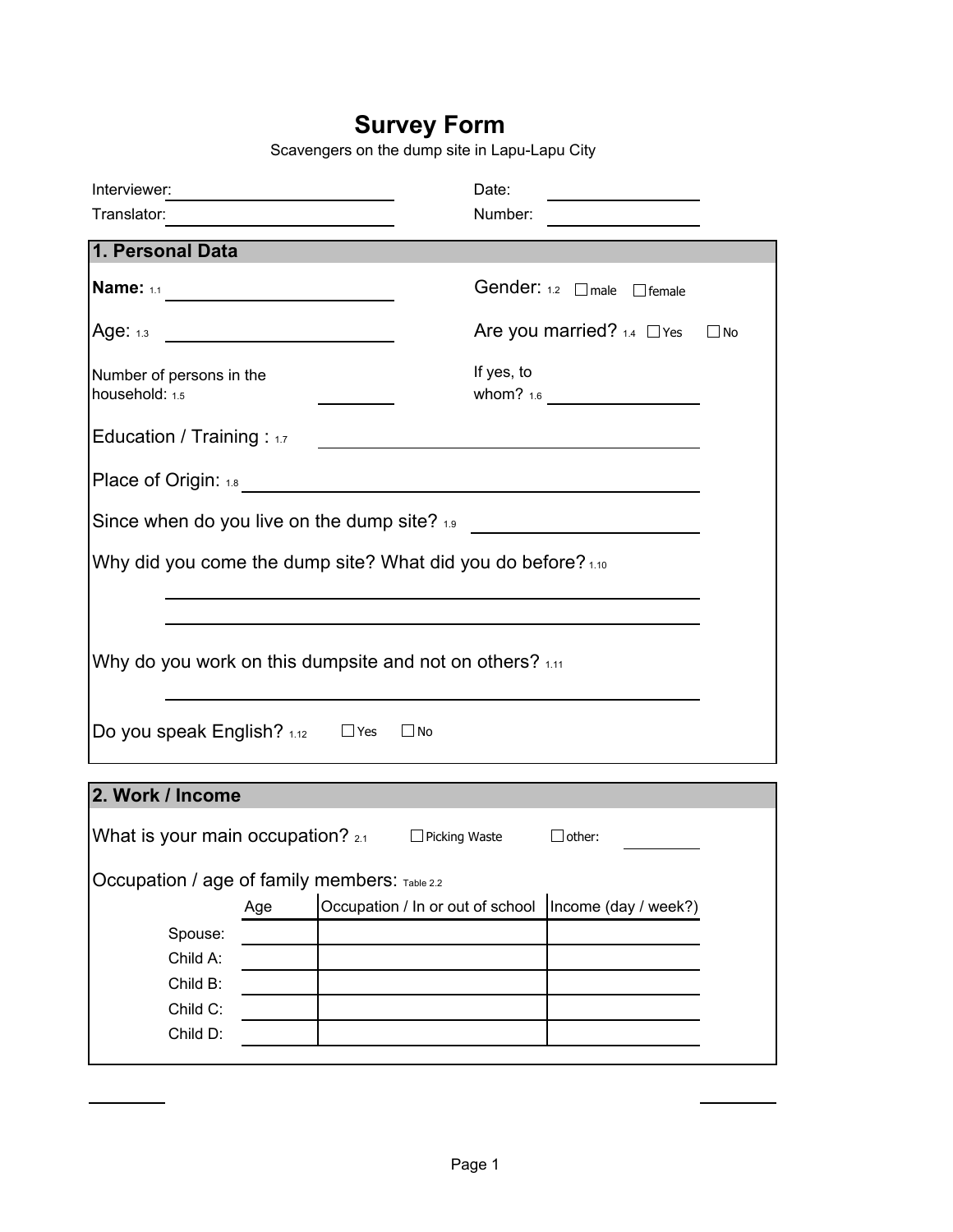|           | 2. Work / Income - continuation                                       |                                  |             |            |            |
|-----------|-----------------------------------------------------------------------|----------------------------------|-------------|------------|------------|
|           | What is your averrage family (household) income (per week / day)? 2.3 |                                  |             |            |            |
|           | this week / today:                                                    | <u> 1999 - Johann Barnett, f</u> |             |            | good week: |
|           |                                                                       |                                  |             |            | bad week:  |
|           | before that:                                                          |                                  |             |            | averrage:  |
|           |                                                                       |                                  |             |            |            |
|           | What is your personal income (per week / day)? 2.4                    |                                  |             |            |            |
|           | this week / today:                                                    | $\overline{\phantom{a}}$         |             | good week: |            |
|           | last week / yesterday: _________                                      |                                  |             |            | bad week:  |
|           | before that:                                                          |                                  |             |            | averrage:  |
|           | Kind, volume and price of the collected waste: Table 2.5              |                                  |             |            |            |
|           | kind of waste                                                         | price                            | volume time |            | with whom  |
| Plastics: |                                                                       |                                  |             |            |            |
|           |                                                                       |                                  |             |            |            |
|           |                                                                       |                                  |             |            |            |
|           |                                                                       |                                  |             |            |            |
|           |                                                                       |                                  |             |            |            |
| Metals:   |                                                                       |                                  |             |            |            |
|           |                                                                       |                                  |             |            |            |
|           |                                                                       |                                  |             |            |            |
| Paper:    |                                                                       |                                  |             |            |            |
|           |                                                                       |                                  |             |            |            |
|           |                                                                       |                                  |             |            |            |
|           |                                                                       |                                  |             |            |            |
| Glass:    |                                                                       |                                  |             |            |            |
|           |                                                                       |                                  |             |            |            |
|           |                                                                       |                                  |             |            |            |
| Others:   |                                                                       |                                  |             |            |            |
|           |                                                                       |                                  |             |            |            |
|           |                                                                       |                                  |             |            |            |
|           | How many hours per day do you work? 2.6                               |                                  |             |            |            |
|           | from:                                                                 | till:                            |             |            |            |
|           |                                                                       |                                  |             |            |            |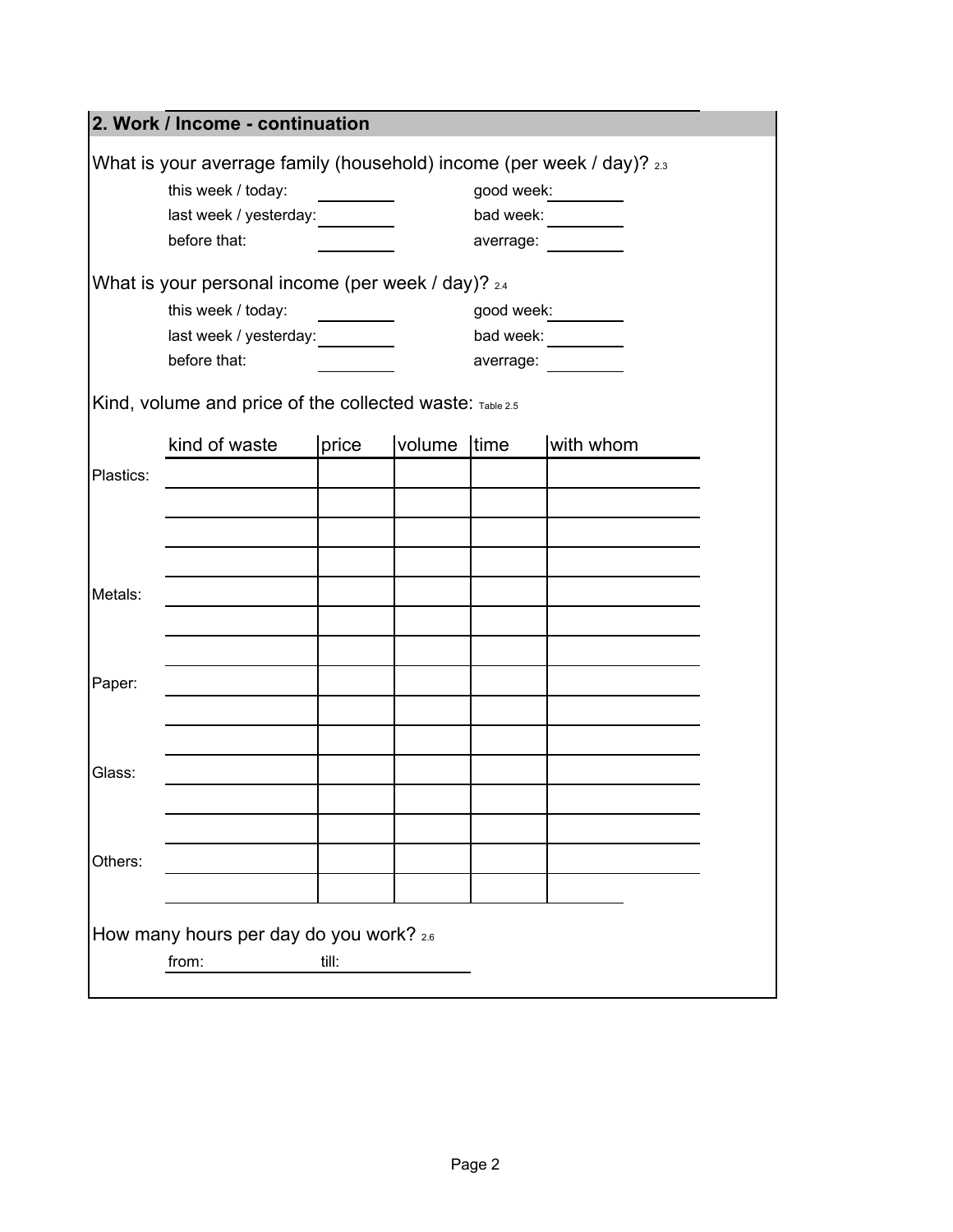|                                                                | 2. Work / Income - continuation                                                  |           |                         |  |  |  |  |  |
|----------------------------------------------------------------|----------------------------------------------------------------------------------|-----------|-------------------------|--|--|--|--|--|
|                                                                | To whom do you sell the waste? 2.7                                               |           |                         |  |  |  |  |  |
|                                                                | how often?<br>what?<br>Name and Address                                          |           |                         |  |  |  |  |  |
|                                                                |                                                                                  |           |                         |  |  |  |  |  |
|                                                                |                                                                                  |           |                         |  |  |  |  |  |
|                                                                |                                                                                  |           |                         |  |  |  |  |  |
|                                                                |                                                                                  |           |                         |  |  |  |  |  |
|                                                                | Why are you selling to this Junk-Shop? Have you ever changed your Junk-Shop? 2.8 |           |                         |  |  |  |  |  |
|                                                                |                                                                                  |           |                         |  |  |  |  |  |
|                                                                | Is everybody allowed to pick waste on this dump site? 2.9                        |           |                         |  |  |  |  |  |
|                                                                |                                                                                  |           |                         |  |  |  |  |  |
|                                                                |                                                                                  |           |                         |  |  |  |  |  |
|                                                                | Are you a member of the CORPO? $2.10$ $\Box$ Yes                                 | $\Box$ No |                         |  |  |  |  |  |
|                                                                | If your are not a member, would you like to be one? 2.11                         |           | $\Box$ Yes<br>$\Box$ No |  |  |  |  |  |
| Do you think there are advantages when working in groups? 2.12 |                                                                                  |           |                         |  |  |  |  |  |
|                                                                |                                                                                  |           |                         |  |  |  |  |  |
| How much money do you earn through other jobs per week? 2.13   |                                                                                  |           |                         |  |  |  |  |  |
|                                                                |                                                                                  |           |                         |  |  |  |  |  |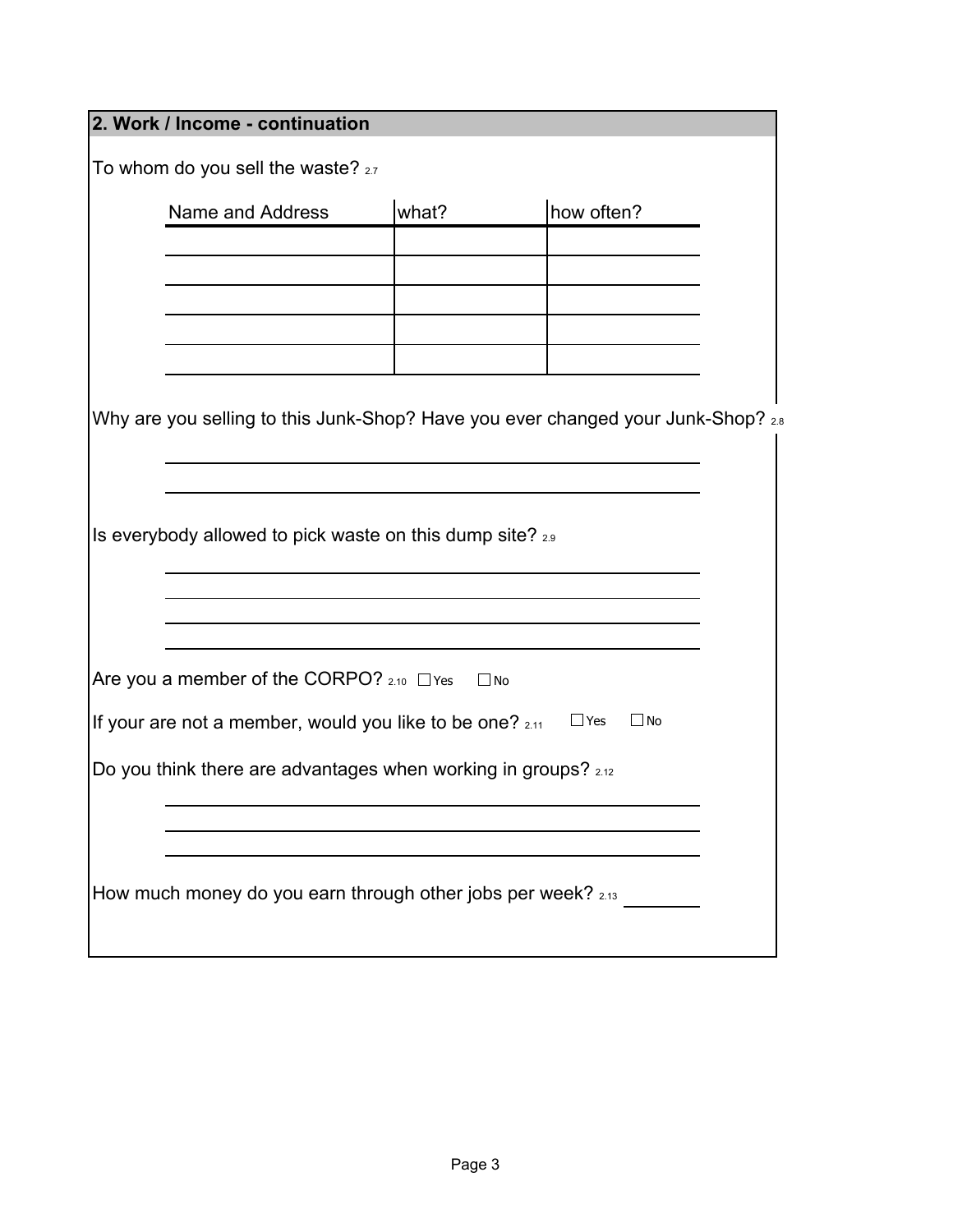| 3. Debts                                                                                                                                                                                                                              |
|---------------------------------------------------------------------------------------------------------------------------------------------------------------------------------------------------------------------------------------|
| Do you have any debts? $_{3.1}$ $\Box$ yes<br>$\Box$ no                                                                                                                                                                               |
| Do you have any savings? $_{3.2}$ $\Box$ yes, as much as:<br>∣⊥no                                                                                                                                                                     |
| How much debts do you have? 3.3                                                                                                                                                                                                       |
| For what did you need the money? 3.4<br>$\Box$ hospital / medicine<br>$\Box$ housing<br>$\Box$ education<br>$\Box$ leisure<br>$\Box$ others, plese specify:                                                                           |
| What interest-rate do you pay? $_{3.5}$ $\Box$ 5/6 system $\Box$ other, specify:                                                                                                                                                      |
| Who gave you the credit? $3.6$<br>(name, address, how have you met him)                                                                                                                                                               |
| When did you get the credit? 3.7<br>When do you plan to pay the money back? 3.8                                                                                                                                                       |
| 4. Additionals                                                                                                                                                                                                                        |
| For how long are you going to stay on the dump site? $41$                                                                                                                                                                             |
| What kind of support would you like to have from the city government? 4.2<br>$\Box$ healthcare<br>$\Box$ land<br>$\Box$ electricity<br>$\Box$ water supply<br>$\Box$ alternative job<br>$\Box$ education / training<br>$\Box$ others: |
| Do you have access to $\dots$ 4.3<br>$\Box$ water<br>$\Box$ electricity<br>$\Box$ sanitation                                                                                                                                          |
| Do you see any possibilities to treat the waste in order to make more money out of it? 4.4                                                                                                                                            |
|                                                                                                                                                                                                                                       |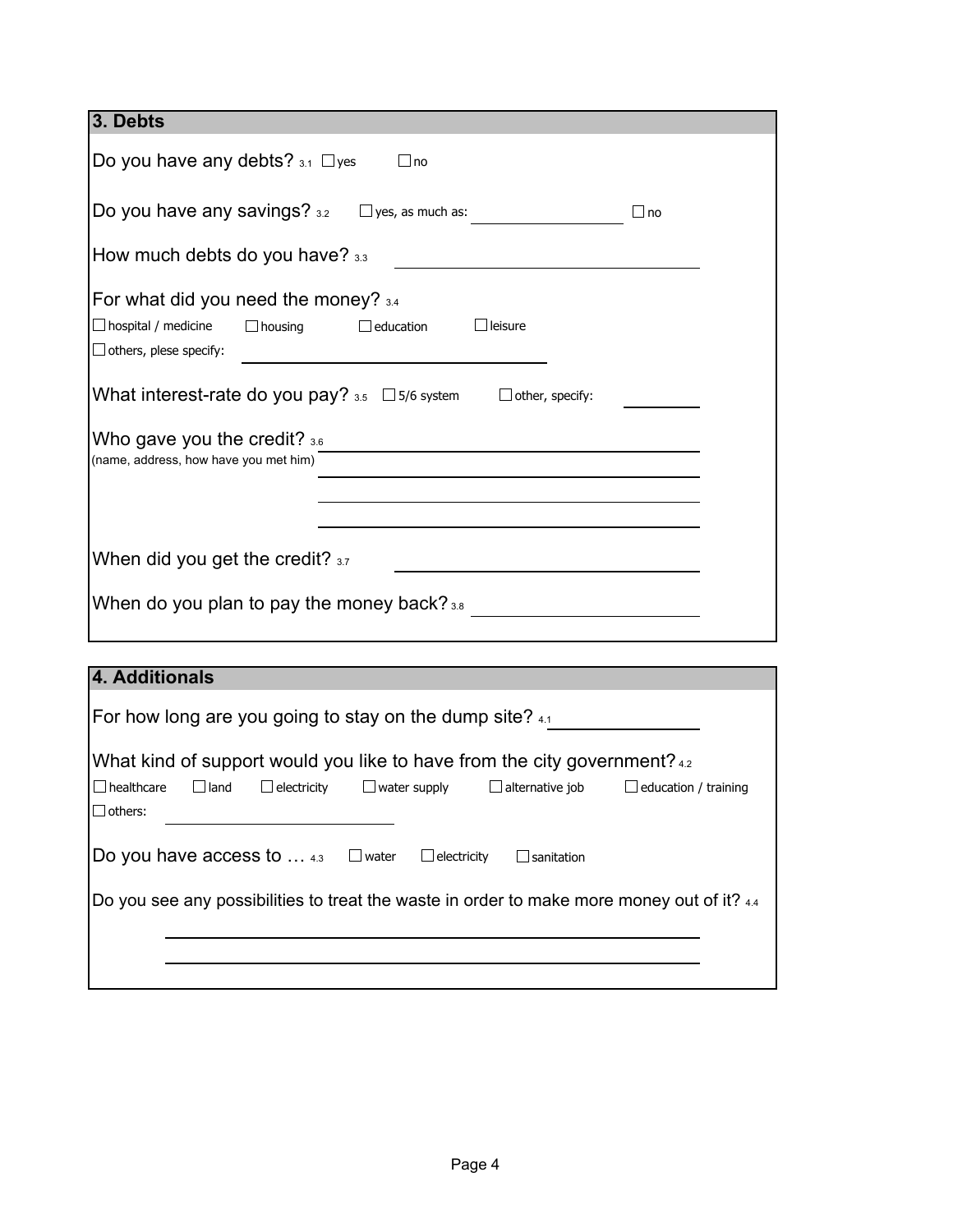### **Survey Form**

Junk-Shops in Lapu-Lapu City

|                                                                                                            |            | Date:                                                                                                                |  |
|------------------------------------------------------------------------------------------------------------|------------|----------------------------------------------------------------------------------------------------------------------|--|
|                                                                                                            |            | Number:                                                                                                              |  |
| 1. Basic Data                                                                                              |            |                                                                                                                      |  |
|                                                                                                            |            |                                                                                                                      |  |
|                                                                                                            |            |                                                                                                                      |  |
| Gender: $\Box$ male $\Box$ female                                                                          | Age:       | $\hbox{civil status: } \square$ married                                                                              |  |
| Number of Children:                                                                                        | Education: |                                                                                                                      |  |
| Interviewee: 1.3<br>(If it is not the owner)                                                               |            | <u> 1989 - Johann Stein, mars an deutscher Stein (d. 1989)</u>                                                       |  |
| Address: 1.4                                                                                               |            |                                                                                                                      |  |
| Phone: 1.5                                                                                                 |            | and the control of the control of the control of the control of the control of the control of the control of the     |  |
| Number of employees: 1.7                                                                                   |            |                                                                                                                      |  |
| Salary of the emloyees: 1.8                                                                                |            | <u> 1980 - Jan Samuel Barbara, martin da shekara 1980 - An tsara 1980 - An tsara 1980 - An tsara 1980 - An tsara</u> |  |
| What kind of technical<br>equipment is available? 1.9                                                      |            |                                                                                                                      |  |
| Is your shop independent our belongs it to a bigger company? 1.10<br>$\Box$ independent<br>$\Box$ part of: |            |                                                                                                                      |  |
| Do you have a price list? 1.11                                                                             |            |                                                                                                                      |  |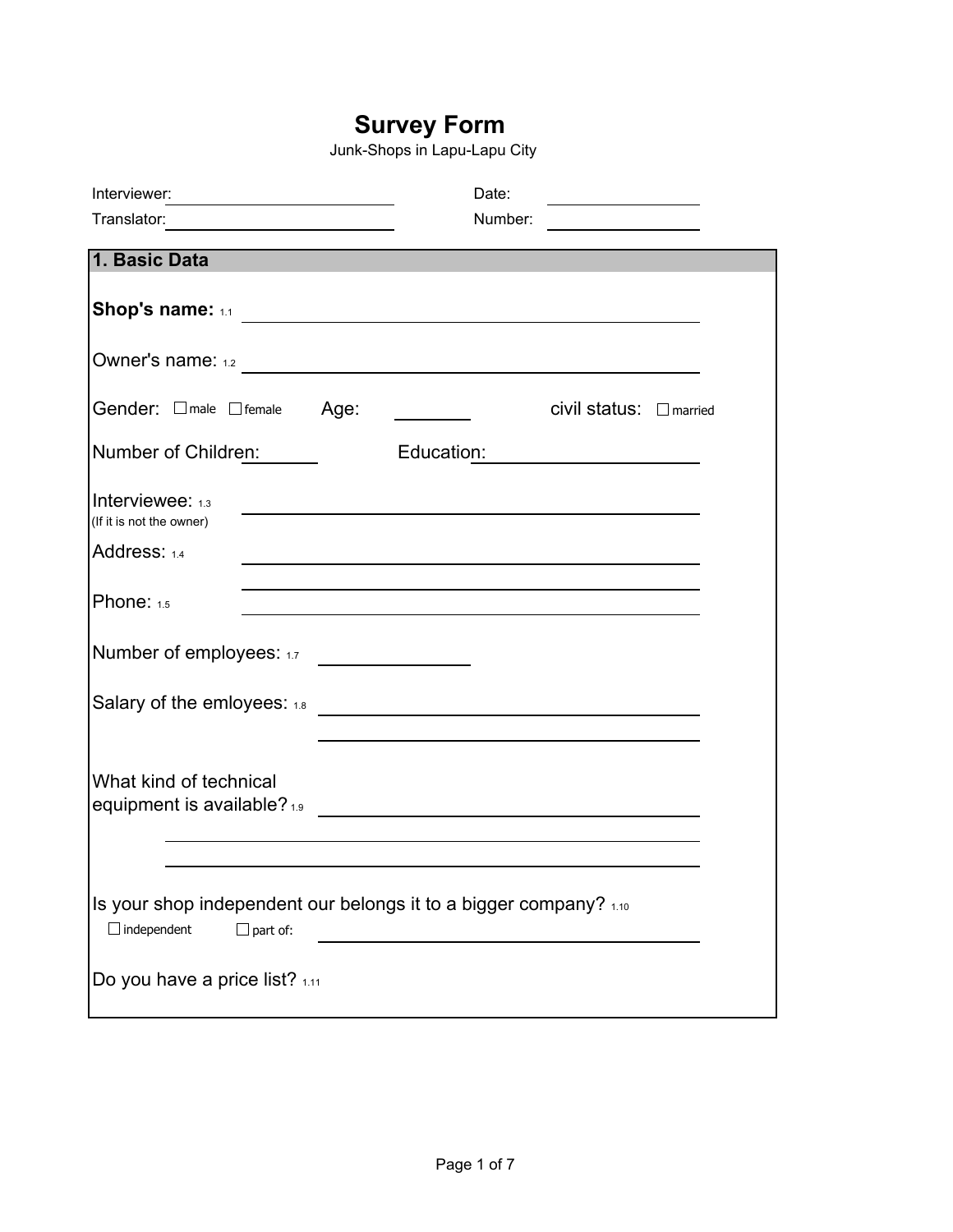# **2. Buying Waste**

|           | What kinds of waste do you buy? Table 2.1 |                |                |
|-----------|-------------------------------------------|----------------|----------------|
|           | kind of waste                             | volume (unit?) | price per unit |
| Plastics: |                                           |                |                |
|           |                                           |                |                |
|           |                                           |                |                |
|           |                                           |                |                |
|           |                                           |                |                |
|           |                                           |                |                |
| Metals:   |                                           |                |                |
|           |                                           |                |                |
|           |                                           |                |                |
|           |                                           |                |                |
|           |                                           |                |                |
| Paper:    |                                           |                |                |
|           |                                           |                |                |
|           |                                           |                |                |
|           |                                           |                |                |
| Glass:    |                                           |                |                |
|           |                                           |                |                |
|           |                                           |                |                |
|           |                                           |                |                |
|           |                                           |                |                |
| Others:   |                                           |                |                |
|           |                                           |                |                |
|           |                                           |                |                |
|           |                                           |                |                |
|           |                                           |                |                |
|           |                                           |                |                |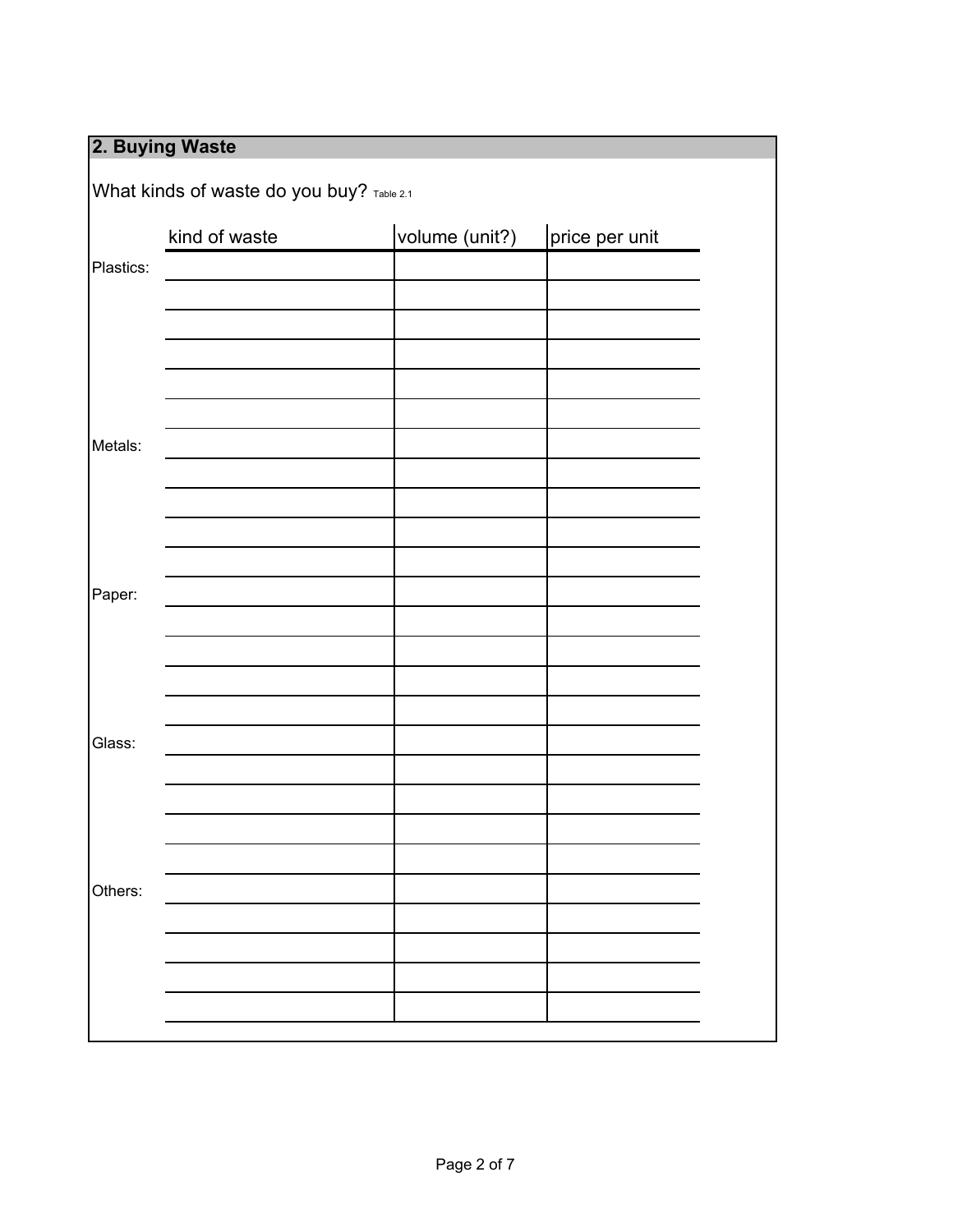| Do you have any preferences, and if so, why? Table2.2<br>kind of waste<br>reason<br>From whom do you buy waste? 2.3<br>$\Box$ Scavengers<br>$\Box$ street children<br>$\Box$ private households<br>$\Box$ truck drivers<br>$\Box$ companies<br>Where are they from, if not from LL? 2.4<br>How many kilos do you buy from them per week? 2.5<br>$\Box$ Scavengers<br>$\Box$ street children<br>$\Box$ private households<br>$\Box$ truck drivers<br>$\Box$ companies<br>How many suppliers do you have per day (selling their waste)? 2.6<br>Are you satisfied with the quality of the waste you receive? $_{2.7}\square$ yes |                                          |  |  |  |  |
|-------------------------------------------------------------------------------------------------------------------------------------------------------------------------------------------------------------------------------------------------------------------------------------------------------------------------------------------------------------------------------------------------------------------------------------------------------------------------------------------------------------------------------------------------------------------------------------------------------------------------------|------------------------------------------|--|--|--|--|
|                                                                                                                                                                                                                                                                                                                                                                                                                                                                                                                                                                                                                               |                                          |  |  |  |  |
|                                                                                                                                                                                                                                                                                                                                                                                                                                                                                                                                                                                                                               |                                          |  |  |  |  |
|                                                                                                                                                                                                                                                                                                                                                                                                                                                                                                                                                                                                                               |                                          |  |  |  |  |
|                                                                                                                                                                                                                                                                                                                                                                                                                                                                                                                                                                                                                               |                                          |  |  |  |  |
|                                                                                                                                                                                                                                                                                                                                                                                                                                                                                                                                                                                                                               |                                          |  |  |  |  |
|                                                                                                                                                                                                                                                                                                                                                                                                                                                                                                                                                                                                                               |                                          |  |  |  |  |
|                                                                                                                                                                                                                                                                                                                                                                                                                                                                                                                                                                                                                               |                                          |  |  |  |  |
|                                                                                                                                                                                                                                                                                                                                                                                                                                                                                                                                                                                                                               |                                          |  |  |  |  |
|                                                                                                                                                                                                                                                                                                                                                                                                                                                                                                                                                                                                                               |                                          |  |  |  |  |
|                                                                                                                                                                                                                                                                                                                                                                                                                                                                                                                                                                                                                               |                                          |  |  |  |  |
|                                                                                                                                                                                                                                                                                                                                                                                                                                                                                                                                                                                                                               | $\Box$ persons specialised in collecting |  |  |  |  |
|                                                                                                                                                                                                                                                                                                                                                                                                                                                                                                                                                                                                                               | $\Box$ Others:                           |  |  |  |  |
|                                                                                                                                                                                                                                                                                                                                                                                                                                                                                                                                                                                                                               |                                          |  |  |  |  |
|                                                                                                                                                                                                                                                                                                                                                                                                                                                                                                                                                                                                                               |                                          |  |  |  |  |
|                                                                                                                                                                                                                                                                                                                                                                                                                                                                                                                                                                                                                               |                                          |  |  |  |  |
|                                                                                                                                                                                                                                                                                                                                                                                                                                                                                                                                                                                                                               | $\Box$ person specialised in collecting  |  |  |  |  |
|                                                                                                                                                                                                                                                                                                                                                                                                                                                                                                                                                                                                                               | $\Box$ Others:                           |  |  |  |  |
|                                                                                                                                                                                                                                                                                                                                                                                                                                                                                                                                                                                                                               |                                          |  |  |  |  |
|                                                                                                                                                                                                                                                                                                                                                                                                                                                                                                                                                                                                                               |                                          |  |  |  |  |
|                                                                                                                                                                                                                                                                                                                                                                                                                                                                                                                                                                                                                               | $\Box$ no                                |  |  |  |  |
|                                                                                                                                                                                                                                                                                                                                                                                                                                                                                                                                                                                                                               |                                          |  |  |  |  |
| If not, why? 2.8                                                                                                                                                                                                                                                                                                                                                                                                                                                                                                                                                                                                              |                                          |  |  |  |  |
|                                                                                                                                                                                                                                                                                                                                                                                                                                                                                                                                                                                                                               |                                          |  |  |  |  |
|                                                                                                                                                                                                                                                                                                                                                                                                                                                                                                                                                                                                                               |                                          |  |  |  |  |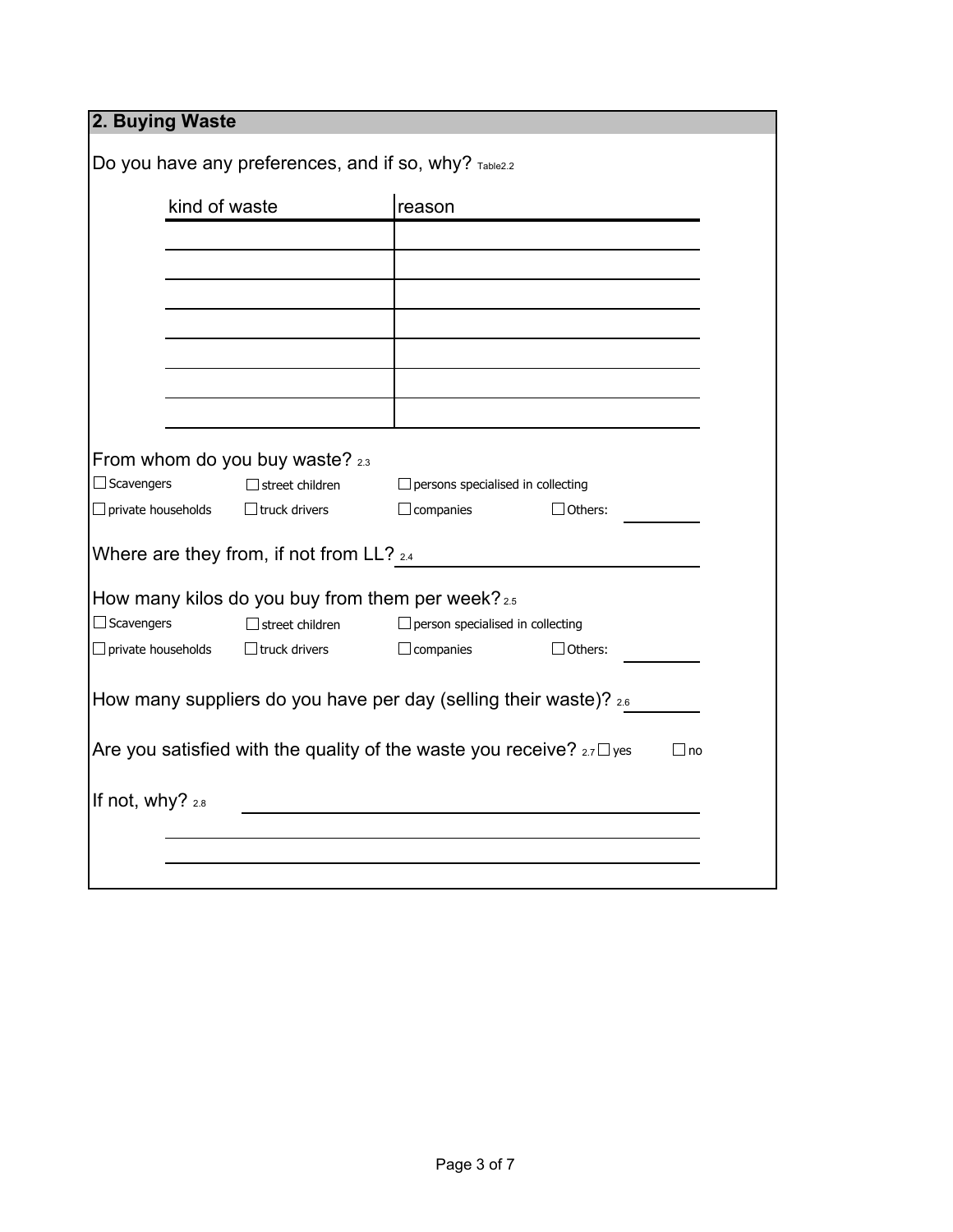**3. Selling waste** To whom do you sell what kind of waste how often? (name and address)  $3.1$ How would you describe your relationship with the traders? 3.2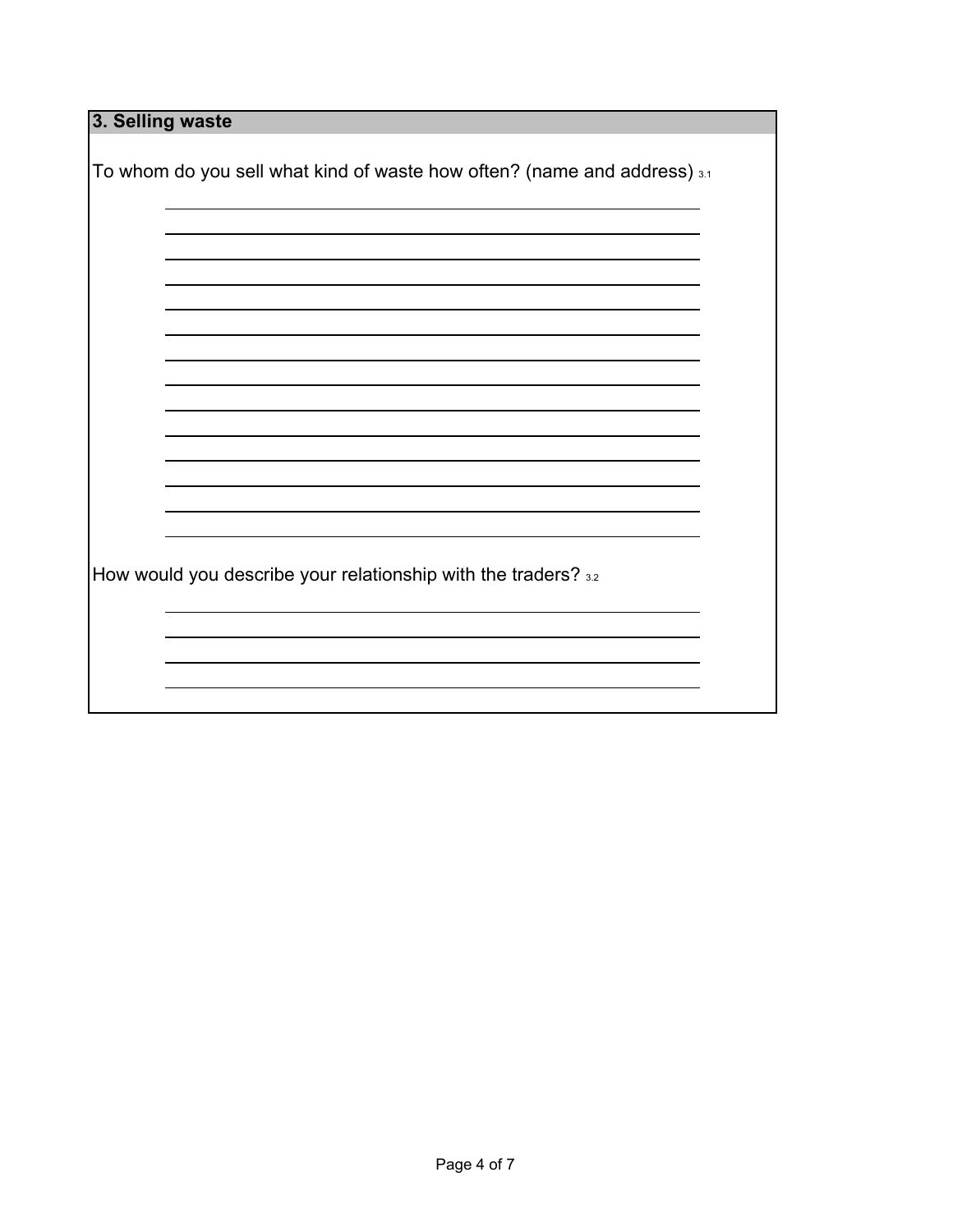| 4. Processing                                                        |           |  |  |  |  |
|----------------------------------------------------------------------|-----------|--|--|--|--|
| Do you treat the waste in any way? $4.1$ $\Box$ yes<br>$\Box$ no     |           |  |  |  |  |
| If so, what kind of waste in which way? Table 42                     |           |  |  |  |  |
| kind of waste                                                        | treatment |  |  |  |  |
|                                                                      |           |  |  |  |  |
|                                                                      |           |  |  |  |  |
|                                                                      |           |  |  |  |  |
|                                                                      |           |  |  |  |  |
|                                                                      |           |  |  |  |  |
| Do you produce any kind of end product? 4.3                          |           |  |  |  |  |
| If so, what kind of waste/ressource material do you use for that? 44 |           |  |  |  |  |
|                                                                      |           |  |  |  |  |
| If so, where are you selling these products? 4.5                     |           |  |  |  |  |
| If so, what price do you get? 46                                     |           |  |  |  |  |